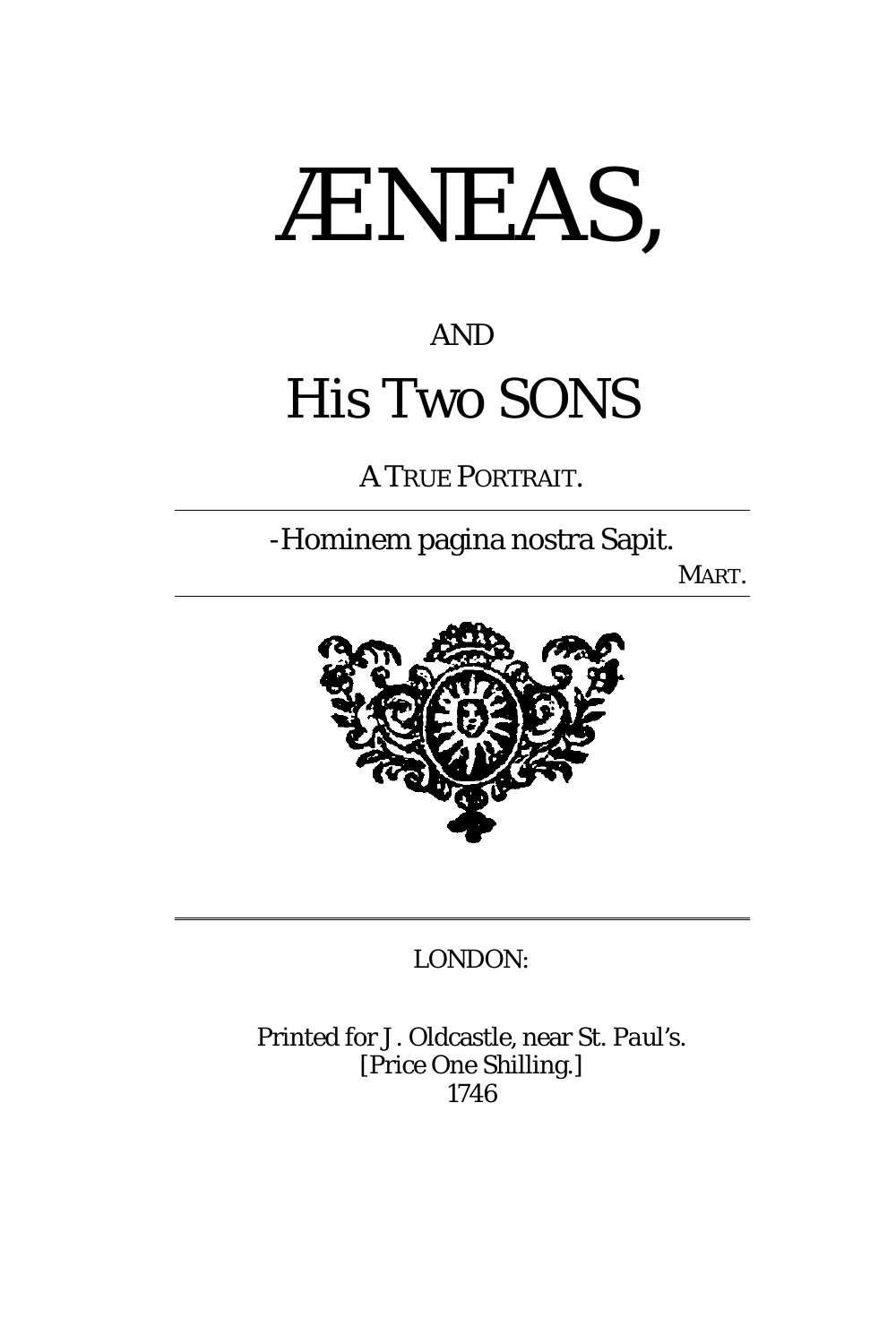## INTRODUCTIO N.

**W**HILE Party-Zeal, in these crazy Times, and<br>
in this hair-brained Nation, is madly **V** in this hair-brained Nation, is madly fermenting and boiling up to the highest Summit of Bigotry; while the flaming Zealots of two adverse Parties, each as void of Candour as of Moderation, abandon themselves to all the Extremes of mutual Slander and abusive Misrepresentation; while every Man who has the Capacity or Opportunity of exhibiting his Thoughts to the Publick (whether as a Speaker or Writer, whether in the Senate, the Pulpit, or Coffee house, whether in the fleeting Pamphlet or yet more transitory News-paper) is ever representing Persons and Things not as they are, but as he would have them to be; while Truth is thus generally disregarded, and Justice, and Candour, and Honour, and Honesty so universally kick'd out of Doors; when Things are in this Situation, it well becomes the generous-hearted Man to draw the impartial Pen, and, far as his Power extends, dispel the Mists of Falshood, Prejudice, and Defamation.

What Pity is it that the wise, just, old preceptive Apothegm, *Give the* Devil *his due;* is now-a-Days so little thought of, or of so small Authority among us?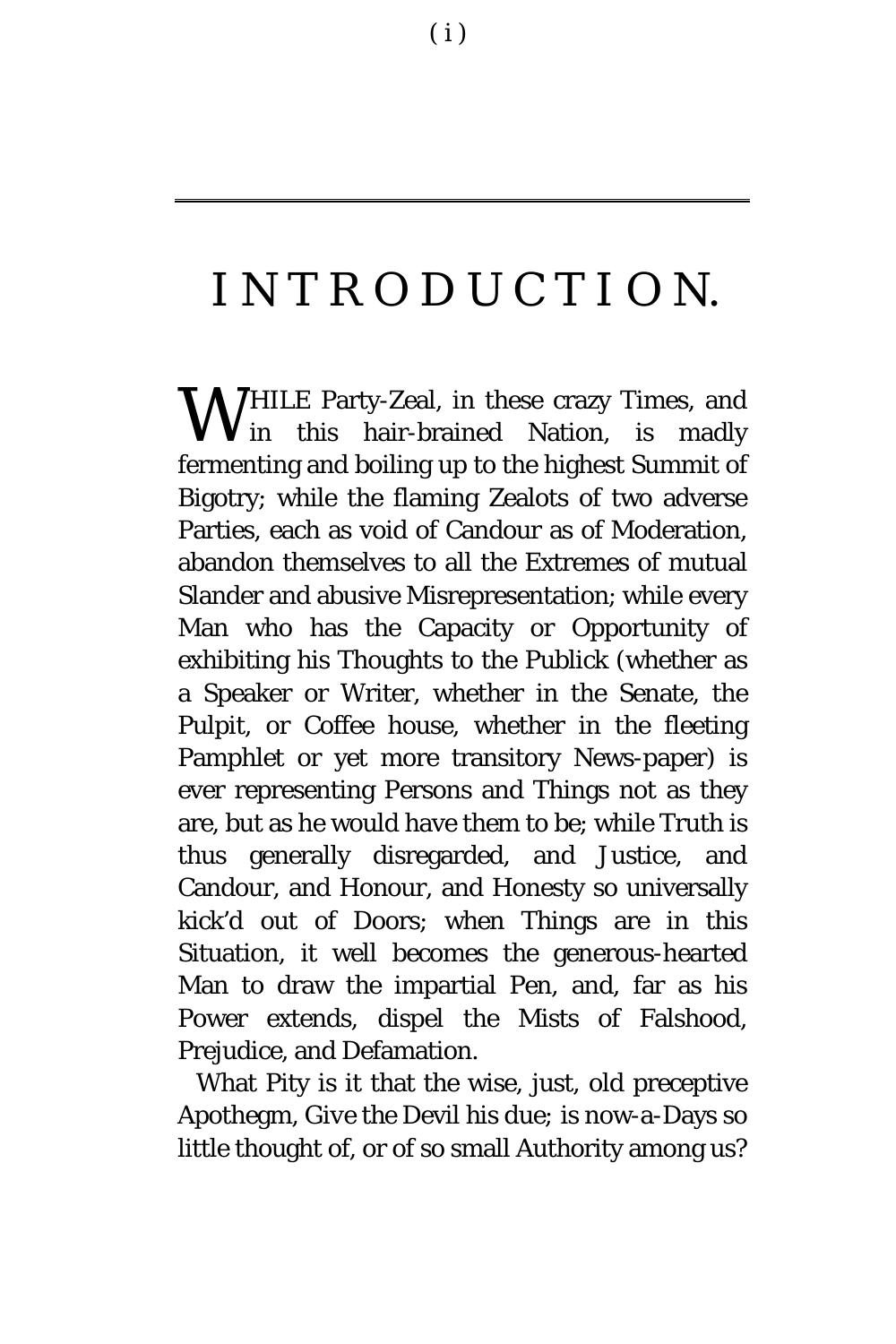Our honest Forefathers thought that no Man ought to depreciate even the Devil's Character; and how much less ought we then to defame and vilify our Fellow-Creatures? Yet all Parties do it; all are alike culpable in the nefarious Practice. Not but that there are a few moderate, a few sensible Men among our Partizans, but, alas! they are *very* few, and contribute but little towards stemming the furious Torrent of vulgar Prejudices, Bigotry, and Detraction. The Generality seem to want that glorious Particle of, that blessed Emanation from the Deity, *universal Benevolence*; and *Publick* is swallowed up in *Party-Spirit.*—What Pity is it that so few, if any Attempts have been made to undeceive the misinform'd, to open the Eyes of the Blind, to cool the Rage of the Zealot, to lead Mankind into the peaceful Paths of rational Enquiry, to make them acquainted with the true Reasons, the fundamental Grounds of Things, to enable every Man to give a better Reason for his being of this or t'other Party, than that usually urged, *viz.* "I was born of Parents who thought so, brought me up to think so, and I hope to die so; God forbid that I should be a Turn-coat!"—That is, in other Words, "God forbid that, tho' I am in an Error, I should be convinced of it, that I should be put to the Shame of letting the World see that I am wiser to Day than I was Yesterday, and that I have been so base, so mean as to forsake a bad Cause, to espouse a better!"—Shocking Absurdity! Yet how many Thousands live and die in it?

Would the Tory but listen impartially to the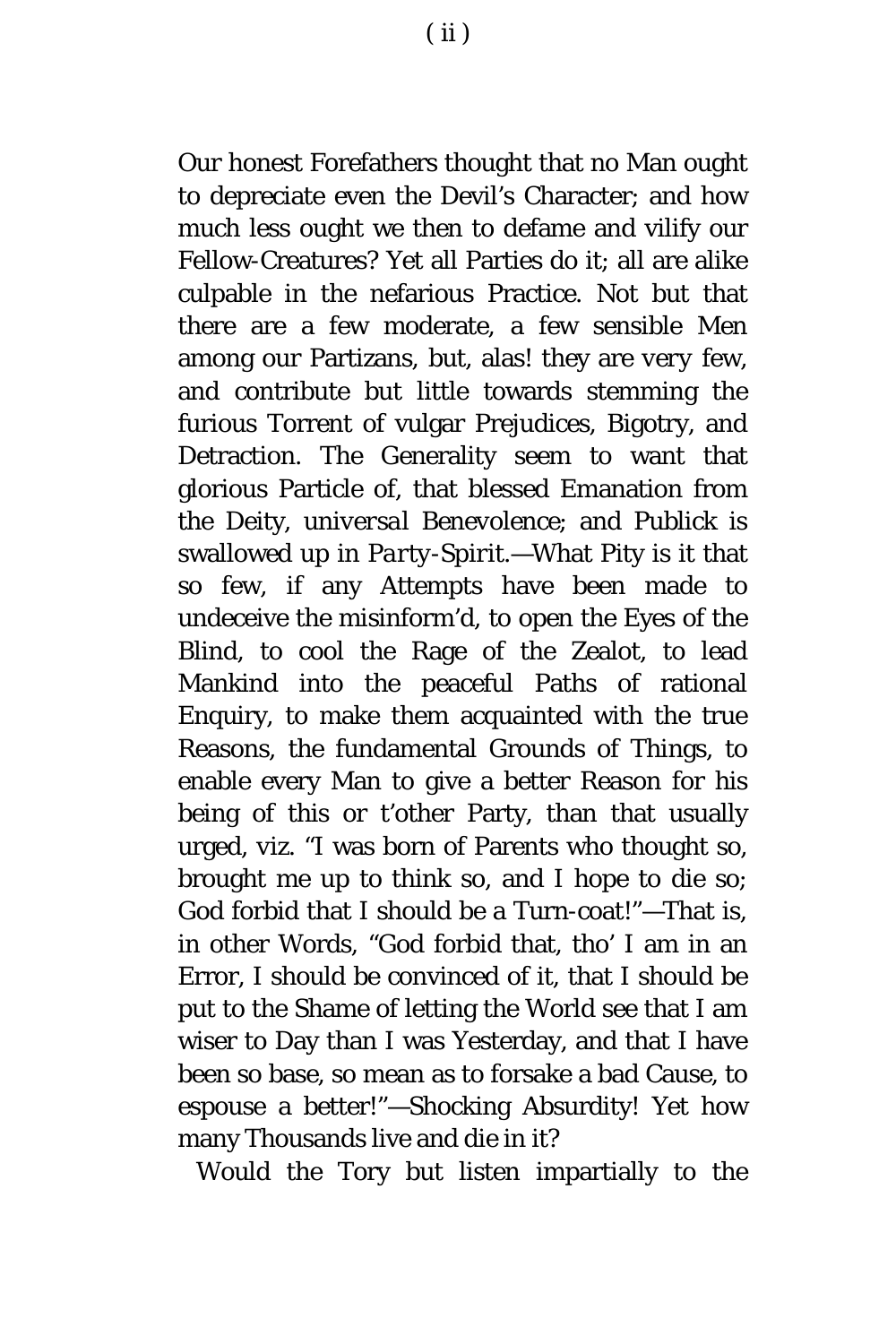Arguments of the Whig, the Whig to those of the Tory; would each fully acquaint himself with the true fundamental Principles of the opposite Party, and fairly state, weigh, and compare them with his own, what Harmony would this produce, even in Discord itself! This would not only tend to the Preservation of Order and Decency in all Party Disputes, by banishing every personal Reflection, every little scandalous Aspersion, every idle Tale, every malicious Insinuation, concerning *Persons* not *Things,* and Matters entirely foreign to the original and intrinsick Merits of any *Cause*; it would not only produce this agreeable Effect, but also greatly contribute to the Re-union of Mankind, under one System both of Religion and Politicks. It is very certain that a Man cannot at the same Time be both in the Right and the Wrong for maintaining or denying any one Principle or Axiom, for Instance, that *two* and *two* make *four*; for the Assertion is either true or false, and no one can demonstrate it to be both; yet while the Tory stands up for its Truth, the Whig as stifly denies it. Now one of them must be Right, the other Wrong. However the Whig, like a wise Man, is inclined to be convinced of his Mistake, upon the other's demonstrating that he is mistaken; accordingly the Tory calmly and quietly sets himself to prove that *two* and *two* actually do, when put together, make up the Number *four,* and no other Number whatever; this he makes plainly appear, and the Whig and he are then of one Mind.—Now is not this a wise and more Christian-like Proceeding, than the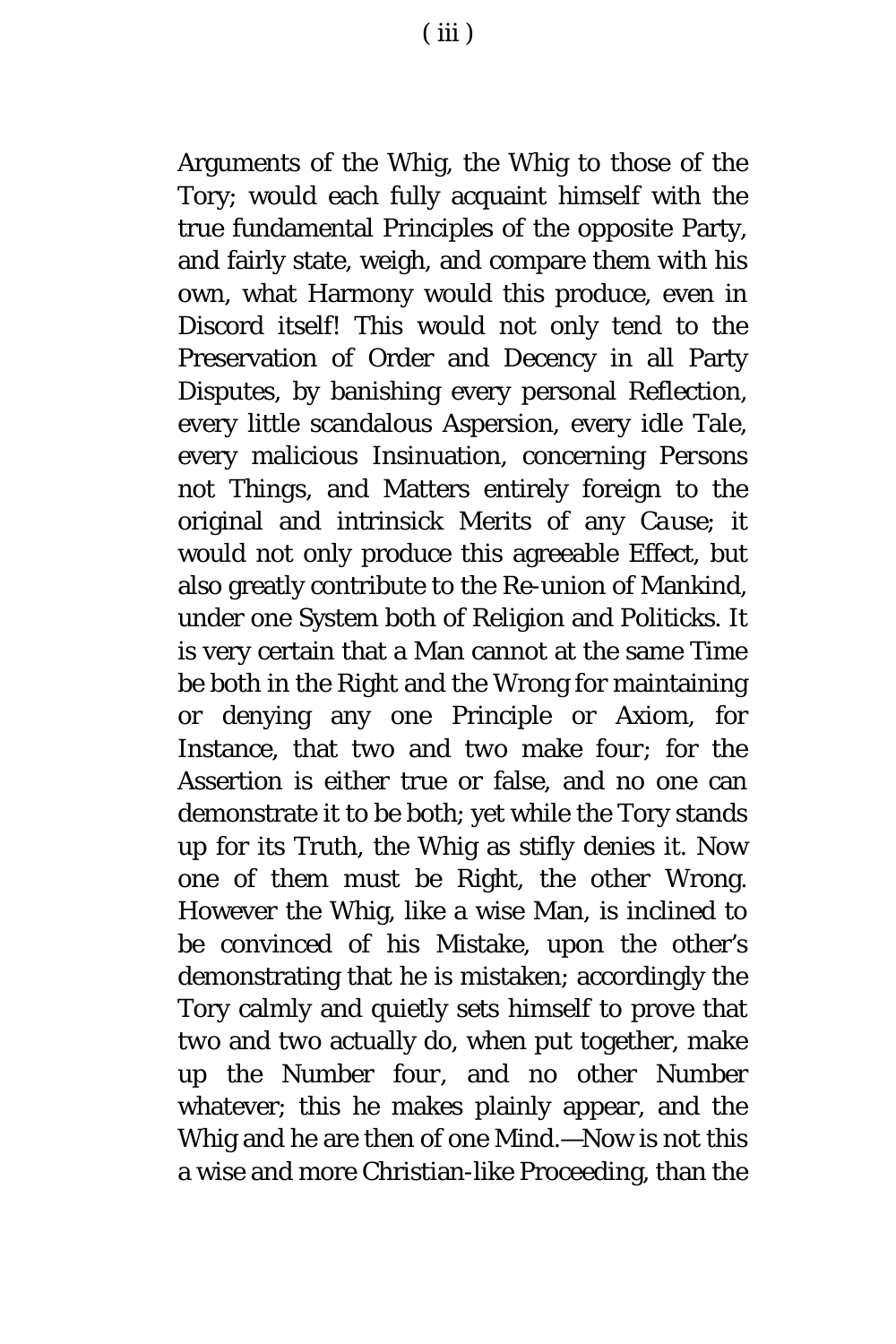two Disputants had commenced a Quarrel for Life, and engaged all their Neighbours in it, without ever coming to a right Understanding and Conclusion of the Matter: Better than if they had fallen to reviling and calling one another a thousand hard Names, not one of which had the least Tendency to clear up the Point in Dispute?

As the above Controversy, so should all Party Disputes be managed; and then as all Men, if they will afford themselves Leisure to examine, may easily distinguish between Truth and Falshood, Right and Wrong, so it would first or last appear which was the true, the just, the reasonable, which the wrong, unjust, unreasonable Cause: And this once made manifest to the World, a Coalition of the Contending Parties must be the Consequence: For as the one prevails, the other must give Way, till at length Conviction becoming general, produces a general Reformation. And such a Reformation may reasonably be expected, as the natural Consequence of keeping the Attention of both Parties fixed on this one great and fundamental Point, instead of diverting and misleading them by such foolish unprofitable Controversy, as can only tend to strengthen their Prejudices, and, if they are already in an Error, to confirm them in it: But this, I take it for granted, is what no honest Party-Man, satisfied of the Goodness of his Cause, is desirous of; for while both Sides remain blindly and obstinately attach'd to the Principles they have once espoused, neither can hope to gain a Proselyte.

Alas! what can be expected from each Party's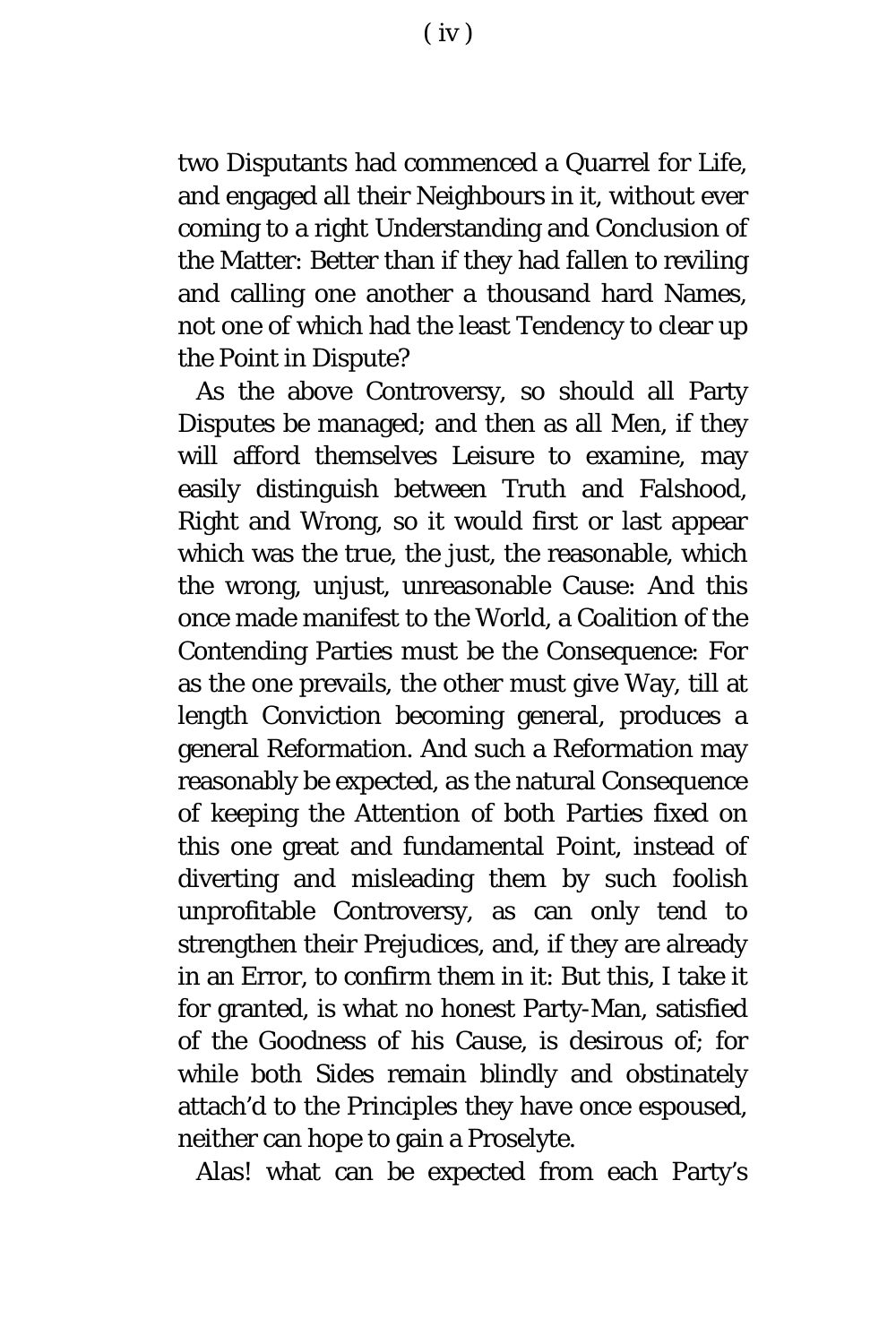vying with the other only in Misrepresentation, Aspersion, Lyes, and personal Defamation? What Effect can this produce, but that each will remain in its Errors and Prejudices to the End of the World, neither ever confuted, nor ever confuting; neither gaining the least Advantage over the other, but, on the contrary, both rendering themselves contemptible and infamous in the Eye and Judgment of each impartial By-Stander? 'Tis true, downright Force may put an End to the scandalous Controversy, by the absolute Subjection of the weaker Party to the stronger; but in this Way, indeed, the word Cause may happen to prevail over the best.

*To do* Evil *that* Good *may come of it*, seems to be a Maxim in high Repute among some Sort of Men of all Parties. But as Calumny seldom succeeds, so, failing, it generally brings Infamy and Contempt on the Calumniators themselves, by exposing their Malice and Rancour of Heart. He, therefore, who would subserve the Interests or promote the Reputation of one Person or Party, by abusing and defaming another, seldom, if ever, will gain his Point; and, by missing it, is sure to scandalize himself. And, probably, his Friends also, in Proportion to the Nature, Magnitude, or Importance of his invidious Attempts. For the having Recourse to such wretched Methods, plainly implies a want of better; and what honest Man will espouse or own a Cause which must be thus supported; what Man of Honour will fight with such unwarrantable Weapons, and so weak too,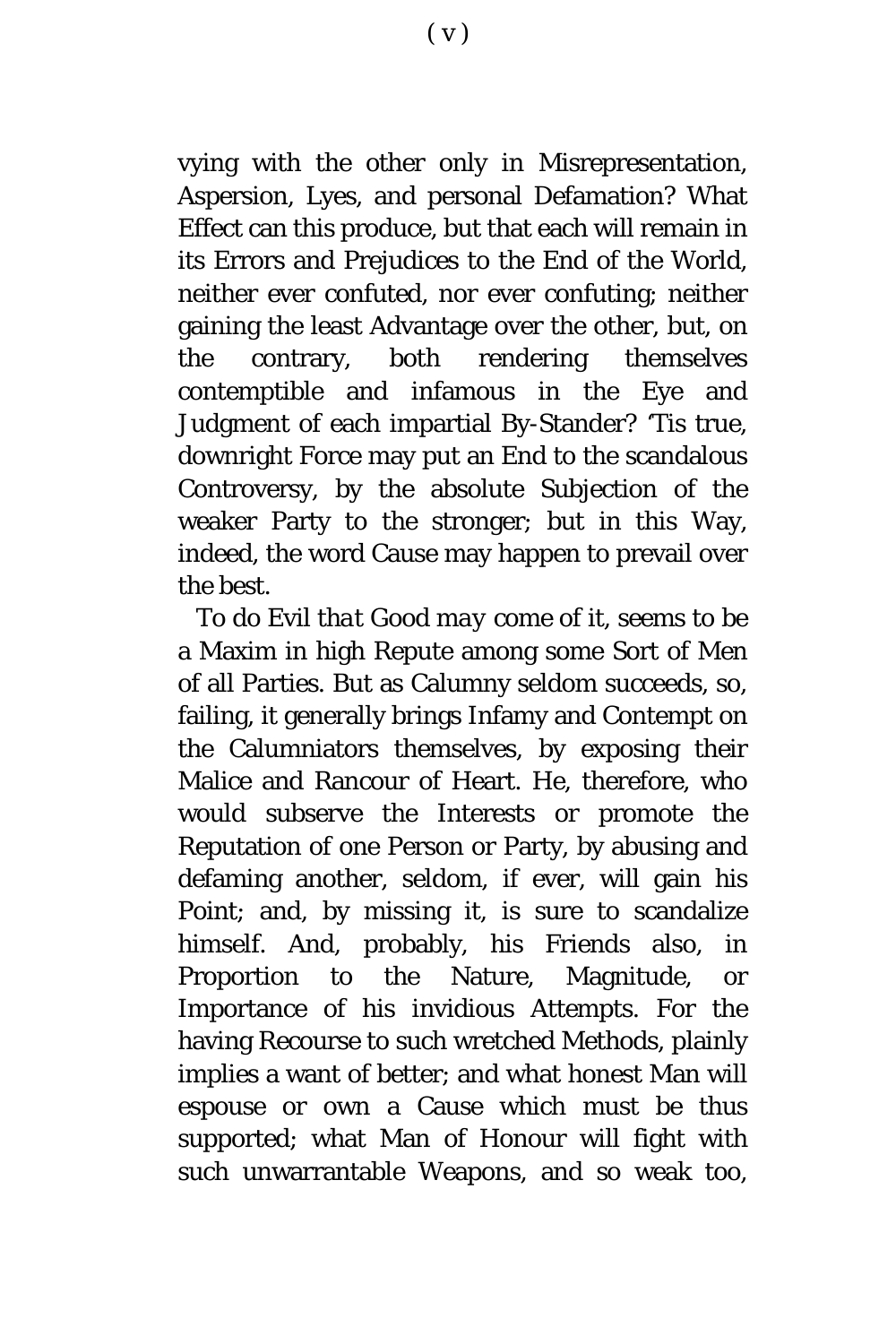that meer Prudence could not trust to them; of Metal so base, as must infallibly melt away at the Appearance of Truth, like Wax before the Rays of the Sun?

How often shall we see the Whig and the Jacobite hotly disputing the Right of Succession in this or that Family; but neither endeavouring to prove his Point by the Nature of the Question, considered in the Abstract; by the fundamental Laws of Government in general, or of this Nation in particular; by the essential Qualifications of a King; whether this or that Man can be depended on as to such Qualifications, and what Consequences we may reasonably expect from the Exaltation of the one, or the Downfal of the other? The splenetick Whig, instead of insisting upon the great Principles of natural Liberty, the mutual Obligations between Prince and People, and the peculiar original Nature and Constitution of the Government in Question; (Topics which ought to be impartially canvassed, thoroughly determined and settled, and on which a Man may rationally, and with Gravity and Dignity deliver his Sentiments) instead of this, I say, he screws his Face into a malicious Sneer, and tells some idle Story of the *Stuarts*; tho' perhaps all that his Railings turn upon are only such Foibles and Failings as are common among Men, but from which, for ought that he can prove, the Persons he charges with them are entirely exempt; or, it may be, his Choler breaks out into Passion, he calls a whole Family hard Names, swears every Soul belonging to it must be a Tyrant, a Debauchee, a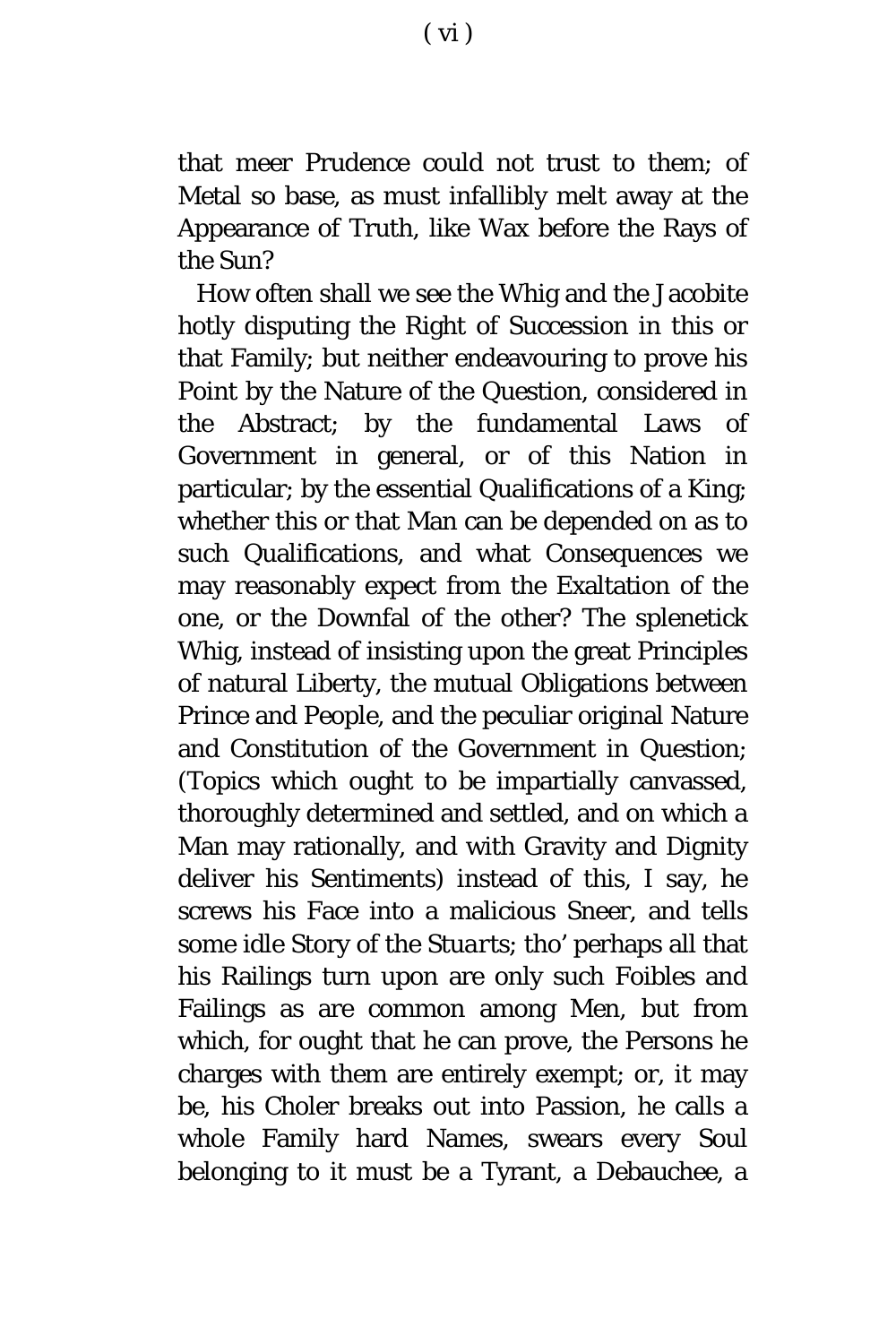Bigot, *&c.* and insists upon it that nothing good can come out of GALILEE.

On the other hand, the zealous Jacobite, instead of employing his Rhetorick to prove that the Crown of *England* does, by the ancient Laws and original Constitution of the Kingdom, descend from Father to Son by an indefeasible Right of Succession, and from Heir to Heir, without admitting the Intervention of any earthly Power whatever; and that none but God hath Authority to controll the Actions of Kings: That, consequently, the Expulsion of the *Stuarts* was a wicked Thing, and that the Nation yet lies under an indispensible Obligation to right and restore that exiled Family. Instead of calmly going about to prove these Points (upon which his whole political System depends) instead of this, I say, he falls into personal Reflexions on the House of *Hanover,* tells a few silly Stories of — —— and of ——— and musters up all the National Grievances, roundly charges them all on the Government, and concludes with insisting that no other Remedy remains, but to restore the excluded *Stuarts.*

But what is all this Nonsense on both Sides to the Purpose, even supposing the Allegations to be true? These ill-judging Disputants would do well to consider, that personal Invectives and Calumny have nothing to do in the Case; they only tend to inflame and increase Prejudices: Nor can either Party, by such Means, ever arrive at the Knowledge of the real Strength or Weakness of either his own Cause, or that of his Opponent.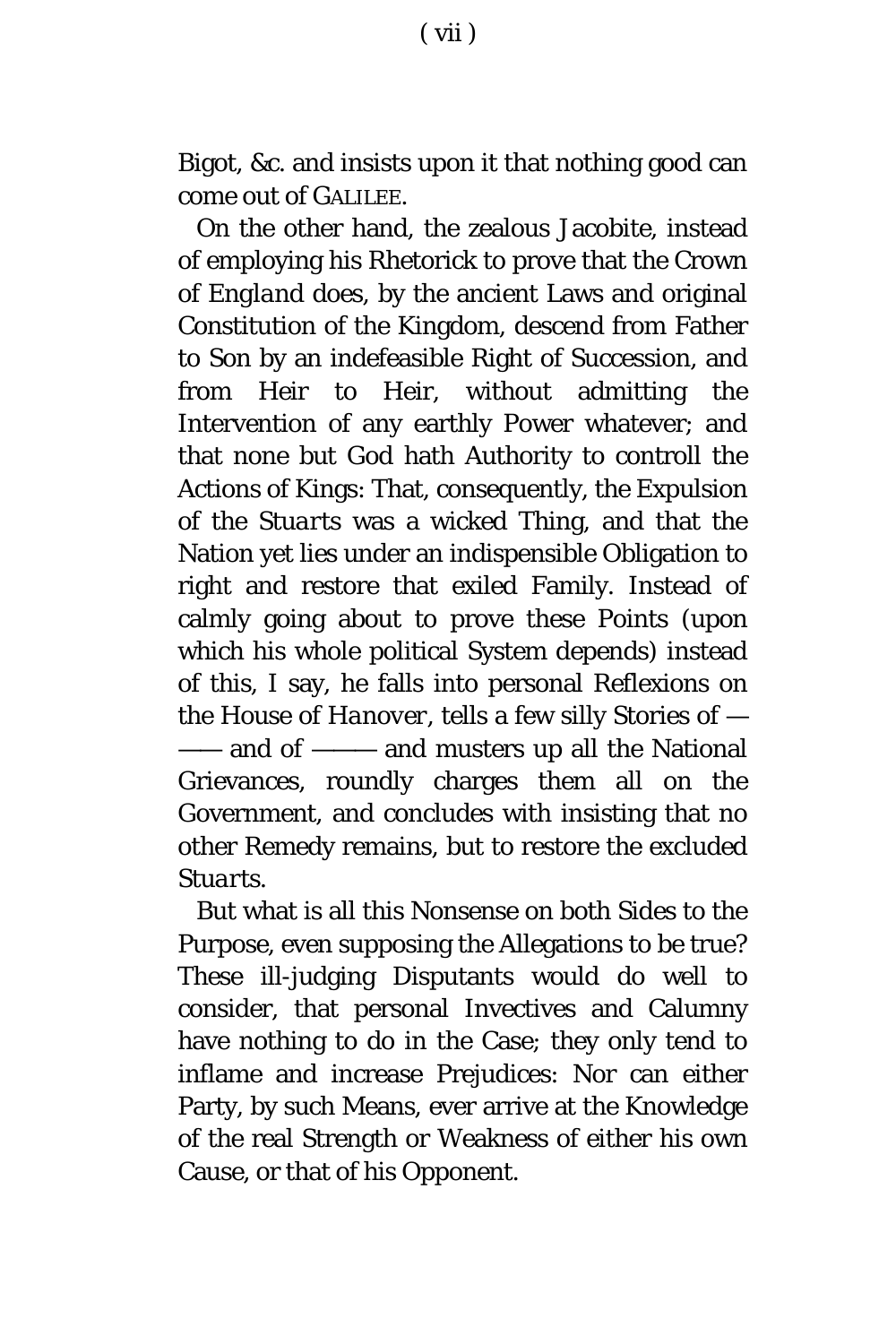( viii )

But as general Reflections are not so striking as those elucidated by apposite Instances, I will give the Reader (from my own Knowledge of the Facts) a Specimen of our modern political Disputes, in which will be shewn how the Spirit of Party operates both in *Whig* and *Tory.* By the way I must inform the Reader, that to the ensuing Instances this Treatise partly owes its Birth; but more particularly to the weak and scandalous Stories, the idle Misrepresentations, the. ridiculous false Aspersions call upon the unfortunate old *Æneas* and his Family; all which my own Ears have heard, within these twenty Months, in almost all Companies: These tingling Ears, which never yet could bear the Voice of Calumny, not even when my word Enemy was the Object of her Spite and Venom.—But, disagreeable as it was to me to hear these Things, my Reprehensions of them have been no less so to my hot-headed Countrymen, and often have I drawn .on myself the Resentment of both Whigs and Jacobites, for blaming their Party-Follies. Nay, what is odder still, in one Company I have been marked out by the Whigs as a Jacobite, because I found Fault with the mad overflowing of their Zeal, into the dirty Channels of personal Scandal, and malicious Defamation; and among Jacobites, for the very same Reason, I have been looked on as a bigoted Whig, and therefore treated with great Scurrility.

I come now to the instances I promised. During the young Pretender's late Irruption into *England*, I happen'd into a Coffee-house near *Ludgate*, in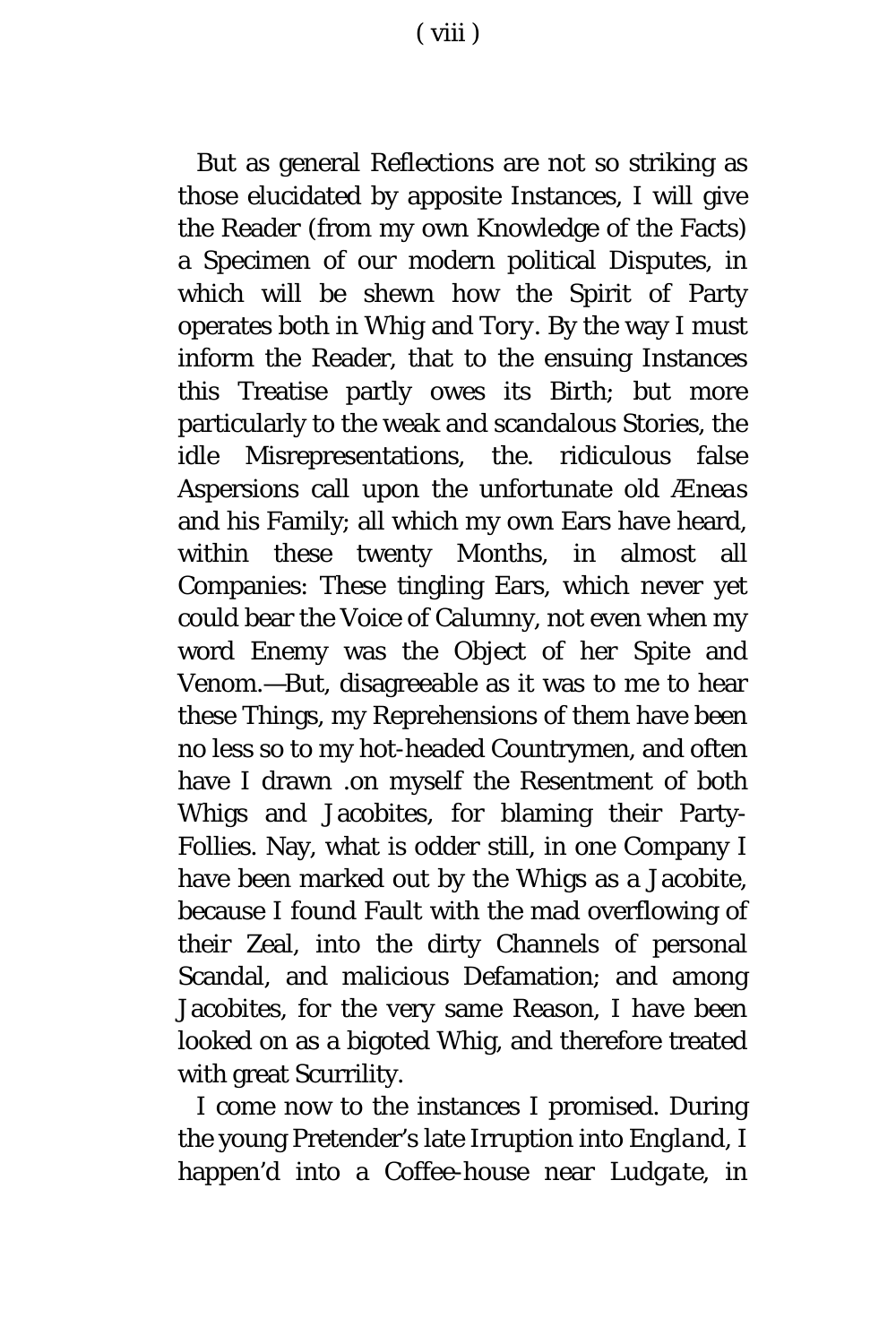which a moderate, well-meaning Citizen, whom I knew, was turning over the Papers. After reading some Accounts of the indefatigable Vigilance of that young Adventurer, his marching on Foot at the Head of his Infantry, and voluntarily sharing all Hardships with the meanest of his Followers, the honest Cit observed to a Friend that sat by, "That, *adad!* these Mad-cap Highlanders have an active young Fellow at their Head; -*fore George!* If these Accounts are true, we have no despicable Enemy to deal with, and our People had best look sharp."— Hereupon a middle-aged, fierce looking Officer, who stood with his Back to the Fire, cry'd out, loud enough to be heard by the Citizen, who still continued looking over his Paper, "'Tis a sad Thing, by G—d! that, go where one will we find some Jacobite or other crying up a pitiful effeminate *Italian* Strippling, who, G—d damn me! knows no more what he's about, than the Pope of *Rome* that sent him.—But we shall soon see an End *of this*  Mushroom Hero: I fancy by this Time he'd give Two-pence half-penny, and that's ten Farthings more than he's worth, to see himself once more safe and sound on t'other Side the Water."

Here the Cit, perceiving who the Captain's Shot was aimed at, replied, "I know not, Sir, by what Authority you insinuate that I am a Jacobite. Sir, I'd have you to know that I'm as good a Subject as yourself, and would as soon, should there be Occasion, venture my Life in Defence of his Majesty's Person and Government."

"Sir, replied the Officer, I don't pretend to say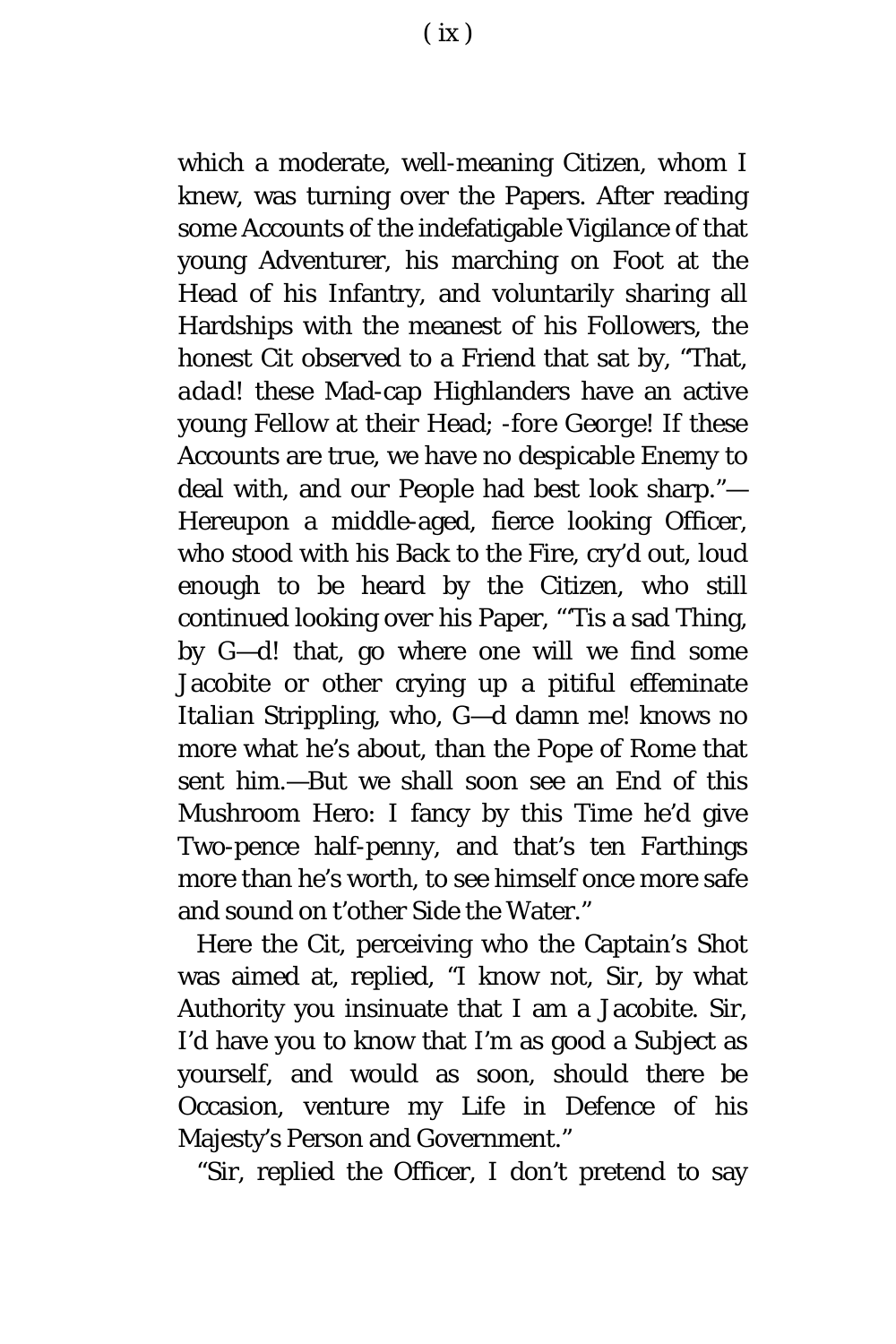what you are; but, Zounds! will any good Subject to King *George* speak well of his Enemies?" This formidable Question of the Captain's quite silenced his Antagonist, who, tho' really an honest Whig, was no Conjuror. I would have replied for him, and was going to observe to the Captain that the Gentleman did not speak well of the Pretender's *Undertaking,* nor offer the least Insinuation in favour of the Jacobite Cause; but my Attention was diverted by the rising up of a noted Non-Juror, who advanced to the Bar, laid down his Two-pence, and walked out of the Room, giving the Officer, as he withdrew, a Look of the most hearty Contempt, a scornful Smile, which I the better understood by over-hearing him say to himself, as he passed the Door, *a thick*-*scull'd Fop!* But the Captain saw nothing of this; he was too much busied in pushing his Advantage over the poor Citizen. "Damn me, said he, for that Matter the Fellows that print the News-Papers are most to blame: By G—d the Rascals deserve hanging for putting in such Articles: What do they tend to, but to alarm ignorant People, and serve the Pretender's Cause?" Observing that the wise Sayings of this noisy Orator made a great Impression on some of his Audience, who with responsive Approbation cried, *Very true! Very true!* I could hold out no longer, but resolving to take up the Cudgels, I laid down my Pipe, and beg'd the Military Champion's Leave to make a short Remark on what he had been saying, both with Regard to my Friend in the opposite Box, and to the News-Printers. "By all Means, Sir," replied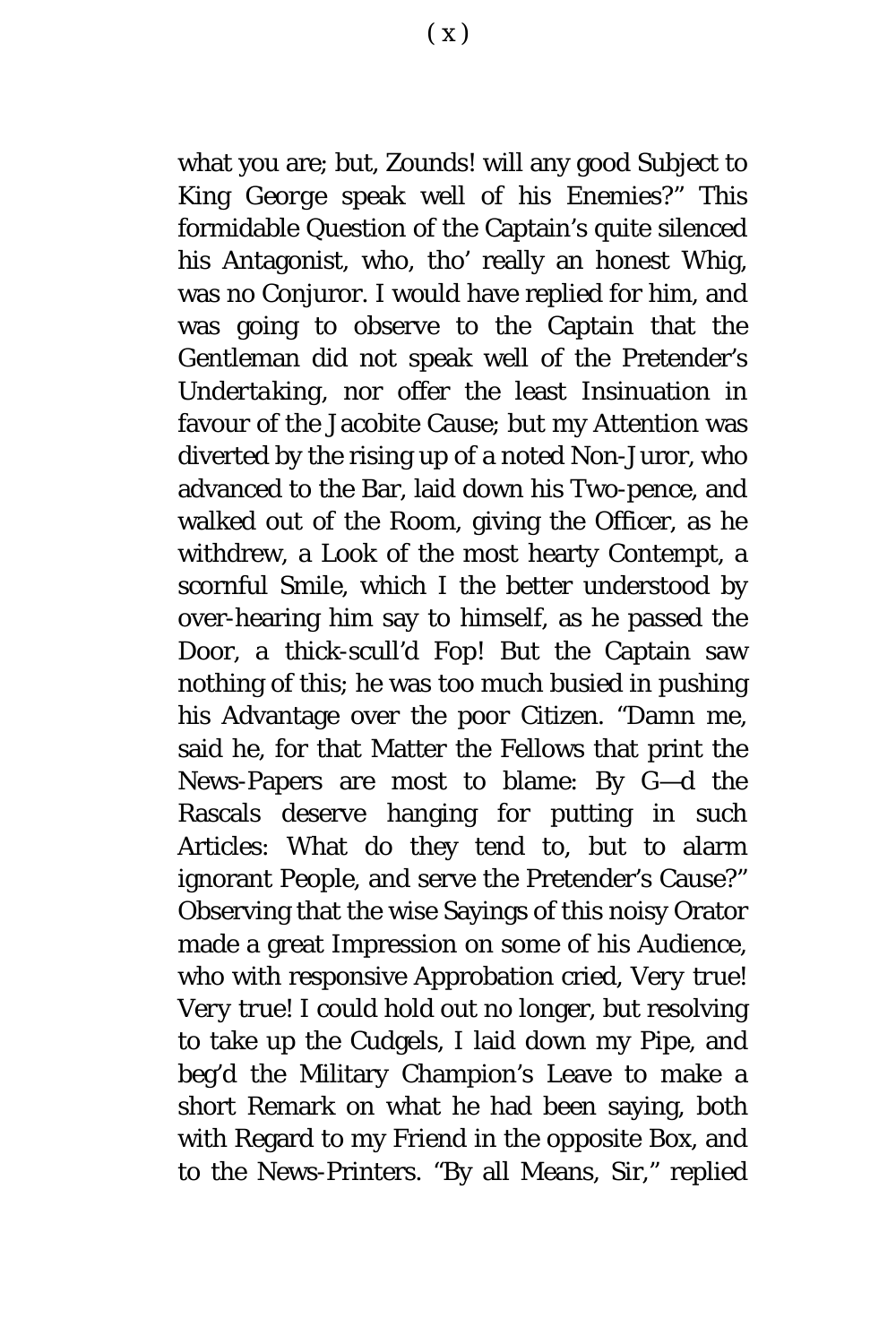he, with an affected sneer at the grave Countenance I had put on, "if you have a mind to hold forth, I will give you the Hearing, to End of the Chapter."— *Well then*, *Sir, resumed I,* that Gentleman you have so severely roasted*,* I have known these several Years*,* and dare affirm he never spoke a disrespectful Word of the Royal House of *Hanover*  in his Life*,* nor of any Branch of it, nor has ever avowed one Jacobite Sentiment*;* for*,* in short*,* be is a staunch Whig: Yet he is Master of so much Moderation, as not to vilify any Man's Character meerly because of some Opposition in Point of Interest, or Party Principles*.*

"As to the News-Writers, or Printers, as every *Englishman* has the Liberty of speaking to any Fact, either in private or publick Convention, so ought the News-Papers. 'Tis fit, Sir, that we Should be acquainted with the true State of our own Affairs; but how can this be done, if both our own Strength and that of our Enemies are either hid from or misrepresented to us? If the young Pretender is an able Man, and if his Party be strong, no Matter how soon we know it, that so we may have Time to make a proportionable Opposition to his Undertaking; that if the Government is not already strong enough to defend itself and us, we may the more vigorously exert ourselves, instead of being lull'd into a dangerous Security by Misinformation, and a too contemptible Opinion of the Enemy. Besides, there is something very mean and unjustifiable in misrepresenting even our Enemies. What Nature has given them, and they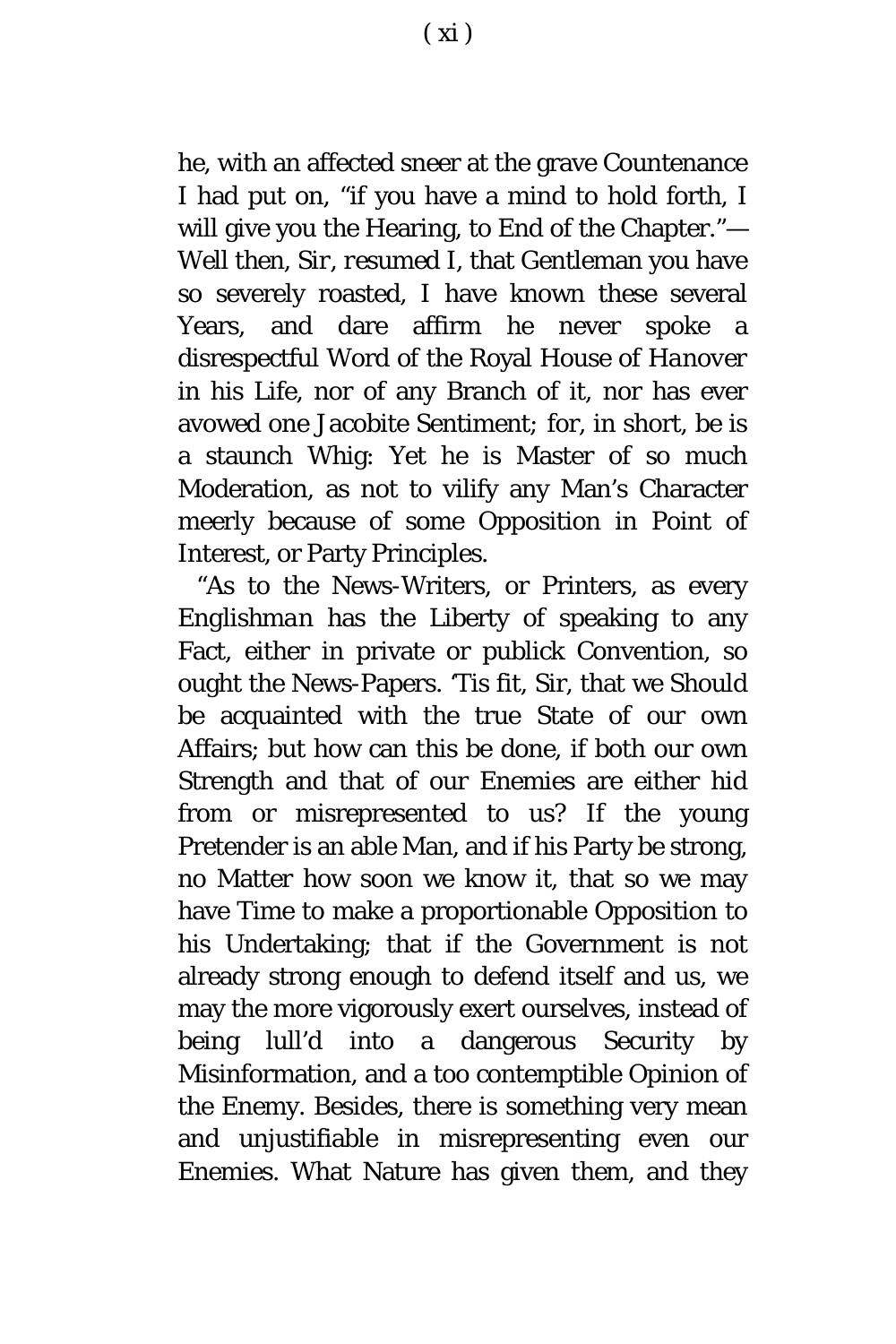have retained or improved, we cannot take from them: Nor ought we to speak ill of them further than we are naturally authorised by their Enmity to us. And even here we are to remember, that when Men differ one with another, both Parties generally think themselves in the Right, and therefore neither can properly be Judge for both: Each ought moderately and candidly to carry on the Dispute, and, in their mutual Accusations, to stick close to the *Merits of the Cause*, and not deviate from *that,* for the Sake of calling one another Rogue, Rascal, Coward, Poltroon, Liar, and Son of a Whore.

"I remember when *John a Nokes* was elected Member of Parliament for *\** \* *\* \* \*,* which fairly and by a regular Majority rejected *Tom a Styles*; *Tom* nevertheless took it into his Head to think the Election *undue*, and resolved to bring the Affair before the House of Commons; yet *John* had ever too much Generosity and Regard to Truth, to derogate from the Character of *Tom,* in such Respects as had no Relation to the Dispute betwixt them. He never insisted upon it, that because *Tom* might be in the Wrong with Regard to this Quarrel, he must therefore be a Rogue, a Drunkard, a Fornicator, a Fool, or a Coward: Nay, even tho' he had been culpable in these Points, *John* would have scorned to trouble himself about the Matter: For what were these Things to him? What have they to do with the Affair in Dispute betwixt him and *Tom?* or how can they affect the Litigation of it, or influence the Judgment of the Commons, (when it should come to a Hearing before the House) which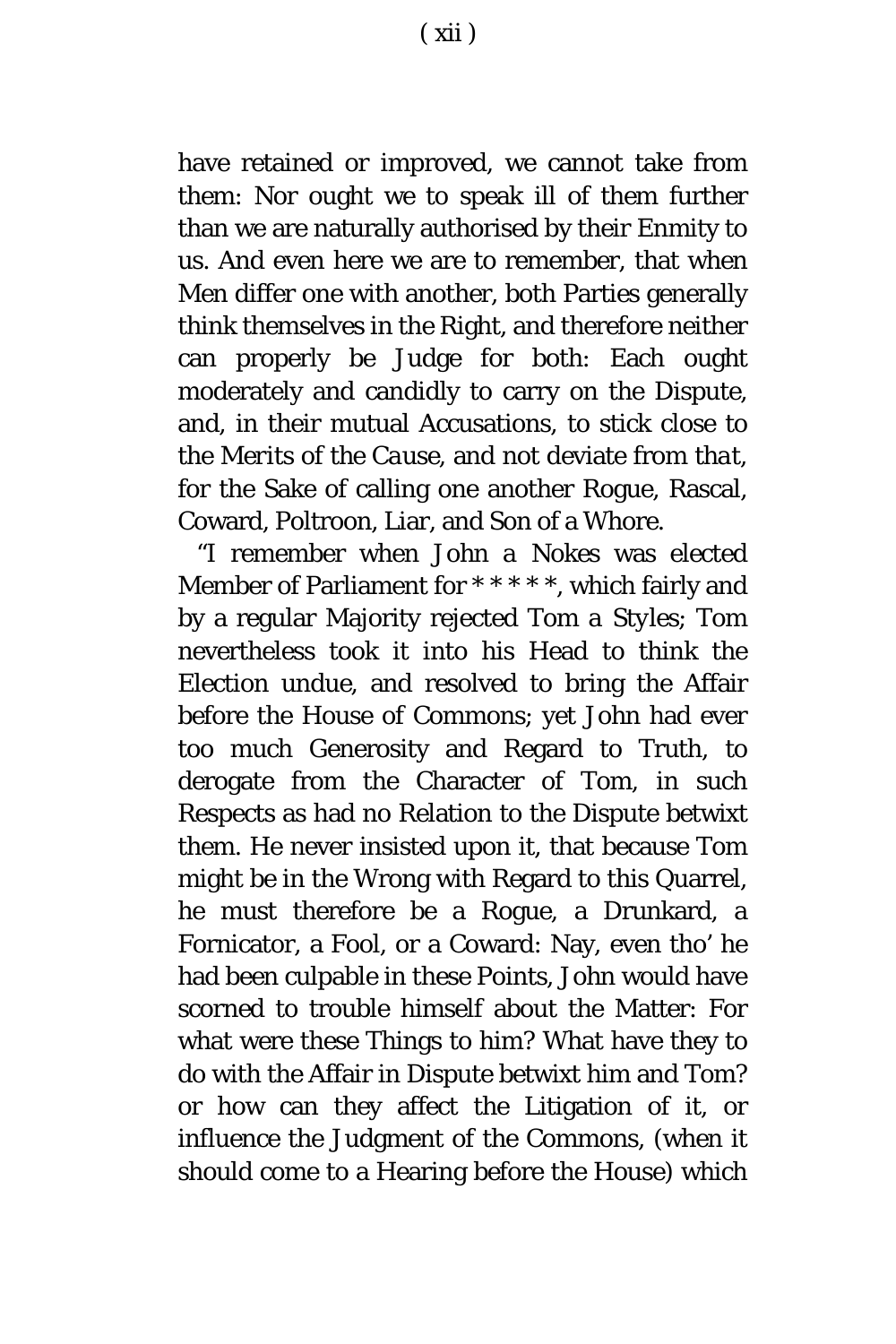would only be determined by the Evidence on both Sides, as to that particular Case, and only that?—A Friend of *Tom's* once happening into *John*'s Company, chanced to observe what a clever Fellow the former was upon a Bowling-Green; what a fine Ear he had for Musick; how well he understood to break a Setting-Dog, what an excellent Fox-hunter, how admirable his Courage, which not the highest Gate could appall, no Hedge, Ditch, or Precipice daunt; how well he understood the History of *England,* its Laws, and the Constitution of its Government!—Why all this was perhaps very true, and *John* as freely allow'd *Tom* his Excellencies as any body; but, however, *John* knew when and wherein 'twas allowable to animadvert on and censure his Antagonist's Conduct, as well as to acknowledge whatever made for his Honour. Thus, when it was said that *Tom* was a Man of the nicest Discernment in the World, of the strictest Integrity, the most scrupulous Honour, the most disinterested Impartiality; that he never did, and was incapable of doing a wrong, rash, or foolish Thing; and that consequently every honest Man ought to wish well to every Thing that *Tom* might undertake."—*Hold,* says *John, my Interest and Reputation are here concerned*; *and therefore I must make it appear that in his Dispute with me, your Friend has not, in any one of these Respects*, *acted agreeably to the Character you have given him.*—Here *John* opens the Case, and plainly makes it appear that *Tom* not only was in the wrong, but must necessarily know himself to be so: "And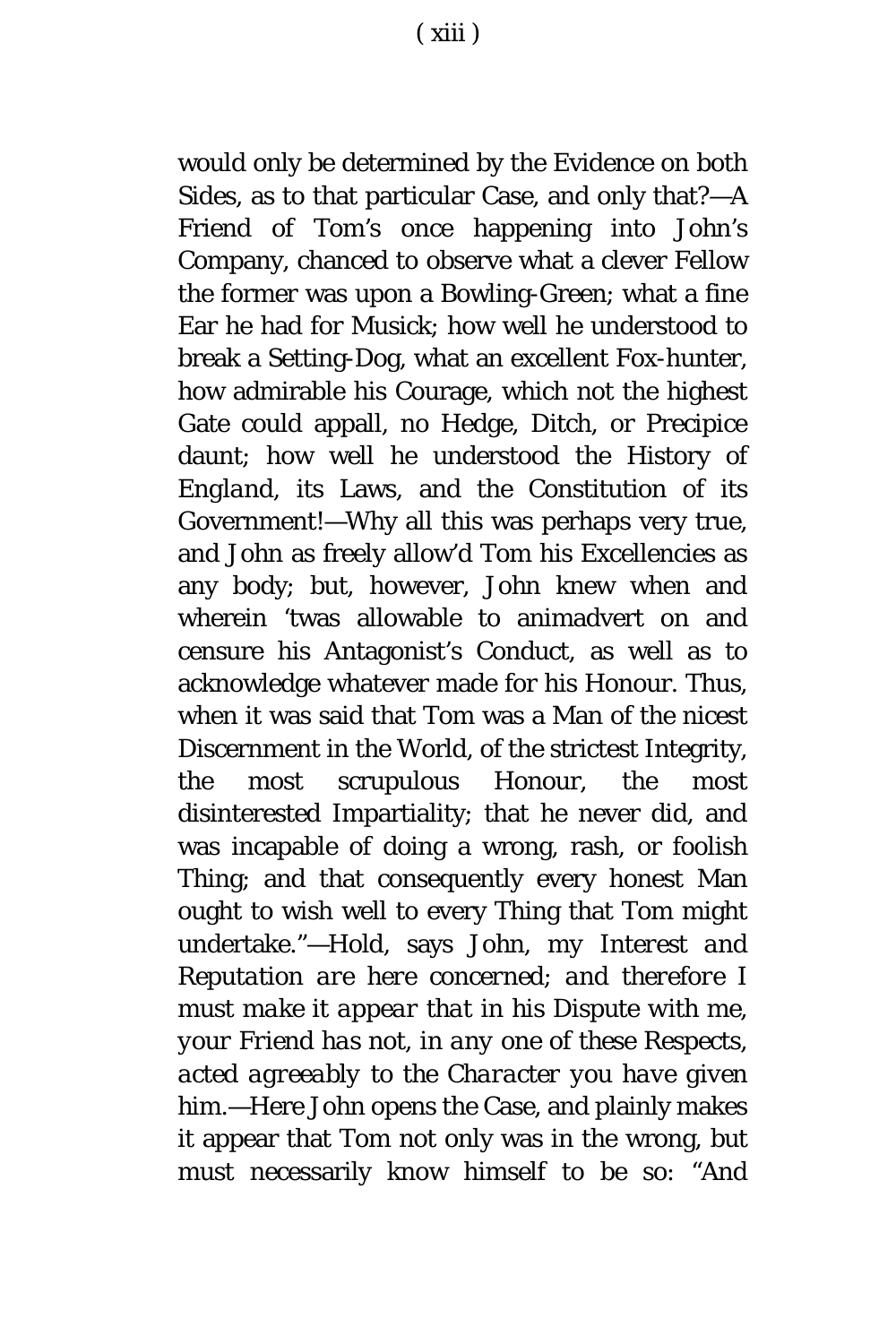therefore, continues *John,* 'tis Malice and Revenge that prompts him to give me all this Trouble: So that I have the greatest Reason to call his Integrity, Honour, Impartiality, Justice, Prudence, and Wisdom in Question; and can, from my own Experience of the Man, deny that he possesses these great Qualities, at least not so fully as you have represented. Consequently, all who bear a strict Regard to Justice, instead of wishing well to *Tom,* as to his Dispute with me, must, in this Instance, join with me in pronouncing him an unreasonable, rash, foolish Man."

"Thus, continued I, it is that a Man's Character is treated by an honest generous Enemy! You, Sir, vainly think to subserve the Interest or Reputation of yourself or Party, by meanly defaming the private Characters of those who happen not, in some Respects, to think as you do. Is it not as probable, that they act with Integrity as that you do? that they have as much the Approbation of their own Consciences? Can you support such Defamations by well-attested Evidence? or are they meerly derived from political Enmity? If this be the Case, you only betray your own Weakness, and scandalize your own Party, which wants not to be supported by such unelligible Means: Means which make those who use them appear little in the Eyes of their Adversaries, confirming their Prejudices, and inducing them to retort upon you a Charge of Envy and Malice; both which generally proceed from a Consciousness of being in a poor Cause.— But if your Party does not stand in need of such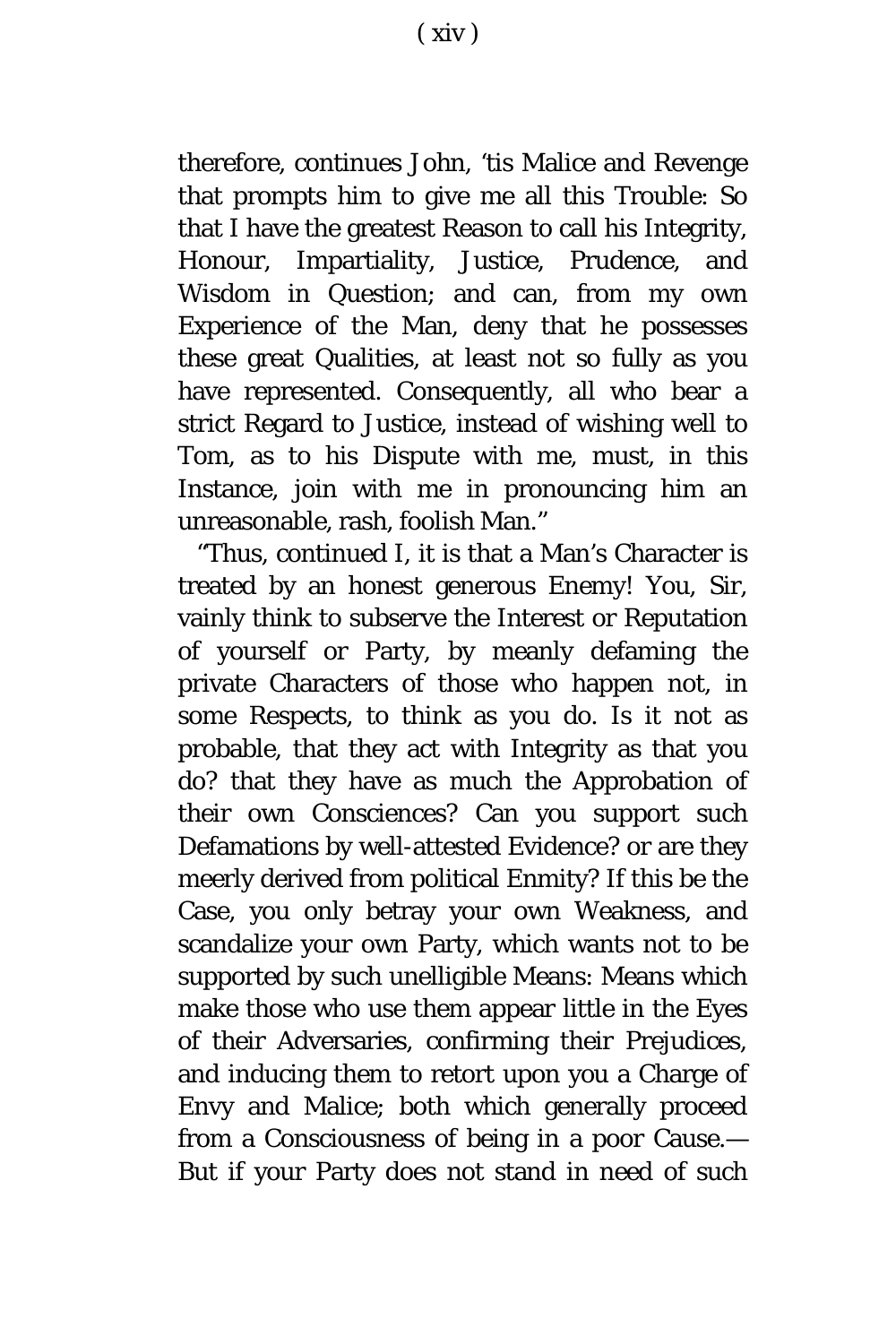Arts, it follows that you, for using them, will be despised, even by your own Party, ashamed to own you, unless in the same Degree that yourself will own the Sutlers as a Part of the Army."—Here the Captain interrupted me with a terrible *G*—*d damn me*, *Sir! would you insinuate that I am a Sutler?* "By no Means in the World, noble Captain, I replied; I would only hint to you the Difference betwixt the Dignity your Commission obliges you to support, and the Rank of a Sutler." *By G—d!* rejoin'd my yet more irritated Antagonist*, I know not what you would be at; but I can tell you one Thing, you are obliged to your advanced Age, which alone deters me from making so nice a Scrutiny into your Meaning as possibly I might if you were as young as myself. However, to tell you another Thing too*, *by the Arguments contained in the Preachment you have so obligingly favoured me with, I suspect you to be some* Irish Popish Priest, *and,* G-d damn me, *a staunch* Jacobite *by Consequence. But that you are a* Jacobite, *at least*, *is evident by the Zeal you have expressed for the Reformation of us wicked* Whigs, *who do not think ourselves obliged to speak with all the Reverence of your pitiful Saints and Heroes the* Stuarts, *and their spurious Brood of* Pretenders, *that you would have us.—Tell me now, old* Simeon, *how long hast thou been waiting for the Consolation of* Israel? *I warrant ever since the* Pretender's Son *was big enough to button his Breeches.*—*Well*, *you had e'en as good rest yourselves content*, *for your Hour is not come, nor do I believe it ever will: but I fancy*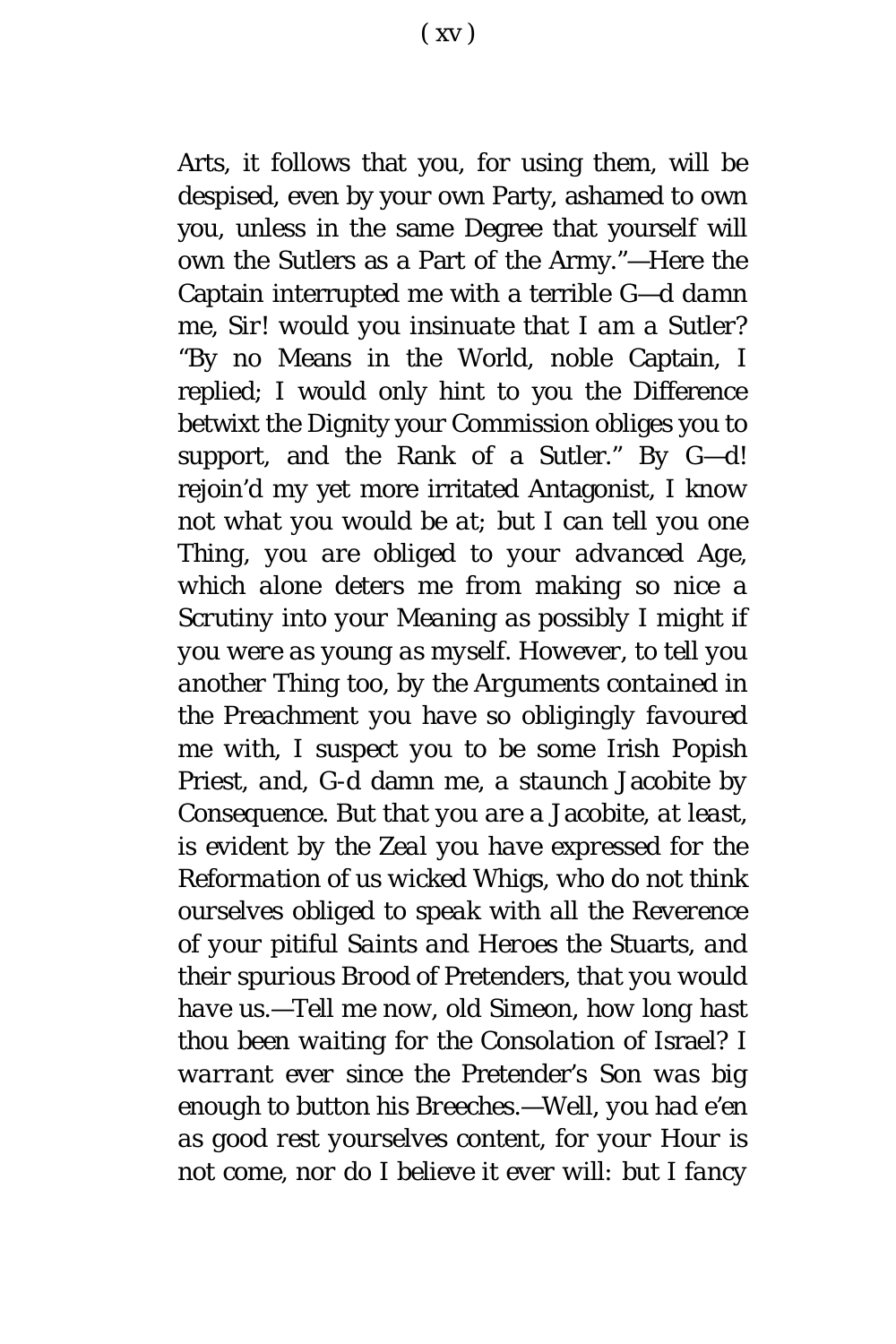*the Day is not far off, when you and your reverend Brethren in Iniquity will be glad to scamper[\\*](#page-16-0) out of the Kingdom*, *faster than you came into it.*—*But,* G—d damn my Blood, *if I had the Power*, *I would treat you all in another Manner*; *you should have an Heart-aching* Consolation *of it,* by G—d: *The* Devil *fetch me*, *if one of your Cloth, or one of your Kidney either*, *should draw ten Day's Breath more in* England, *except what flow'd to you through Jail Windows and Grates*, *till proper Measures could be taken for packing you off, some to your old Friend the* Devil, *with* Jack Ketch *for your Guide, others to the* Plantations, *and the rest no Matter whither,* by G—d!

Here I would have replied, in order to convince my Man of Mettle that he was much mistaken in his Notions of both my Nation, Function, and Principles but, having sufficiently mauled me, as he thought, he determined to prevent my Answer, by marching of with flying Colours, which he did, with some Precipitation.—Thus, Courteous Reader, have I shewn thee by what Means the most impartial Man alive may acquire the Reputation of a zealous Jacobite; and now I will tell thee how he may also, by the very same Means get himself deemed as zealous a Whig.

Soon after the Battle of *Culloden*, an Acquaintance of mine, a Fellow of a College in *Oxford*, and myself, fell into Conversation on the

<span id="page-16-0"></span>Ĩ.

<sup>\*</sup> Alluding to the King's Proclamation against Papists and Popish Priests, at that Time expected, and soon after published.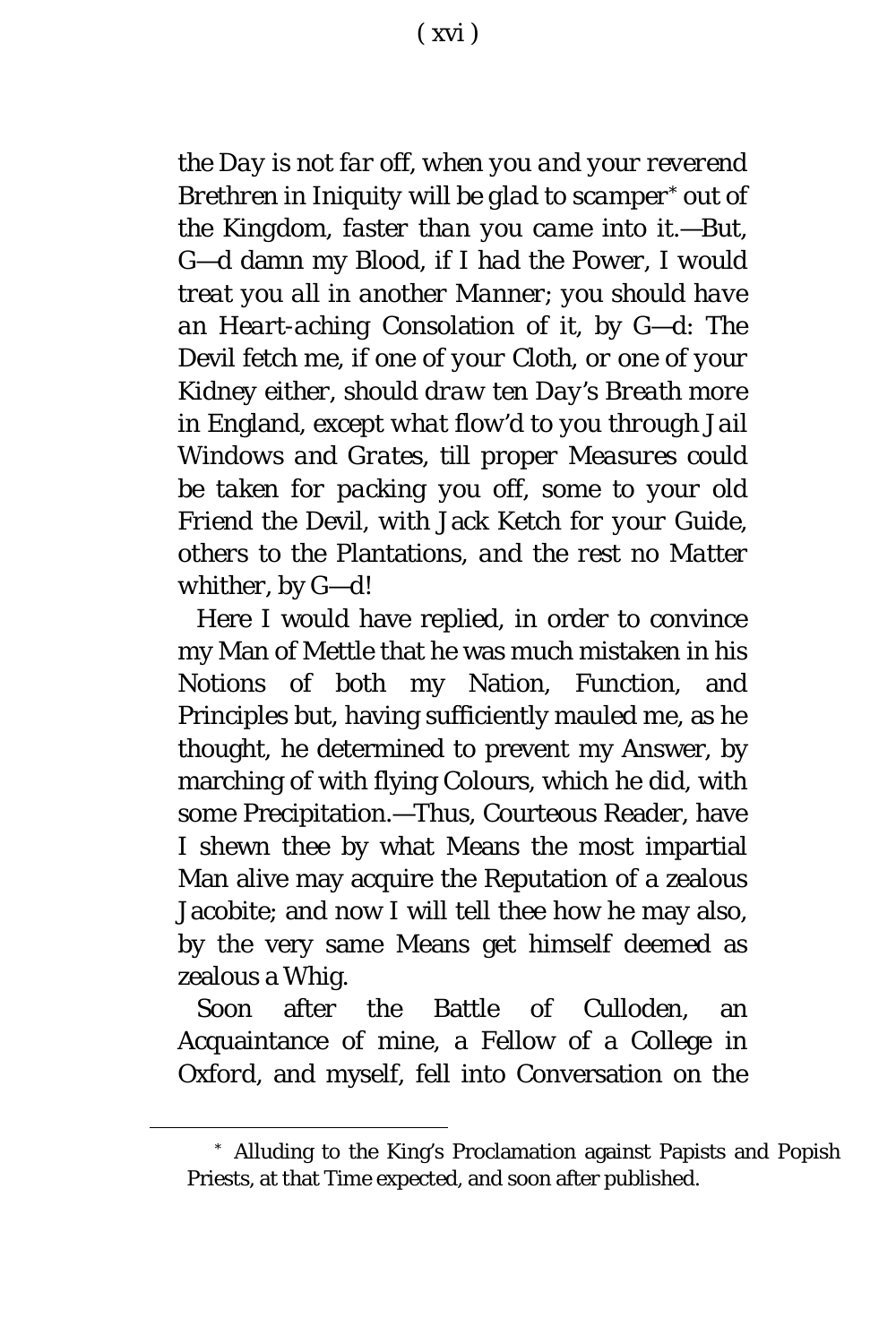Medals struck in Honour of his Royal Highness the Duke. He ingeniously owned, (conscious that I knew him to be a hearty Jacobite) that as he never paid any Compliments to the House of *Hanover*, so he could not approve these generally made by others. "But from what I have said, continued he, or from what I am going to say, look not upon my Judgment as bias'd by Prejudice. I think the most impartial Person in the World may agree with me in disapproving all these Medals of the Duke, as the Result of too much Precipitation. The Government's Friends are I think too hasty in their complimental Adorations of this young Commander. They ought to be further acquainted with him before they proceed to give a definitive Judgment, and pronour.es him as qualified for a Series of great Actions confirmed and ascertained the Actor's Character, e'er they ranked him among the mighty Sons of *Fame.* I am not fond of these sudden Tides of popular Applause. They are acquired by little or nothing, and are as easily lost. The fluctuating *English* have almost a daily Succession of Heroes, who in continual Rotation, rise upon the Ruins of one another's Fame. Each like a Comet blazes for a while, then disappears, and in Oblivion only is secure from Vicissitude. Where are now our *Haddocks*, *Vernons, Lestocks, Ansons*, *Hawleys, Wades*, and many others, once the Heroes of this life, for Deeds which puzzled Posterity in vain shall search for? No longer now the darling Subjects of our Medals and Metzotinto's, their very Names are only found in *Cave's*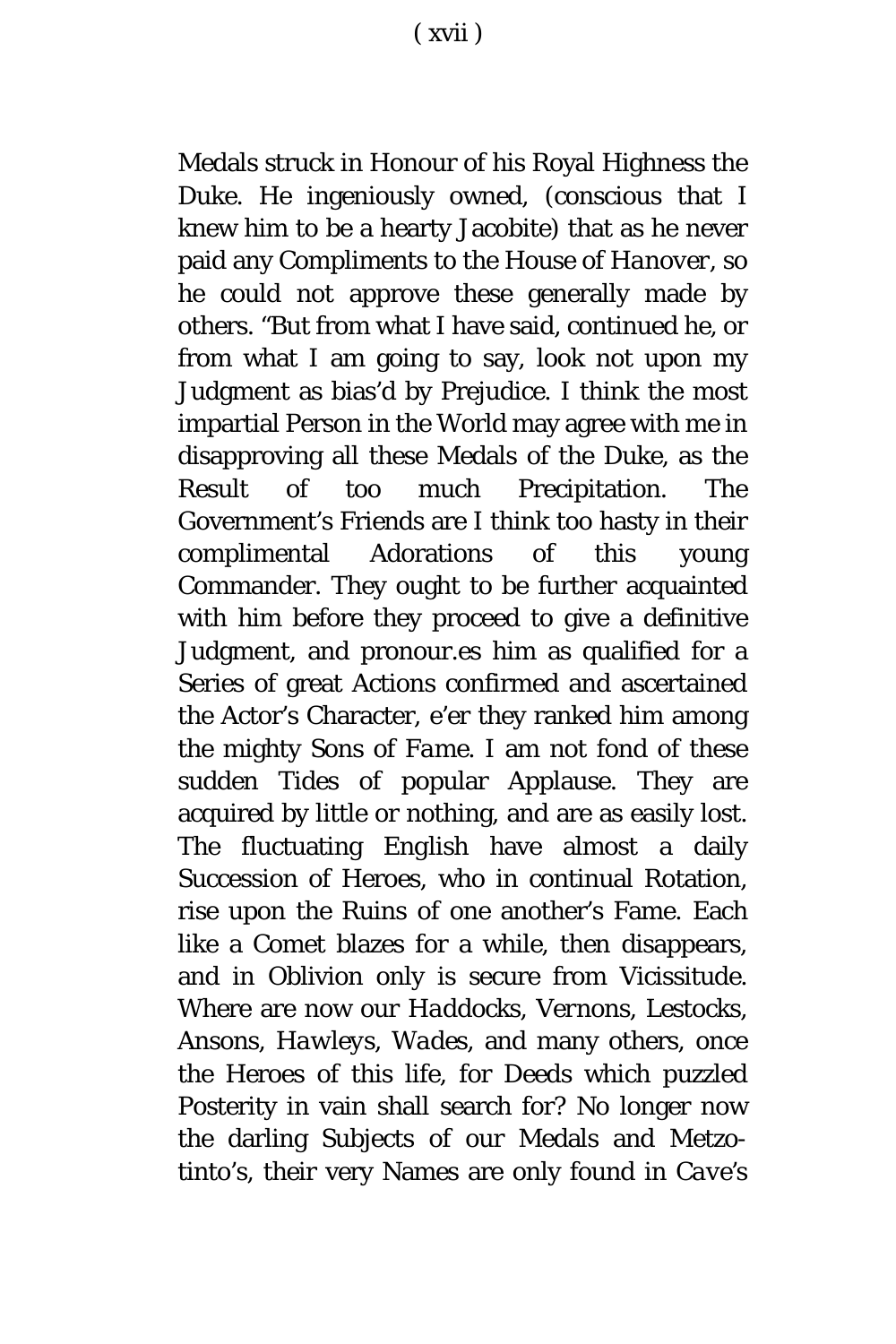and *Alley's[\\*](#page-18-0)* Annals.—In short, our Heroes, as they are generally raised up on a Foundation neither solid nor rational, so they are as lightly cast down, and then treated with as much Contempt and Hatred as they were reverenced and honoured before.—No wise Man would, therefore, covet Popularity in *England.*—Indeed we have sometimes as much Reason on our Side when we pull down a Hero, as when we but just before set him up; and I would fain know what his Royal Highness has yet done for us?—I don't say but he may come to be the greatest General in *Europe,* but in other Countries he will not be considered as such, till he has done some greater Thing than gaining a single Victory over an Enemy inferior to him, both in the Number and Condition of his Troops. What has the Duke done, that his Forces might not have done under any other General? 'Tis not very extraordinary, sure, to see a strong Man overcome a weak one!

Here a certain Jacobite Member of Parliament, a Country Gentleman, who came to Town with my Friend the Collegian, but to whom I was an utter Stranger, seconded the latter, and observed that People made a great Rout and Ado about the Duke, as if he were a second *Marlborough* but, said he, What *is it he has done? For my Part*, *I see nothing in't.* Fortune *does not always attend the best Measures; she sometimes favours those whose* 

<span id="page-18-0"></span>Ĩ.

<sup>\*</sup> Two Monthly Collectors of News and Politicks, whose Labours for sixteen Years past are yet preserved in their respective Shops or Habitations.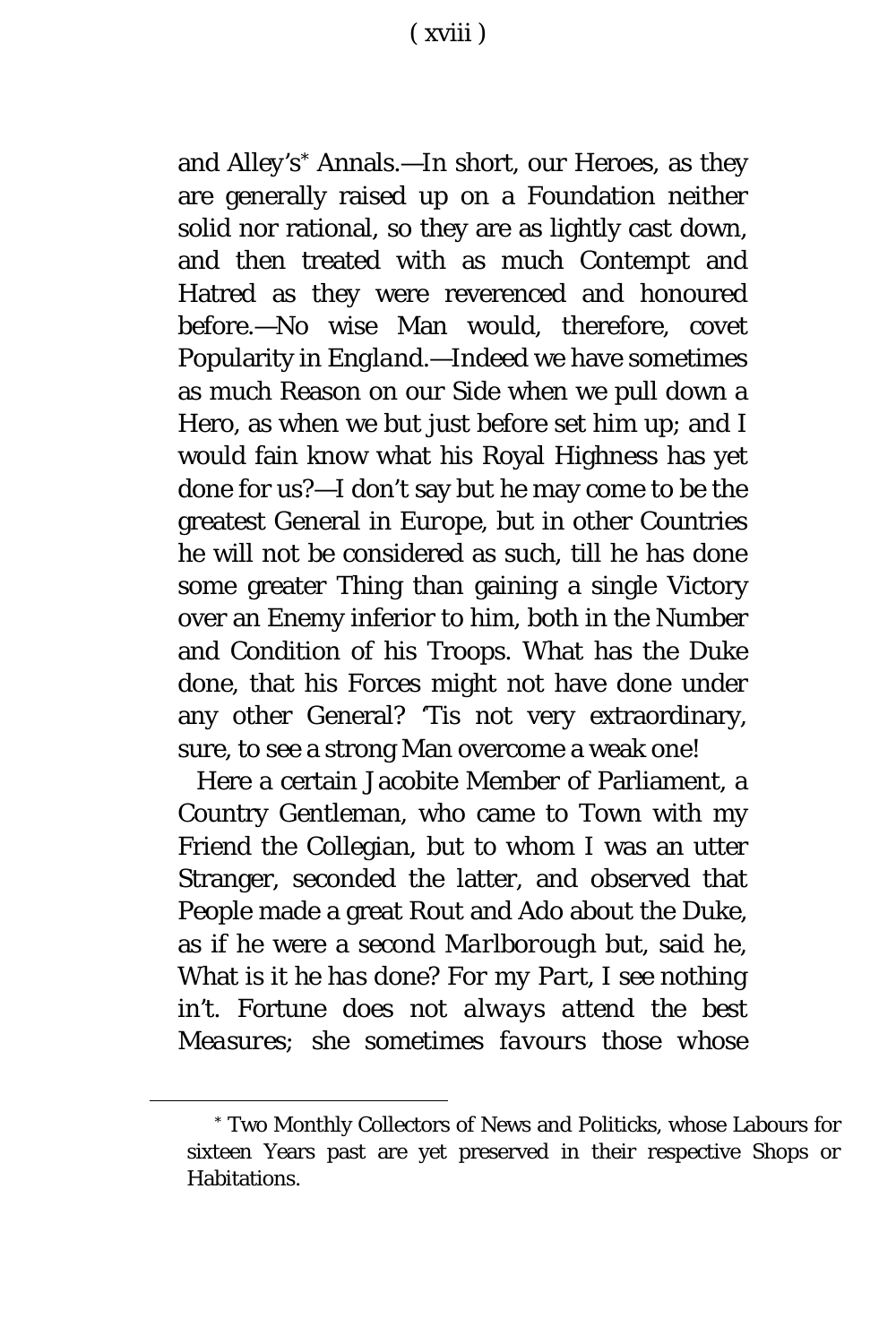*Conduct could never have gained her Approbation, had she been able to see into their Merits: You know*, Gentlemen, *she is always painted hoodwink'd or blind.*

"Right, Sir, replied I; but you know this fictitious Goddess has but little Sway in a Christian Country. Sir, if we talk seriously upon a Subject, we are to REASON, to deduce Effects from their natural Causes. We know, that as a corrupt Tree cannot, bring forth good Fruit, so a little Genius cannot form and execute great and wise Projects. No body will deny that the great *Marlborough's* Successes were, under God, owing to the vast Abilities of that excellent Commander. A bad General never yet acquired the Reputation of a good one; never yet did the former prove a Match for the latter in the Field. All the Officers in our Army agree, that the most distinguishing Properties of a good Commander have already appeared in the Conduct of his Royal Highness; that the Specimen he has given of his Abilities, is sufficient to convince every Connoisseur that he will one Day acquire a Reputation every Way answerable to the highest Hopes and Expectations of his most sanguine Admirers. He has already succeeded where older and more experienced Generals have failed; and no one can produce a single Instance of an improper Step taken by him, since a General's Command was given him. Phoo! Phoo! replied my Friend the *Oxonian,* Mr. \* \* \* \* \* we must give you Leave to talk as you are bias'd. You have 'Money in the Funds, and you wisely consider that Government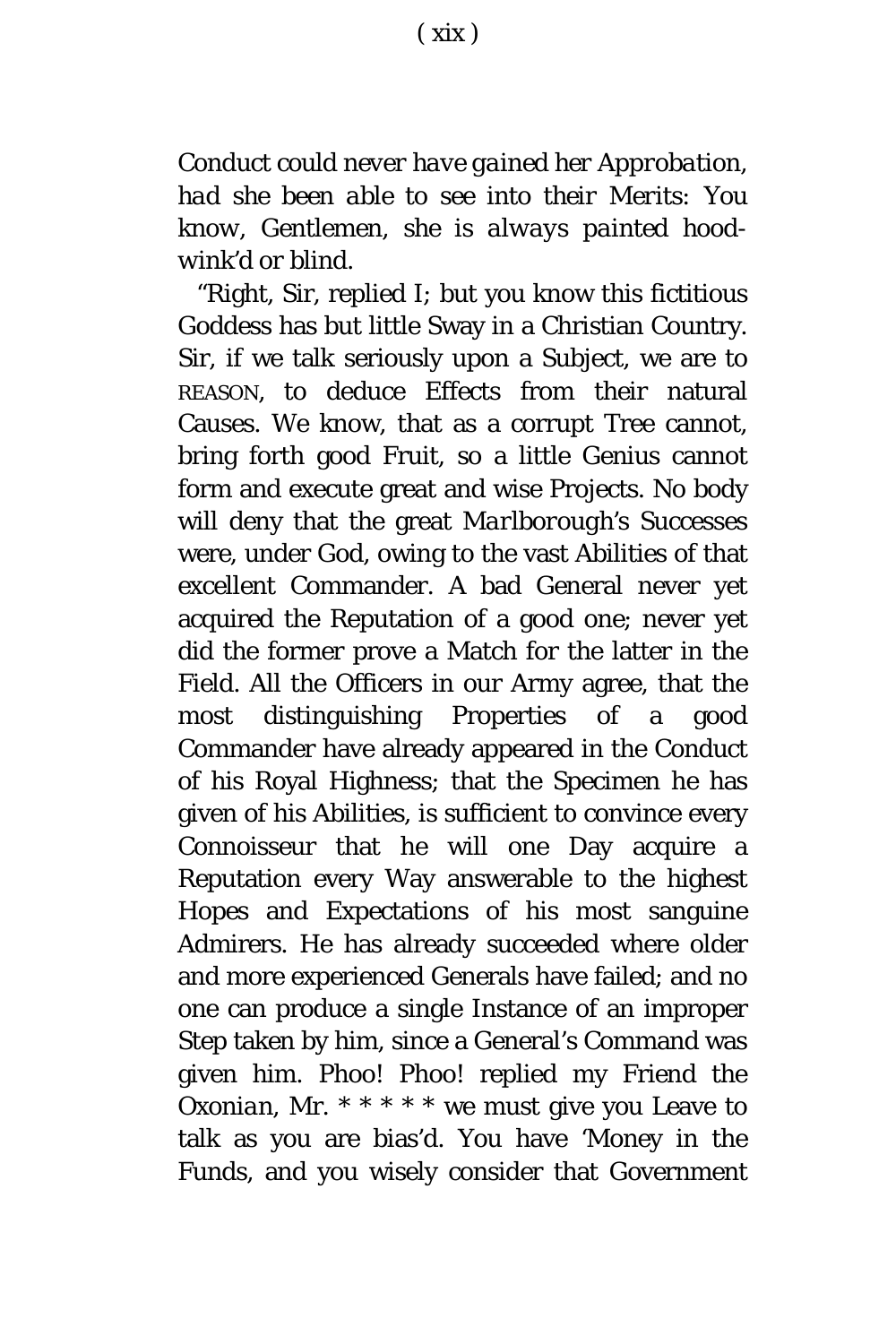Securities are strongest when the Government is most secure; and as it can never be more secure than when those in whom the Power is lodged have a high Reputation, so you are in the Right to puff. But I have no Money in the Funds, Sir: I am neither biass'd by Interest nor Affection."

"Sir, answered I, no unbiass'd Person can undervalue the Duke's Abilities; and, in short, as you are a Party-man, so you are not a luke-warm one. Come, come, 'tis in vain to think of disguising yourself to one that has known you so long: But, by the Way, 'tis a sad Thing that a Man should suffer himself to be so blinded by an Excess of Zeal, when at the same Time it lies in his Power to be as zealous with his Eyes open. In short, you are a meer *English-man,* and one of *Daniel de Foe's true-born*  Sort; but, thank God, I have divested myself of this our National Weakness, this Narrowness of Mind for which Foreigners so justly ridicule us. Sir, I can look upon all Parties with a benevolent Eye, yet would not be wanting to assist that which I think the most just and reasonable, for I am no Admirer of your *Atticus'*s . "

Here my Friend, somewhat nettled at the Freedom I took with him, and the more so, perhaps, because the Gentleman his Companion, was a Witness, retorted upon me the Charge of Immoderation, "Sir, said he, for that Matter, you are yourself as meer an *Englishman* as any in the Kingdom. The DUKE is an *Englishman*, and therefore your Favourite; nay, I have e'er now heard you speak of a certain exiled Family with the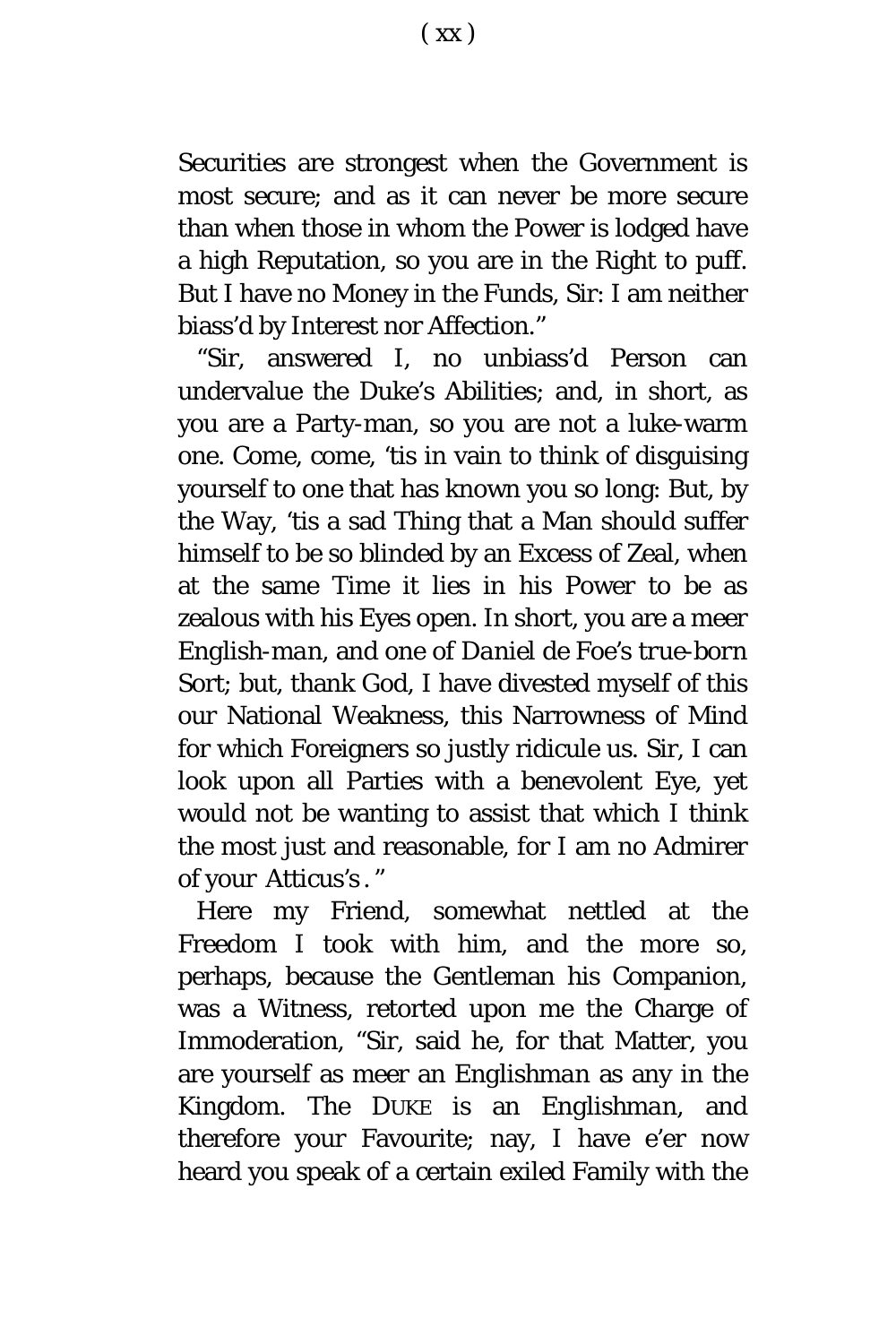more Contempt, as being Foreigners: But who made them so? How often have we heard even from the Pulpit the Word *Stranger*, applied to a certain young Adventurer, and assigned as a sufficient Inducement to the whole Nation to take Arms against him; yet the late King *George* was once as great a *Stranger* in *England.* Therefore if being a *Stranger* is a Disqualification now, why not then?— But I wave that Point as nonsensical; and freely own with you, that the Prejudices of the *English* in Favour of their own Nation, as superior to all others, are really ridiculous and despicable, as proceeding from Pride, Ignorance, Selfishness, and a mean Narrowness of Spirit; a Ray of which, excuse my Freedom, Sir, has, I am very certain, found a Passage into a Corner of even your Breast; you that pretend to so much Impartiality!"

To this dogmatical Recrimination, I replied, "You cannot, Sir, make it appear that I have the least Spark of Party or National Prejudice about me; no, Sir, I have travelled too much for that; but you have just now owned yourself a prejudiced Person; you have avowed your Disaffection to the *Hanover* Family, without being able to assign one solid Reason for it. Your Remark on the young Adventurer's being disliked as a *Stranger*, is not worthy the Judgment I always thought you Master of. The fame Objection signifies nothing in the Case of his late Majesty; for then there was an absolute Necessity for having Recourse to a Stranger; but *England* is under no such Necessity at present. Your recriminated Charge of National Prejudice, I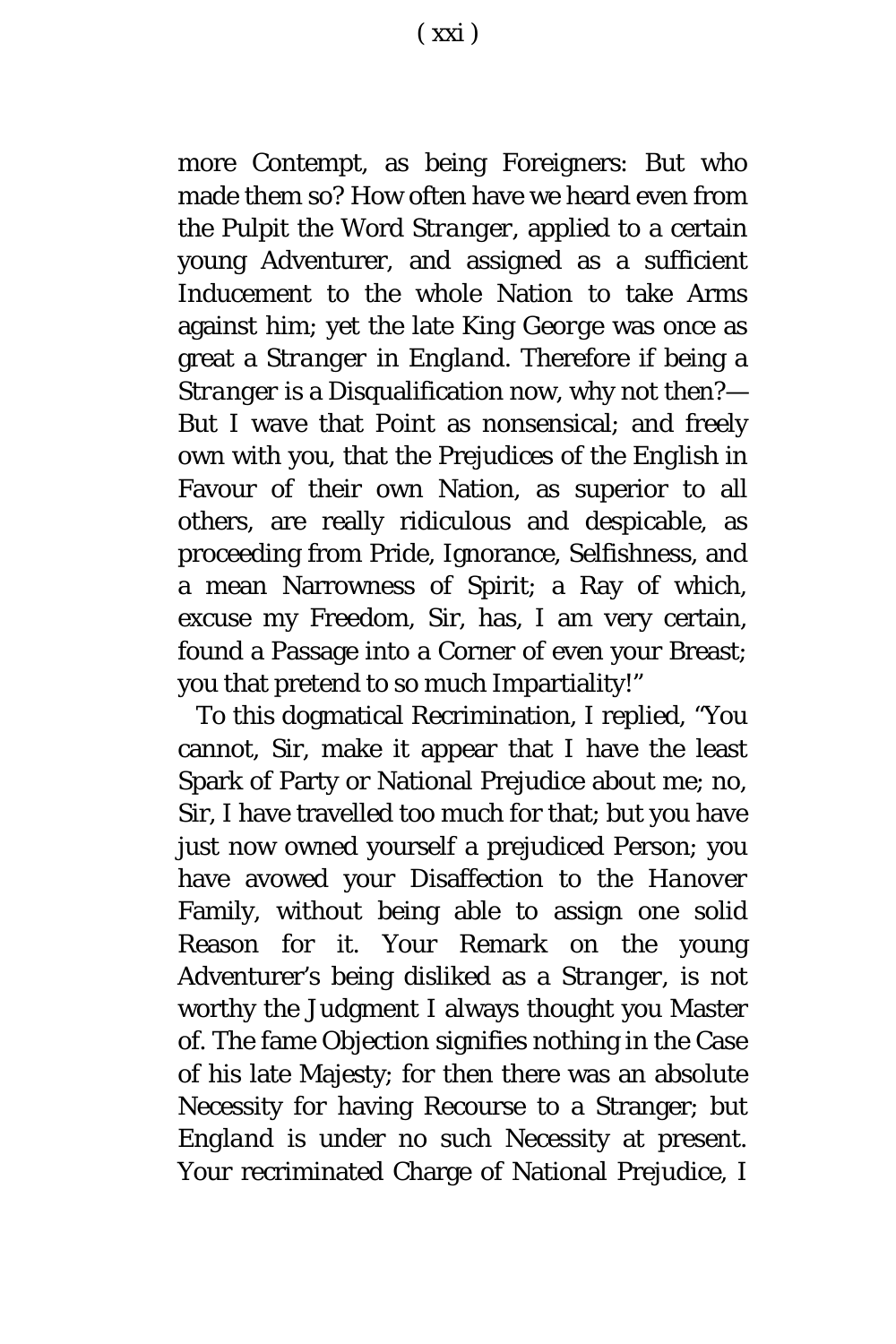absolutely deny: But suppose I admit it, 'tis better, Sir, to be somewhat prepossess'd in Favour of my own Countrymen, than violently prejudiced against them, as one Party-Zealot is against another. I wish, Sir, that in this Respect you were no more culpable than I am in the other. Are the, *English* prejudiced against Foreigners? 'Tis no wonder; for they are still more unsocial among themselves. No sooner does a Party-Spirit take Possession of an *Englishman,* than he conceives as mean Opinion of such of his own Countrymen as are possessed with any other Spirit, as if they were even Foreigners, and is as much prejudiced against them; that is, he does not think it possible for such a one to be a wise, honest, or good-natur'd Man: Nay, perhaps, hardly allows him to be as handsome, tall, strong, or to have as good an Ear for Musick, as himself and his Friends; and all because not of the same Party. However, not to be behind hand with this Bigot, those of the other Party, whom he has in so much Contempt; they, as *true Britons* as himself, look upon him with the very same Eyes, and will allow him and his Friends as little Wisdom, Honesty, Beauty, Strength, Good-nature, *&c.* as he is pleased to allow them.—Hence it is that a Whig pays no Regard to the Sentiments of a Tory, be they never so wise, just and impartial; while the latter, in return, conceives the same of every Whig: In short, Demonstration itself loses its Force, when opposed to Party-Prejudice. Thus, Sir, you are unwilling to acknowledge any Excellencies, either natural or acquired, in a Man who happens to be of a Party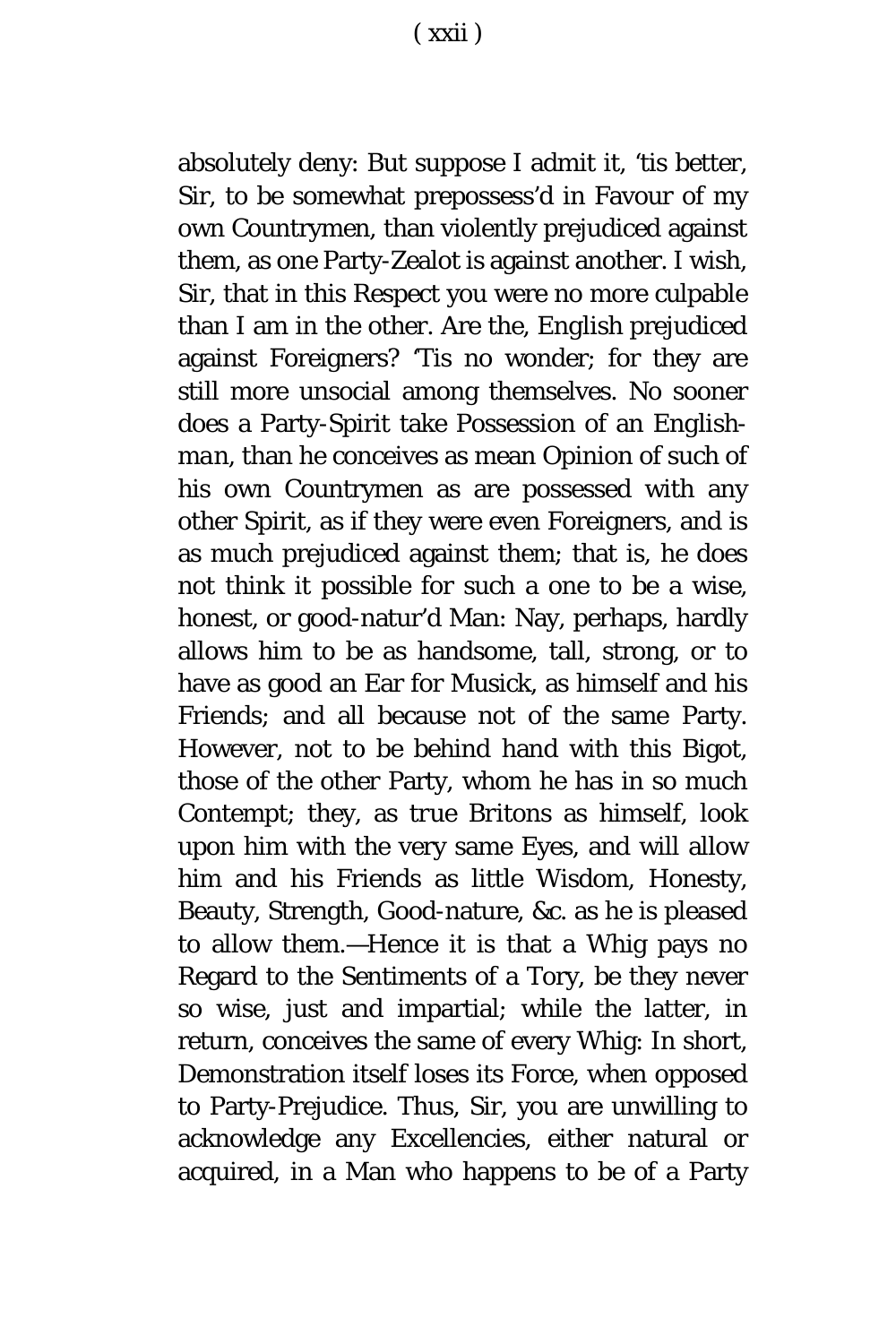opposite to yours, and who has the greatest Reason in the World to be so. Pray does not this proceed from the very same Spirit that we are reproached with as a *National Failing?* Certainly it does: Nay, I might have called it a *National Immorality!*—Your Intimation of my being biass'd by any Considerations beneath a just Regard to Reason, Truth, and Conscience, is disingenuous, if you intended it as any Thing more than Raillery: But as only such, indeed, I look upon it; for I know you cannot gravely go about to support what you said.— I shall only further observe, that I am not myself the Bigot I exclaim against. I will readily grant that your young *H*ero (you know who) is Master of every good Quality, every Accomplishment, every native or acquired Excellence which his Actions or his general Conduct have as plainly discovered, and which amount to as much Evidence in his Favour, as the Duke's Exploits most certainly do in his Behalf. I look upon the former as a brave, indefatigable Youth, whose Accomplishments are no way compatible with those low groundless Aspersions cast upon him, during his Stay on this Island, by silly ungenerous Zealots. Nay, further, if you can make it even but probably appear that he is possessed of as many Excellencies as ever center'd in a human Individual, I will chearfully assent to it; but this will neither strengthen his or his Father's Pretentions here, nor weaken the Obligation which the *British* Nation lies under (according to the Principles of the Revolution which brought in *William* III.) of opposing such Pretentions; and 'tis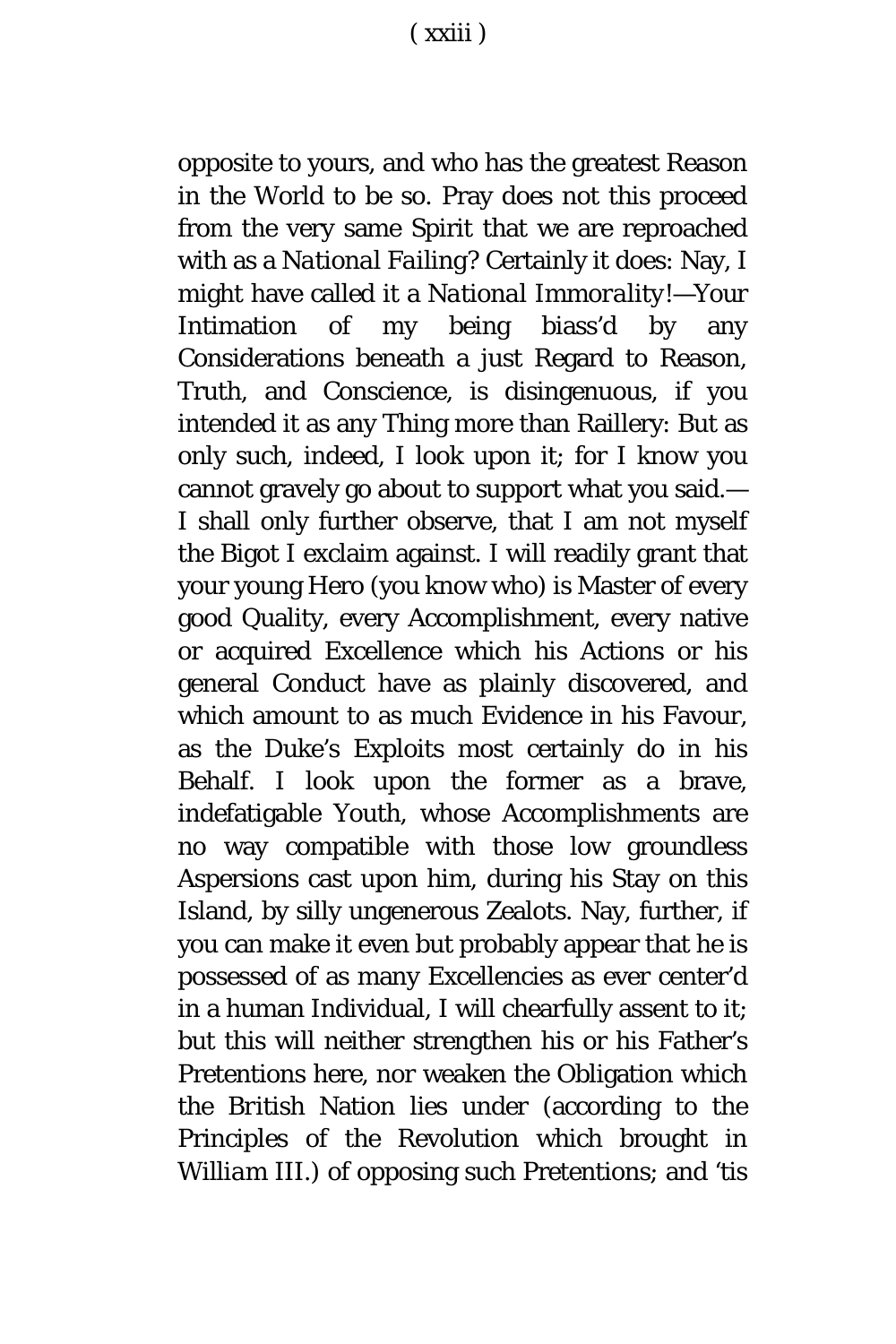only upon the Principles of the Revolution, and the Act of Succession, that the *Hanover* Family desires to stand or fall.—Here a Gentleman coming in to speak with my *Oxonian* Antagonist, he withdrew for a few Minutes, leaving his Friend the Senator to take up the Cudgels, which he (whole Zeal for his Party by far exceeded his Understanding) seemed very eager to do, being more especially moved by what I had said concerning Revolution Principles. He imagined that I had been particularly decrying his Principles, not perceiving that I had equally charged all Parties with the Folly I exclaimed against, *viz.* Bigotry, blind Attachments, and Prejudices, not fundamental Principles. Full of the same Folly, and insensible of all that I had said, except what was impartially urged in Favour of the Duke, which he could not think impartial, my fresh Antagonist began to animadvert on me as follows.

"Sir, said he, I very well understand what you have been saying. A Man with half an Eye may see what you would be driving at. No Wonder that what I said a little while ago should provoke a Man of your Principles to rail. You pretend, Sir, to shoot at *Things*, but I perceive you aim at *Per*so*ns:* I know who you mean by zealous *Tory,* bigoted *Jacobite,* and so forth; but I am no such Bigot as you imagine; not so great a Bigot as somebody else, Sir: First pull the Beam out of your own Eye, and then."—Here, begging his Pardon, I interrupted and told him, *that* Christian *Ch*a*rity would not let me see him running away with so many Mistakes at once*, *without stopping him, in order to set him*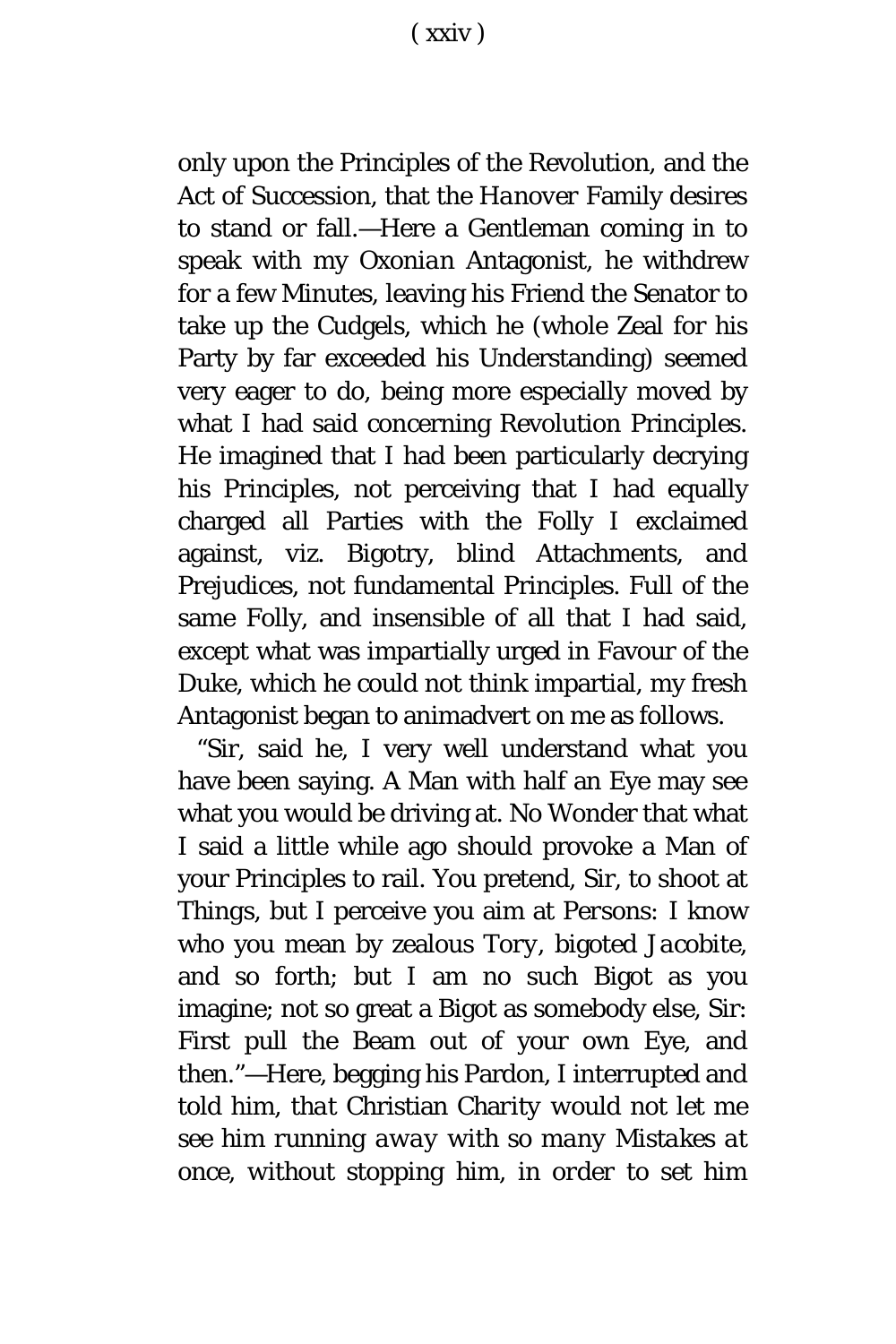( xxv )

*right*.—"O Sir, replied the Senator, you may spare yourself the Trouble; you have taken it for granted that I am a bigoted *Tory,* and is it likely that I shall be set right by as bigoted a *Whig*?"

*Sir,* answered I, *you are fundamentally wrong, in concluding from what I have said, that I am of any Party whatever, which I can make appear!*—"Nay, replied my Antagonist, I perceive you can make what you will appear. You can talk very well, it must be allowed; but, Sir, I am a plain Man, and your fine-spun Arguments and specious Turns would be lost upon me. As for your pretended Moderation, I can easily see through it; however, you are in the main very much in the Right on't, Sir; you have Authority on your Side: Your Hero is the Son of the reigning King, and therefore he must be a Hero: Your Party has all the Power, and therefore your Doctrines must be Orthodox.—But, hang it. I hate this sly Way of coming over one, this pretending to be of no Party, yet at the same Time artfully insinuating what you can in Behalf of one, and against another: This is coming against one with a Flag of Truce and a Broad-side at the same Time, Give me the Man who openly avows his Principles. Pox on't, I can't endure this Trimming: No Man can serve two Masters whose Interests are opposite, and who are necessarily at Enmity with each other: He must cleave to the one, and despise the other: If you love the *Hanover* Family, you must hate those who wish its Destruction; and if I love the *Stuarts*, I must hate their Enemies. This is my Principle, Sir, and I believe I shall never renounce it: You have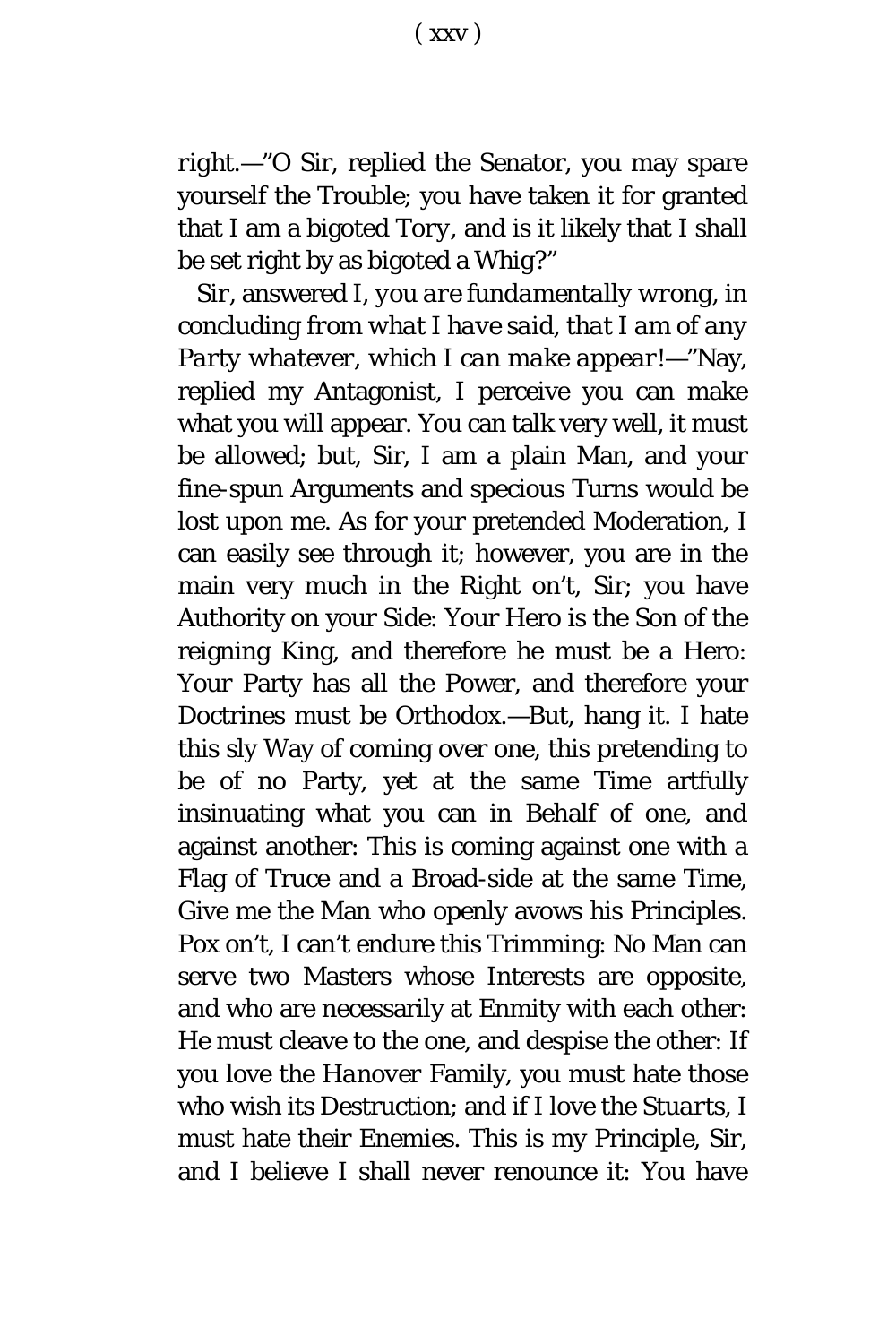discovered yours by your Commendations of a certain Person, of whom it may not be safe for, me plainly and fully to speak my Sentiments, else I would not in the least hide or disguise them."— Here my Friend the *Collegian* returning with a strange Gentleman in Company, I was happily disengaged from my strange dogmatical Disputant.

And now tell me, O Reader, if any Thing so much blinds the Eyes of a Man's Understanding, as Prejudice, or Prepossession? It disables him from perceiving the Force of Truth, from listening to the Voice of Reason: It not only degrades him from his native Dignity as a rational Creature, but links him below even the Brute, whose honest Instinct prompts him to nothing unbecoming his own Nature, nothing inconsistent with the Purposes for which he was created. Man was made for Society; but what Society without Justice, what Justice without Impartiality? And, alas! where shall we now find an impartial Man? Produce him, ye Virtuosi, ye curious Searchers after Rarities; but the World shall treat him as an Importer.

*Quæque ipse miserrima vidi, Et quorum pars rnagna fui.*

As I have exemplified in the last preceding Page; wherein my Antagonist treated me as a Bigot, because I found Fault with his Bigotry. Indeed he might well suspect my Impartiality, because, perhaps, he never before met with so much.

Instead of the mild Influence of clear-sighted *Moderation*, this infatuated Island now maddens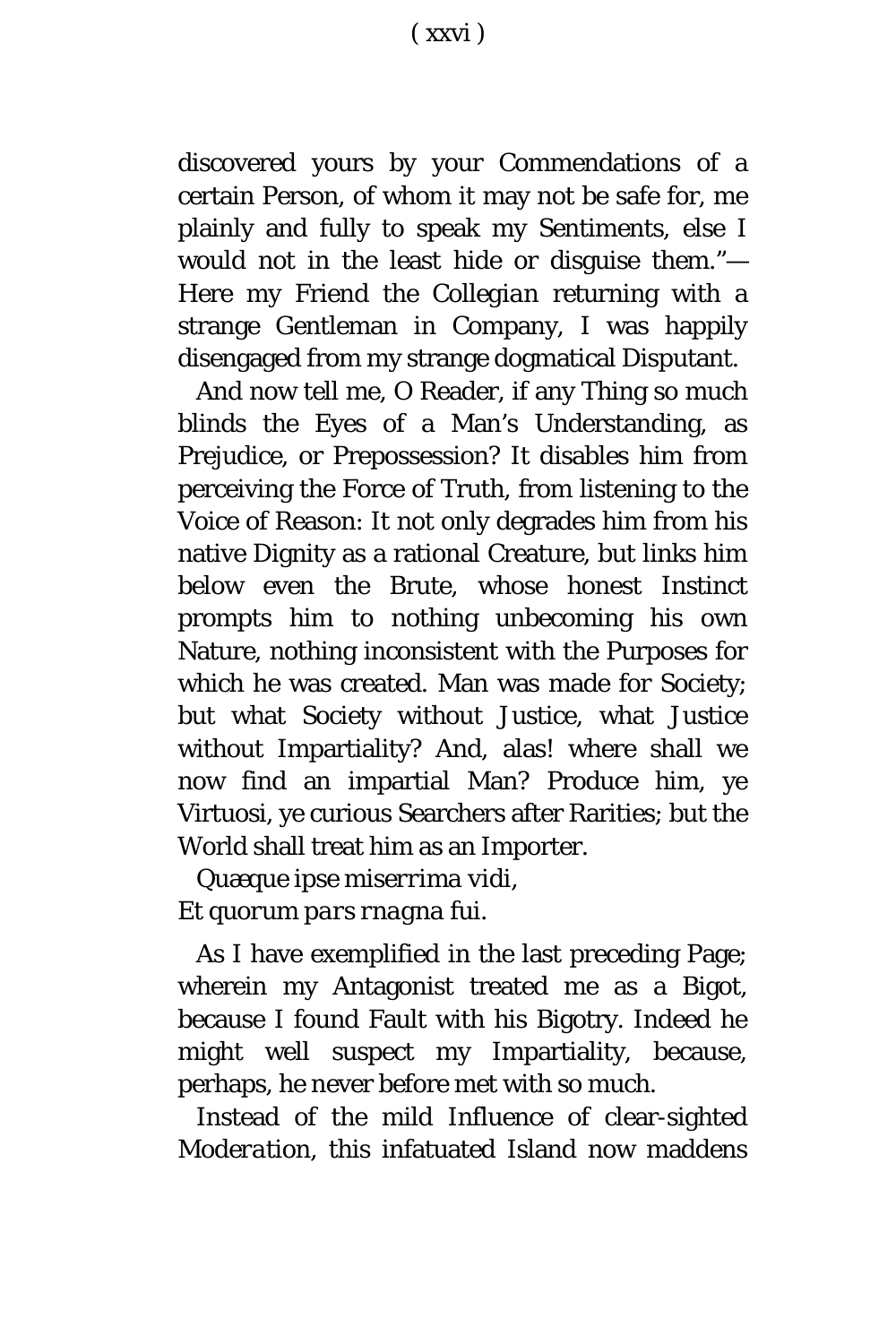under that of hot-brain'd *Bigotry*, who reigns triumphant over us, enthron'd, with her two darkling Sisters blind *Ignorance* and hood-wink'd *Calumny*; the one on her Right-hand, the other on her Left: Horrid Triumvirate! beneath whose Eyeless Rule and Tyrant Sway, this wretched Nation must, sooner or later, be involved in irrecoverable Ruin.

However, as the preaching of *Jonas* made the *Ninevites* repent, and thereby suspended the Fate of their City, and saved at least that Generation of its Inhabitants from Destruction; so possibly my beloved Countrymen may in Time be preached out of the destructive Medly of Vice and Folly I have been exclaiming against. Not that I have the Vanity to set myself up as a second *Jonas,* but what I can but faintly begin, others may happily compleat: I have broke the Ice, singly attacked the horrid Monster PREJUDICE**,** hoping that abler Pens will second me, and happily compleat the Work. Myself perhaps, who, tho' but weak and unskill'd in Arms, thus rashly dare to lead the Van, am doom'd to fall, to perish in the generous Undertaking; but welcome my Fate, I am prepared to meet it: For, alas! I fear our unrelenting *Britons* have hardly so much Grace as the repenting *Ninevites*; and if so, what can I expect but that, like the *Jewish* Prophets who reproved their wicked Countrymen, I shall be truss'd up for telling People of their Faults, who, 'tis likely, may not be prevailed on to think so ill of themselves as I think of 'em. But, whether I succeed or not, the impartial Reader, if this little Work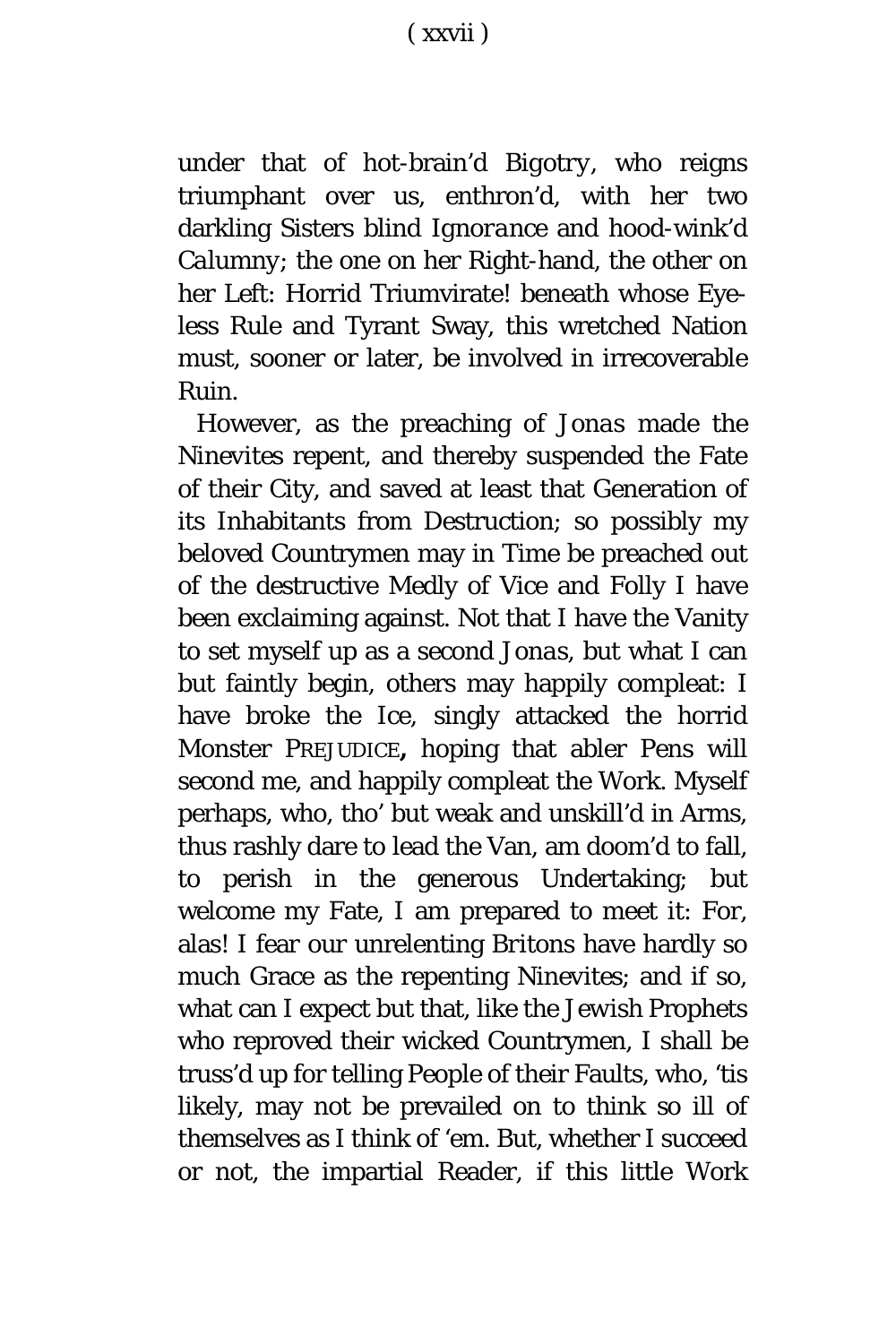should have the great Luck to fall into the Hands of such, will acknowledge my Design to be good; and that such a Work might have been useful; but it may fail of working any good Effect, as will the best Physick in the World, if the Patient cannot be brought to take it; however, the Untowardliness of the Patient *c*annot in the smallest Degree lessen the Value of the Medicine, or the Merit of the Physician.

I will conclude this Introduction, with a Caution to the Reader, that he bear in Mind, while perusing the following Pages, that as in the preceding, *Things*, not *Persons*, were treated on, so in the ensuing, *Persons*, not any *Party* whatever, will be mention'd or, at most, not in Terms either advantageous or disadvantageous to the Party mentioned. I intend to serve no *Cause,* no *Party,* but to inform all; to relate impartially such Truths as are come to my Knowledge, with the sole View of doing Justice to the Characters of *Æneas* and his Family, in Opposition to both the Misrepresentations of their Enemies, and the Hyperbolical Romantic Panegyricks of their overzealous Friends. If, for this, the Whig should find himself inclined to pronounce me a Jacobite, to ask "why else did I not, if I had a mind to encounter the Bigots, chuse rather to vindicate the illustrious House of *Hanover,* which has equally suffered by the poisonous Breath of Detraction; or, if not so well furnished with Materials on this Side the Question, why I did not, like a good Subject, rather let my Pen rest in the Stand-dish, than employ it in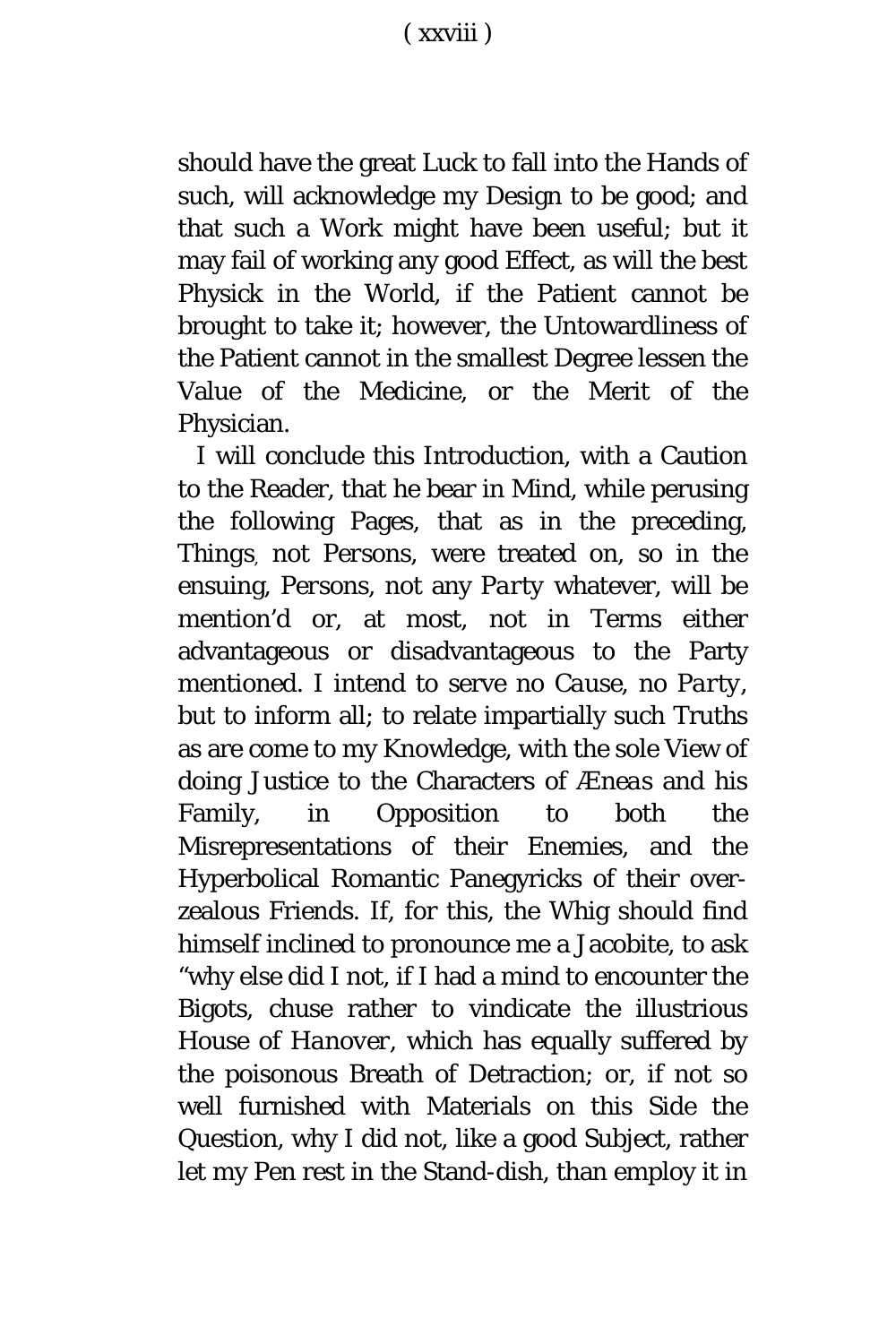vindicating his Majesty's Enemies?" To this I answer, that I have resolved to shew my Impartially, by doing the same Justice to both Parties; therefore let the Objector suspend his Judgment, till the True Portrait of GERMANICUS and *his Two Sons* shall appear; it is already begun, and will be published as soon as the Author can form a Judgment, by the Reception this Piece meets with, whether or not the World is worthy of the other.

*ÆNEAS*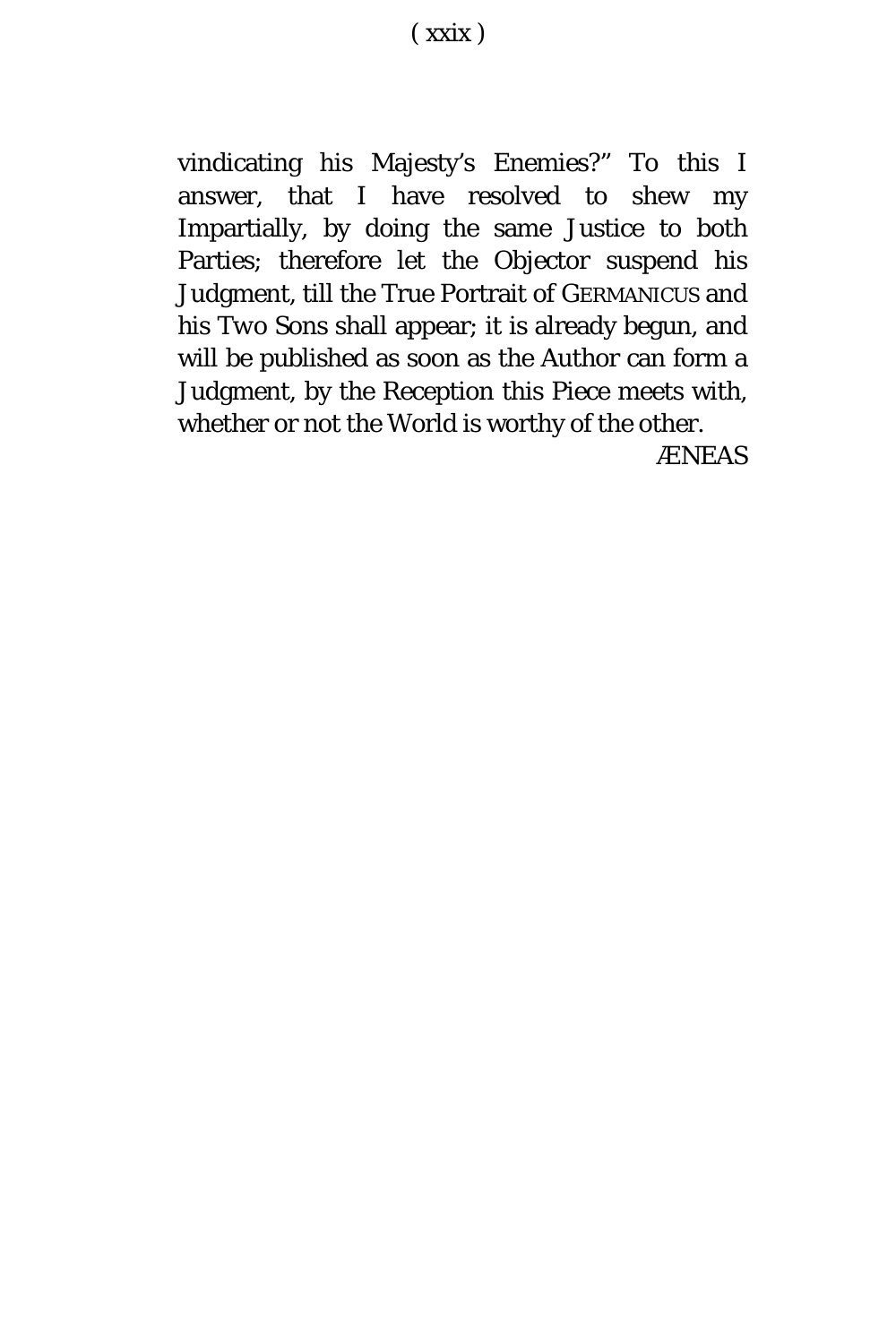# *ÆNEA S,* AND His Two SONS.

### BOOK I.

### *Of ÆNEA S,*

EVER hath any Character Suffered more by NEVER hath any Character Suffered more by Misrepresentation, than that of the far-fam'd *Æneas,* to the great Scandal of the *English* Nation in general, and particularly of that Party[\\*](#page-30-0) which had not the least Occasion to make use of such mean Arts. The Family, the Interests of *Æneas,* are, and have been for these forty Years, too much depress'd in the World to inspire his Enemies with any great and reasonable Apprehensions from so low a Quarter. His Enemies, therefore, have the less Excuse for their Defamations. As the stronger Party, they cannot plead the least Necessity for taking *all Sorts* of Advantages, *all* Opportunities for strengthening themselves and weakening their

<span id="page-30-0"></span>Ĩ.

<sup>\*</sup> The Whigs.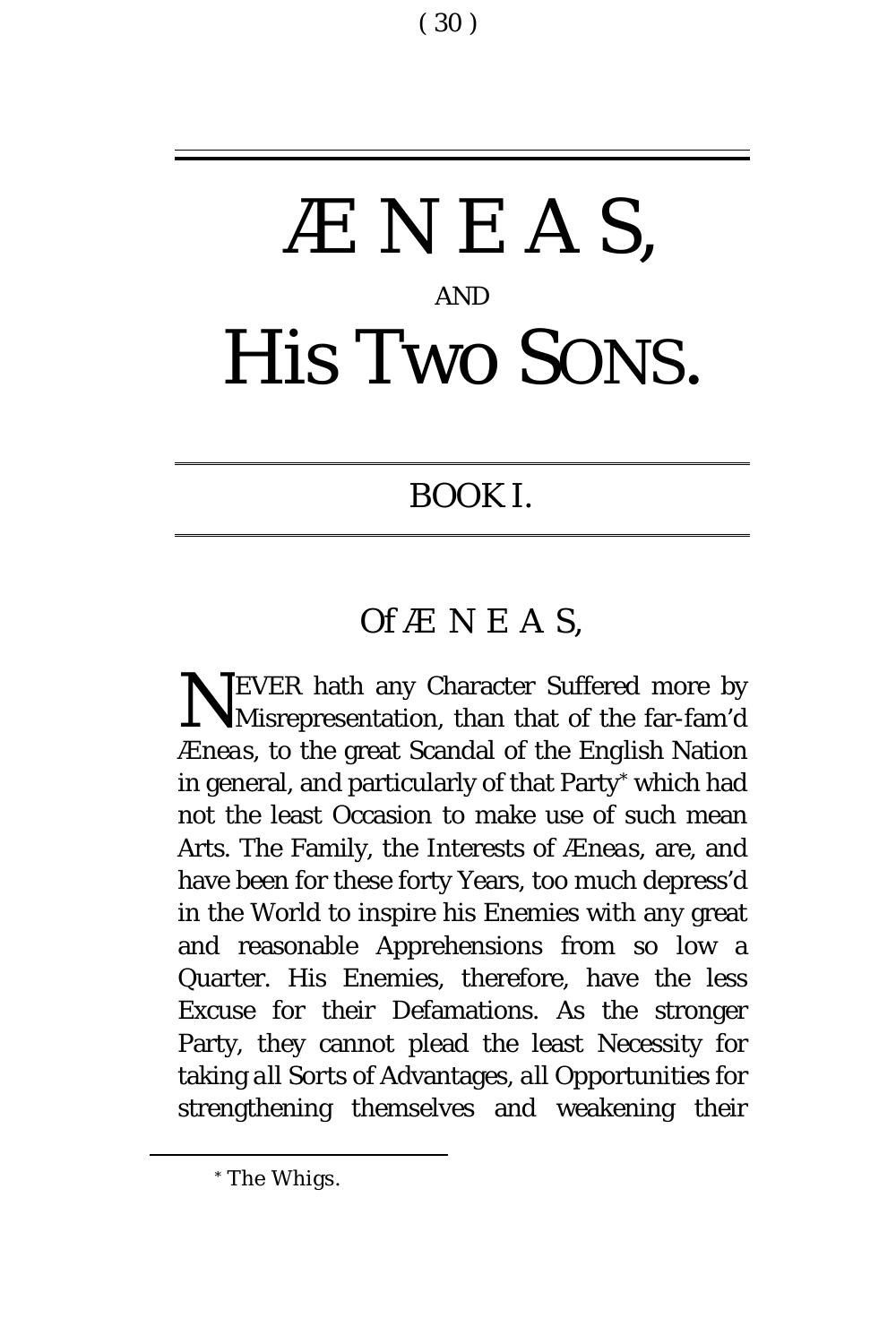Opposers. They value themselves much on the Merits, the Justice, the Reasonableness of their Cause; let us, for Argument's Sake, acknowledge this. We must also grant (what is in Fact indisputable) that they have all the Power, Strength and Authority of a Government, with the Majority of the People of three Kingdoms, on their Side. If then they have all these Advantages, what can they fear from the low Estate of an unfortunate Exile and his Friends? Not their Power, surely? Nor any Thing they can urge as to the Merits of their Pretensions, and the Goodness of their Cause? These the Exile's Enemies ridicule, as unworthy one Moment's serious Attention.—In short, it cannot be pretended that they have any Thing to fear which, can warrant such ungenerous Proceedings. Force they can oppose with Force, and that with such Advantages, as can leave no Room for Fears on that Head. Leave then, O ye strong and righteous Men, the little Arts of Scandal, false Aspersion, and personal Defamation; leave them to the Weak, and those that have neither Justice, nor Reason, nor Truth on their Side! Let those who have nothing else to depend on, catch at every mean Advantage; let such defend a foul Cause with fouler Arts, and on them alone let the Infamy fall. If such attack you with vile unseemly Weapons, do ye, more generous, disdain the dirty Warfare. Strike ye only at the *Cause*; if that be bad, it must fall, and its Abettors perish with it, let their personal Qualities be what they will.—And ye foolish Zealots, ye Friends of *Æneas,* who have no less injured that unfortunate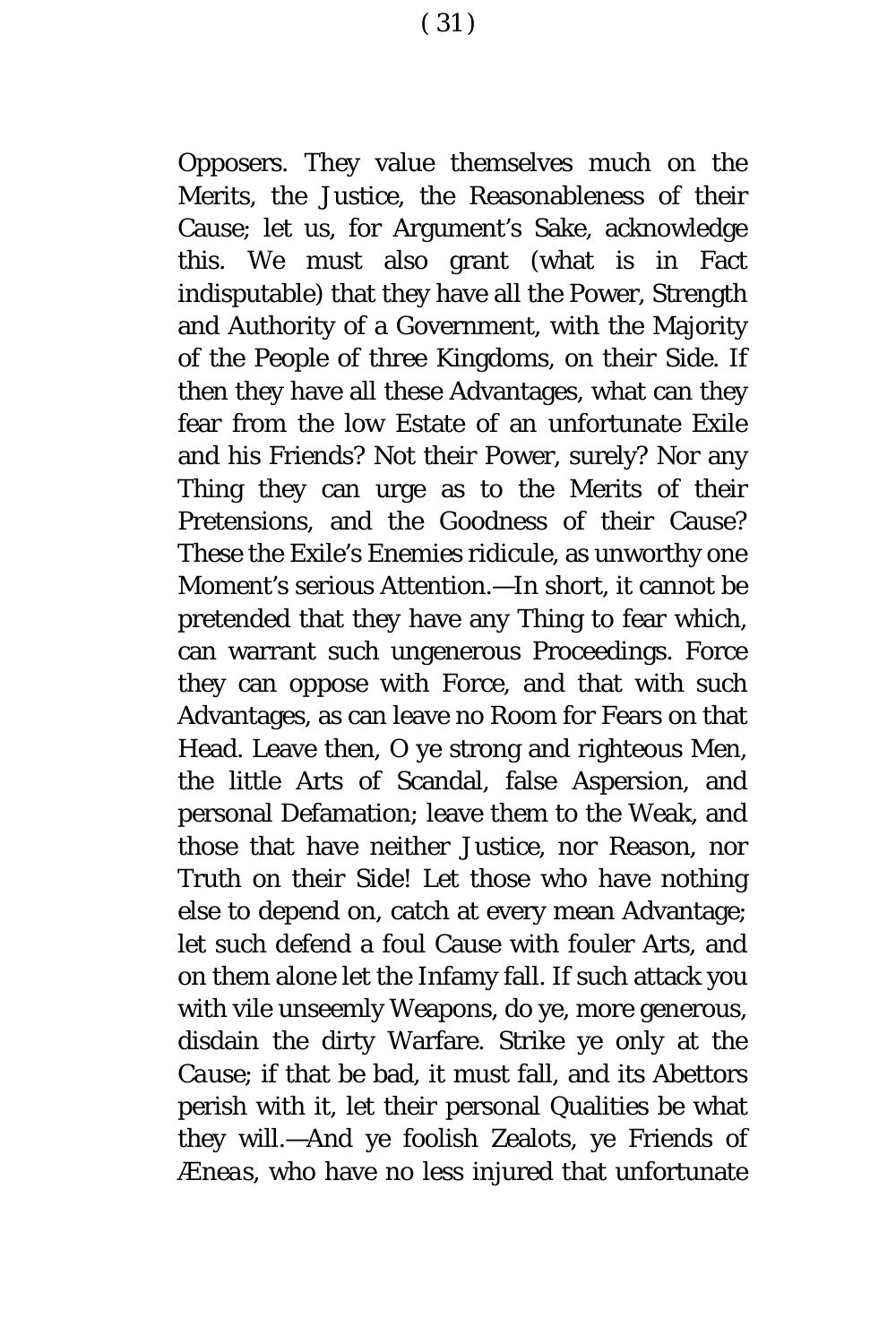Exile by your idle Attempts to serve him, than his Enemies have by foul Aspersions, give o'er your silly Boastings, your groundless Praises of him, in Instances wherein ye ought rather to have been for ever silent; your lying Panegyrics, by which ye have (by endeavouring to elevate him above the Bounds of human Perfection) given his Enemies but too much Occasion to call in Question every good Quality he might possess, and even to deny him such as he really as, and which, unmagnified, they would readily have granted. Give o'er, I fay, ye mistaken Bigots, and listen to the impartial Voice of Truth, while she alike clears the injured CHARACTER from the foul Detraction of his Enemies, and your still fouler Praises.

The unfortunate *Æneas* has been represented as a Person endowed with few or none of even the ordinary human Accomplishments, either of Body or Mind; *Viz.* as homely, ungraceful, and sluggish; as of weak Understanding, a Bigot in Religious Matters; of a little, ungenerous, timid Soul; of a dull Genius, gloomy Temper, and an exceeding Coward.—What more can a Man's Enemies say of him, to make his Character despicable, even to Abomination?—Especially when the Birth, Fortune, or other Circumstances of such a one have placed him on an Eminence from whence he is conspicuous to the Eye of the World; when great Things are expected from him, and great natural Endowments to sustain the Dignity of the high Character in which he is or desires to be fixed: In fine, in what more odious Colours could the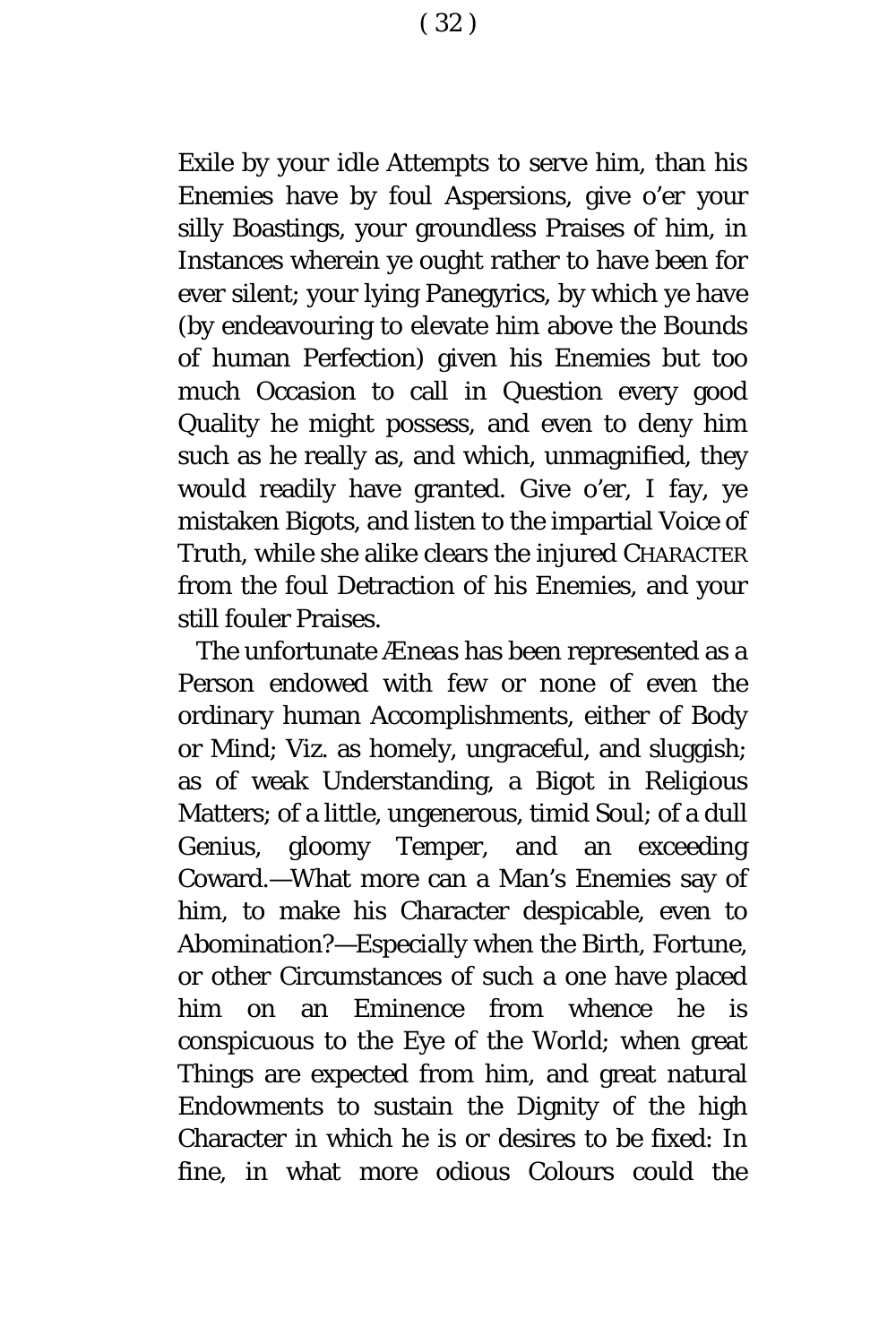Portrait have been drawn? What more need be added to represent him as miserably disqualified to rule over a great People; nay, would such an one be accepted even as a menial Servant in Thousands of Families among this very People? I believe I know many in which he would not.

On the other hand, among the well-affected to *Æneas,* the most zealous (from very slight Grounds, or perhaps from none at all) have not scrupled to characterize him as the most amiable Man alive: As the most cordial Friend; the kindest, best of Husbands; the tenderest Parent; the most humane indulgent Master; the most generous Patron; in Religion a Saint; yet not more devout in the Closet than intrepid in the Field; severely virtuous in his Conduct, yet easy and chearful in Conversation; his Person graceful, his Air noble, his Countenance majestick and grave, yet temper'd with Meekness, Humility, Condescension! These, and yet more fine Things have I heard of this famous *Exile:* And what more can we look for in the created Hero that ever lived?

But let me ask whence it happens that we never hear any but the warmest, the most partial of the *Exile* s Friends launch out so far in his Praises? That the more moderate of them are so shy in asserting all these his pretended Excellencies; and that so few of these Excellencies are granted by even the most impartial of his Enemies.—When eminent Persons are really possess'd of great Virtues and Accomplishments, they soon become too well known to the World to afford their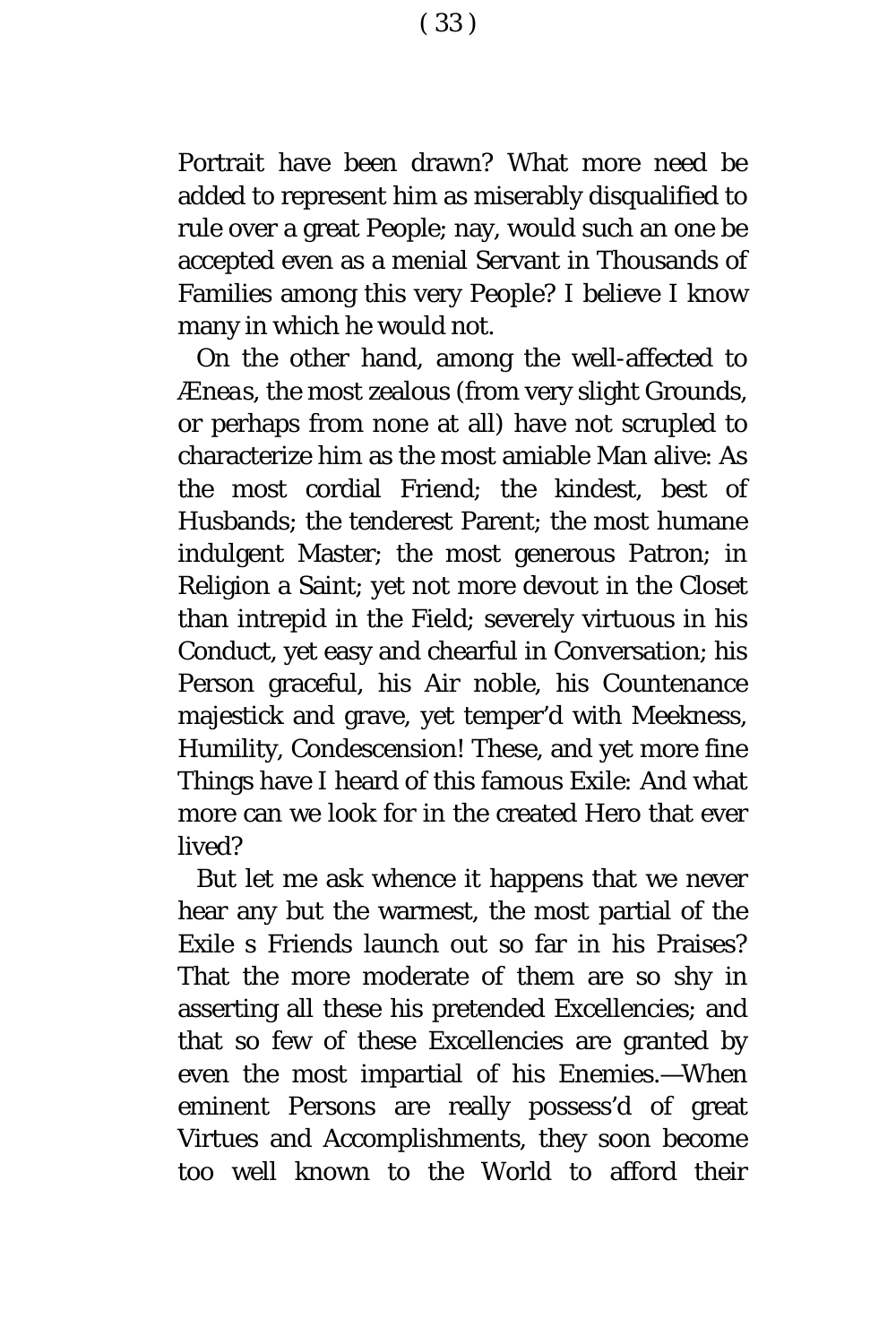Enemies much Room for contesting them: For it would be Folly in a few Bigots to deny what is publickly known, generally admitted, and may be easily proved. For Example; Where (in *England*) shall we find a Papist, who (tho' ever so much prejudiced against the late Archbishop *Tillotson,* that great Enemy to Popery) would be guilty of such Absurdity as to deny that famous Prelate those Virtues and Excellencies that so visibly shone thro' his Life, and do still so gloriously shine thro' his Works? Every Papist may dispute this Prelate's Principles, as a Member of the Church of *England,* but none will call in Question the native Goodness of his Heart, nor the extraordinary Embellishments and Improvements of his Mind.—What *Dissenter so* rigid, so lost to all Sense of Truth and Justice, as not to acknowledge the honed Integrity, Simplicity, and true Christian Life of the learned and worthy *Sancroft, Tillotson's* Predecessor in the Archbishoprick of *Canterbury?* The *Dissenters* and Whigs of all Denominations may in some Respects dislike both his religious and political Principles; but I never heard one of them detract from his Character, as a moral and conscientious Man.— What Church of *England-Man,* tho' ever so averse to Dissentions in Religion, will charge the blameless Life of the excellent *Poster,* with ought unbecoming the Character of the Philosopher, Gentleman, and Christian? Many may quarrel with him about Doctrinal Points, which ever have been, and perhaps ever will be, Subjects of meer Controversy, independant of the Practice of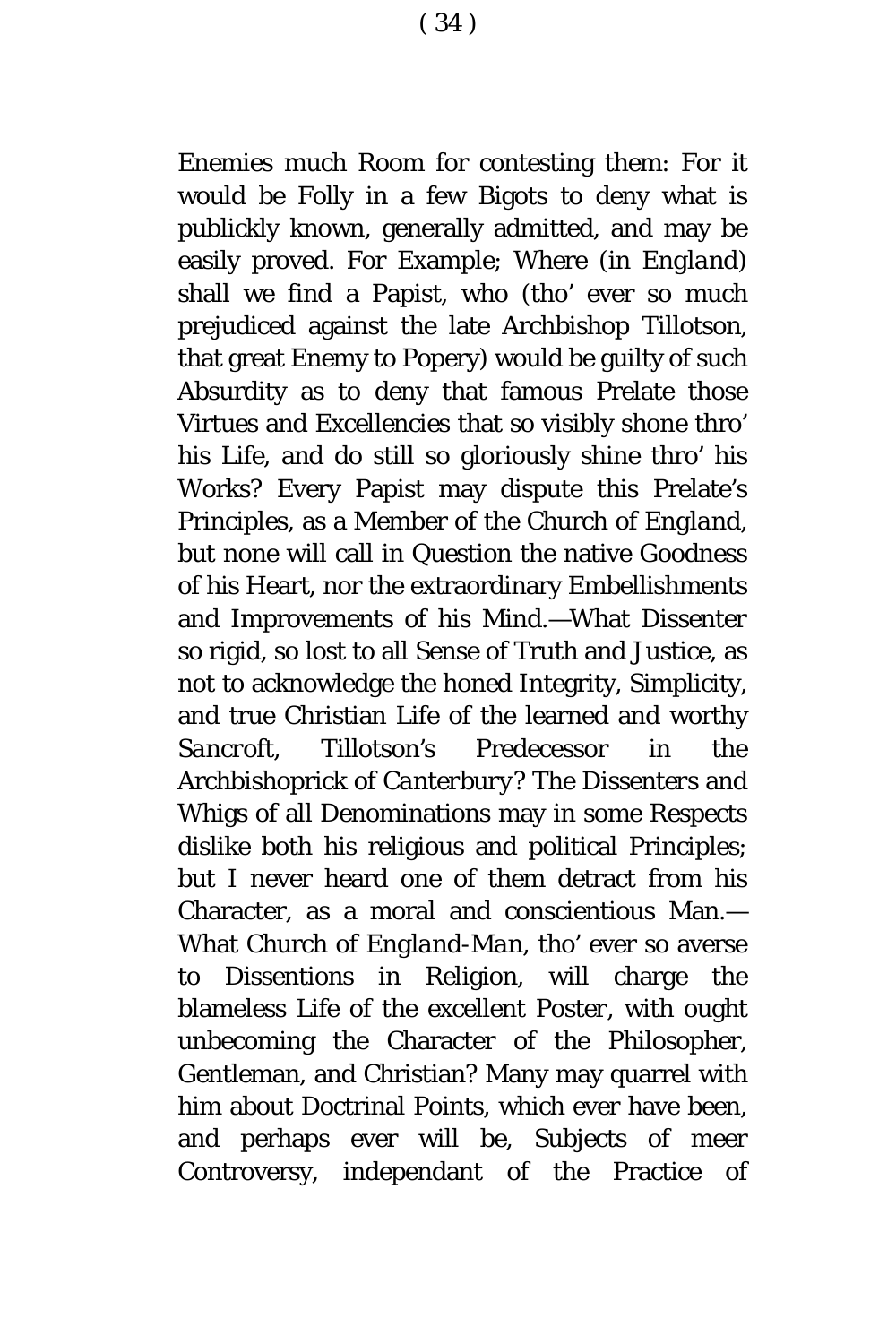Religion; but all acknowledge the native and acquired Virtues and Excellencies of the Man.—In short, such exemplary Characters shine forth with too diffusive, as well as too glaring a Lustre, to admit of much Dispute as to the Reality, of their Brightness. Being the Subjects of publick Conversation, they are publickly known; and therefore the Calumniator fears to vilify a great Character, because Thousands, perhaps, are able to refute him, not only from the Probabilities resulting from what they have every where heard of such Character, but from their own personal Acquaintance therewith.—Is it then possible that the far-fam'd *Æneas* should be Master of so many Virtues, and yet the World be so long ignorant of 'em? Could all Parties (one only excepted) be so little assured of 'em? Surely not!

The World, indeed, abounds too much in *Extremes.* Moderation is swallowed up by *Zeal*; but *Experience* is ever at Hand to point out to cautious Travellers the nearest Way to Truth: She bids us slight the two Extremes, and chuse the Golden Mean. And by her Directions indeed any Stranger might almost arrive at the real Character of the EXILE. His Friends tell us, he is all Perfection; his Enemies assert that his Character is despicable. From hence it is natural enough to suppose, if we have any Charity at all, that there is nothing striking either in his Mind or Person: That he is equally free from great Vices and eminent Virtues. This is indeed the Case; and this I shall make appear, not by meet Conjectures and Probabilities,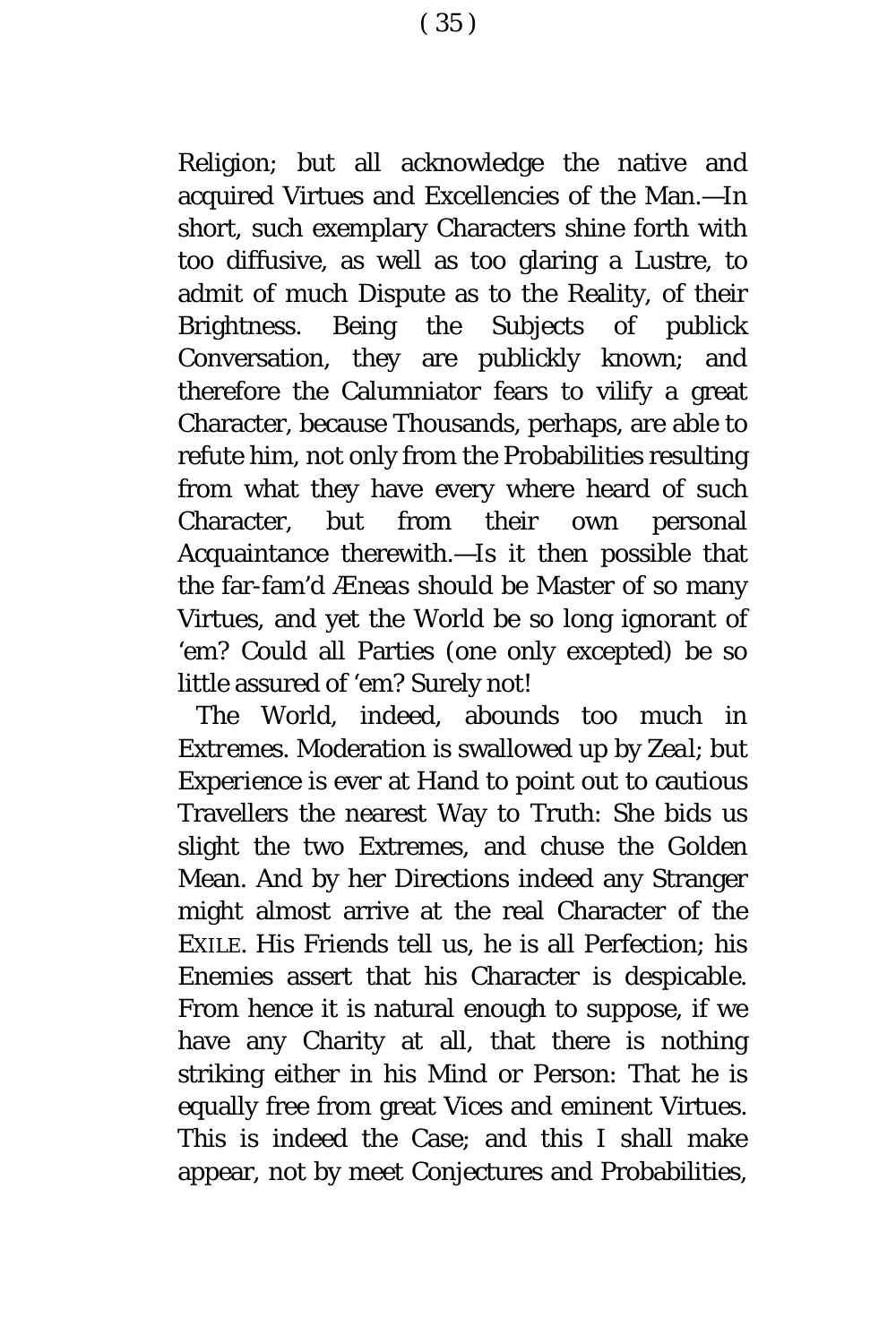( 36 )

but from the best Evidence that can be procured. I shall exhibit both his real good and bad Qualities, without straining the one, or aggravating the other, but representing them as they have come to my Knowledge, by such Hands as may be entirely depended on, inserting nothing on the Testimony of any who were not themselves Eye and Ear-Witnesses of what they have communicated, and whose Veracity is in the least questionable.

If it be asked, how the Publick will be able to judge of the Portrait I have drawn, whether it be a just Copy of the Original, whether the Semblance be exact, and whether no Feature be misrepresented? I reply, that there are many Gentlemen now in *Great Britain* and *Ireland,* who have been in *Italy*; many who have had Opportunities of being personally acquainted with *Æneas* and his Family; many who have conversed much with others who have long known the *Exile* and his Court. Of these some are doubtless well others ill affected to the *Exile's* Person, Family, and Pretentions in *Britain:* To both these, to both his *Friends* and *Enemies*, I submit my Performance. If I have been too severe upon my Original, the *former* will think it their Duty to undeceive the Publick; if I have been partial on the other hand, the *latter* will doubtless be eager to detect me, as they will also have an Opportunity of gratifying their Spleen against the unhappy *Exile*, by falling upon what the World is here presented with as his *true* Portrait: As Witches plague those they have a Spite to, by flicking their Pictures full of Pins and rusty Nails, or by roasting their Images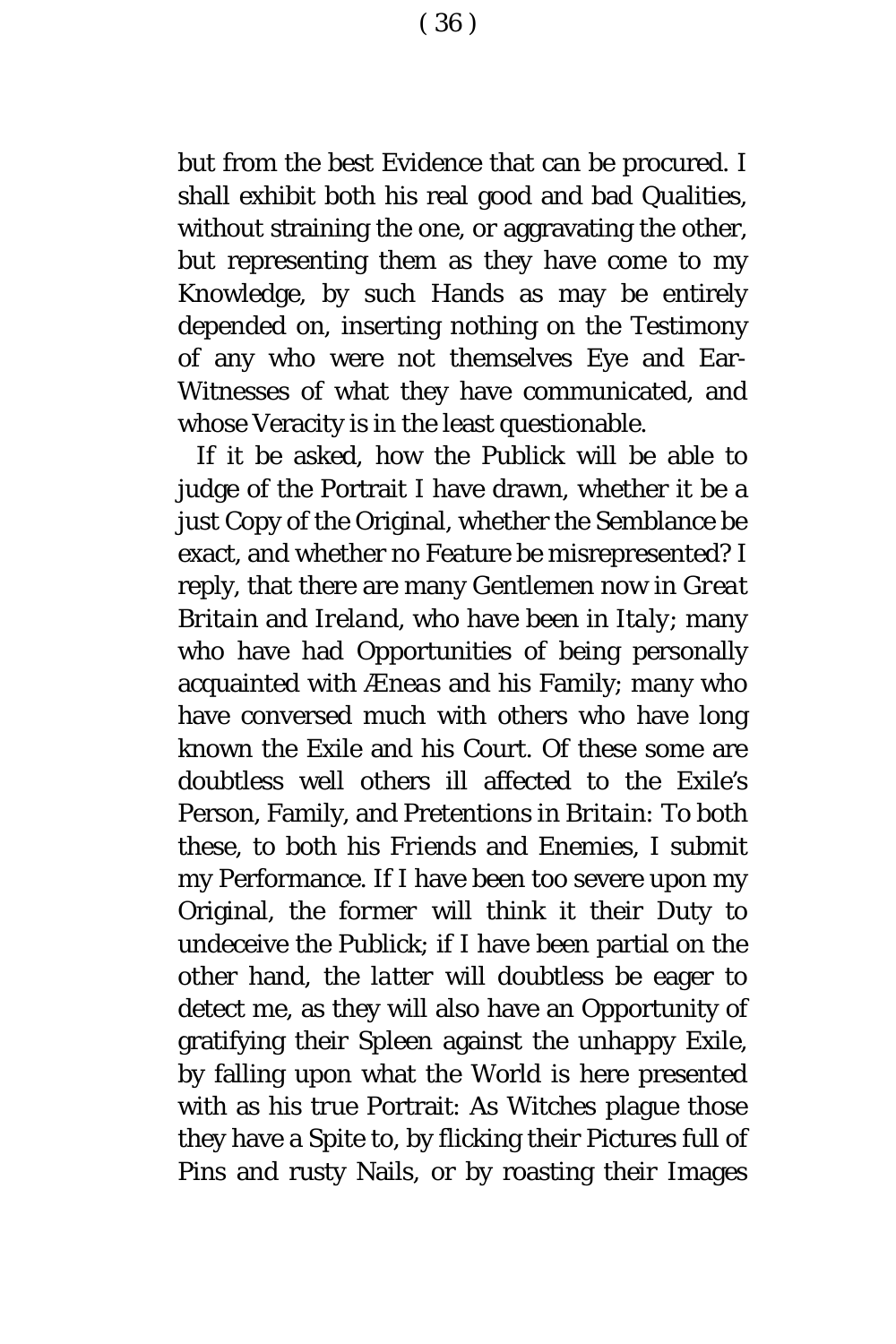before a slow Fire.[\\*](#page-37-0)

A noble *Prussian,[†](#page-37-1)* who is at this present Time in great Favour at the Court of *Berlin*, and who travelling to *Rome*, became very well acquainted with *Æneas* and his Family, gives us a Description of that *Exile's* Person and Character, in a letter to a noble Lady, dated at *Rome, March* 10, 1731, written in *French,* printed at *Amsterdam,* and since translated into *English*, with his other Letters; from this Letter I shall make the following Extract.

Speaking of *Æneas*, he calls him *that unfortunate P*—*e,* "which (says the Author) is a Title I think no body can envy him. He lives a very melancholy Life; and I question whether the Pension which the Pope allows him of twelve thousand Crowns a Year is enough to make him easy under his Afflictions: He is complimented with the Stile of Majesty by his Holiness, and by all that have Access to him.[‡](#page-37-2) He is of a middling Stature, but a meer Skeleton; and, if I may venture to say it, has nothing of an Imposter in

<sup>\*</sup> Vide *Glanvill's* and other Histories *of* Witches.

<sup>†</sup> The Baron *de Polnitz.*

<span id="page-37-2"></span><span id="page-37-1"></span><span id="page-37-0"></span><sup>‡</sup> This noble Letter-Writer also tells us, that *Æneas* never goes to an Audience of the Pope in Publick, but always by the Back-Stairs; and that his Holiness not only gives him an Arm-Chair, but all the Honours are paid to him that are due to a King who keeps *incognito*. "When (c*o*ntinues my Author) the Cardinals visit him, he gives them the *Tabouret,* or *Little Stool;* but the Imperial Cardinals never go to see him, nor did they think fit to do it even when the Emperor was very much embroiled with the King of *Great Britain*; nevertheless, the *French* Cardinals go to him every Day, and are always with him in Publick, notwithstanding the strict Alliance between the Crowns *o*f *France* and *Great Britain."*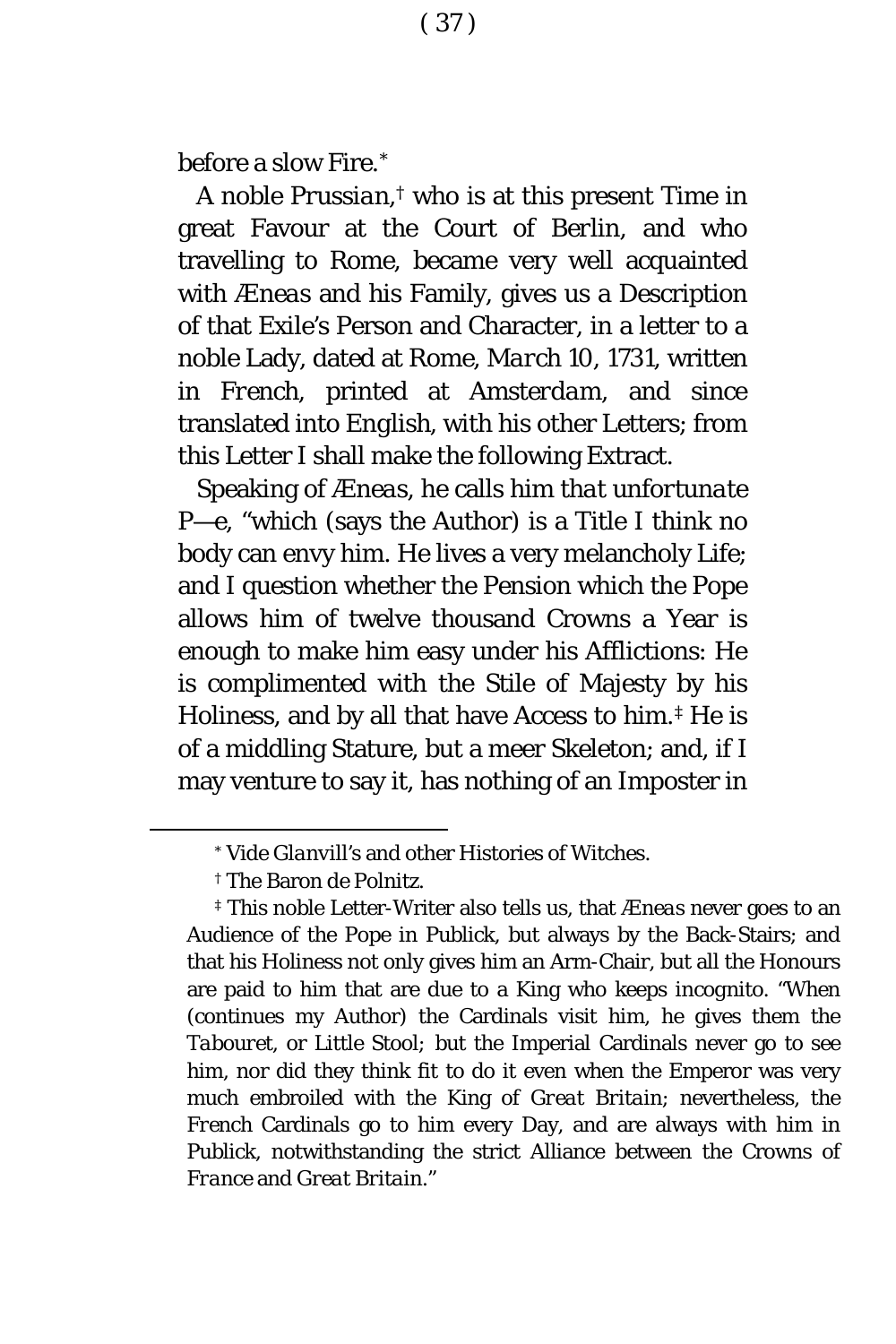his Looks; being prodigiously like the Pictures I have seen of King *James the Second,* his (supposed) Father, only his Aspect is somewhat more melancholy: But he is so far from the Melancholy in his natural Temper, that, being a Lover of Pleasures, he would indulge himself in Gallantry, if he was not so strictly watch'd by the Priests: For, if the scandalous Chronicle does not belye him, Mrs. *Hayes*, alias *Lady Inverness* had for a while the Honour of obliging him. If one may guess at the Heart by external Appearances, he is sincerely attach'd to the Religion he professes, yet without being such a Bigot as some will have him to be; for he causes his Children to be educated by Protestants;[\\*](#page-38-0) and every *Sunday* a Church of *England* Minister preached in *English,* in the Protestant Chapel of his Palaces.[†](#page-38-1) He is extremely reserved at first to those with whom he is not acquainted; but this Coldness wears off by Degrees, and when once he knows People, he is very courteous and civil to them. I have the Honour to be often at his Table, and am bound to acknowledge his Favours to me.

<span id="page-38-0"></span><sup>\*</sup> Here a material Query very naturally arises, *viz.* whether the Baron *certainly* knew this, *o*r *o*nly spoke it by *Hearsay?* I shall enlarge upon this Head, in the Place where it will regularly occur, *viz.* in the P*o*rtrait *o*f the S*o*ns of *Æneas.*

<span id="page-38-1"></span><sup>†</sup> "He says the Baron, in another Place, in the Palace of the Marquis *Monti,* and has a great Number of Domesticks, but few in his Service that are Persons of Quality. My L*o*rd *Dunbar* is the chief Man at his C*o*urt, since Mr. *Hayes* (to whom the Chevalier gave the Title of *Lord Inverness)* retired t*o Avignon*."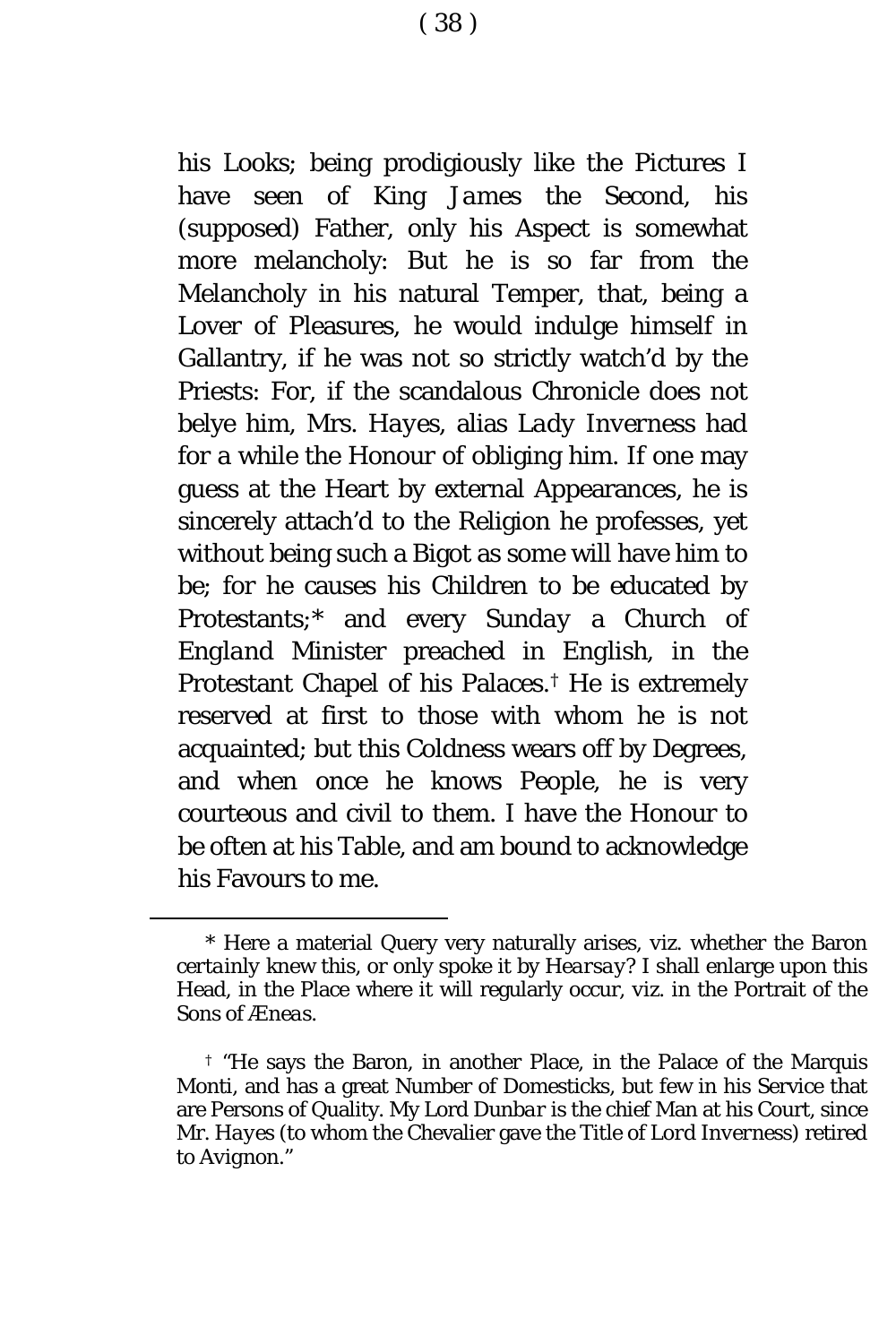"His Table, which is commonly laid for a Dozen Guests, is served with what is grand and delicate. His Q--, as she is here called, eats at her own little Table. People are seated at his *(Æneas's)* Table without any Distinction of Rank, and he himself usually fits between his two Sons. He talks a great deal at his Meals, but the Tone of his Voice is not the most agreeable. His Conversation runs generally upon common Topics, and falls very naturally upon his Misfortunes. All his Time is regularly divided; he rises early, devotes the Morning to his Business, hears Mass before Noon, when he goes to Dinner, and after sitting an Hour and a half, or two Hours at Table, takes a Nap; and then, unless it be a Saint's Day, when he goes to Vespers, he takes the Air in some Garden or another without the City, *(Rome)* where he exercises himself on Horseback, or diverts himself at Mall with his Sons and his Gentlemen. In the Evening he returns to his Palace, and receives Visits from the Cardinals; at Ten o'clock he goes to Supper, and at Midnight to Bed. During the Carnival he was almost every Day at the Opera, where, his Box being very large, he used to sup with the Gentlemen and Ladies of his Court."

On the Evidence of this noble *Prussian* it appears, that the Person of *Æneas* answers not to either of the foregoing Descriptions: That he is neither so Majestick as his Friends, nor so mean-looking a Man as his Enemies have represented him.

As to his Religion, the Baron tells that he is not so great a Bigot as some would have him to be; but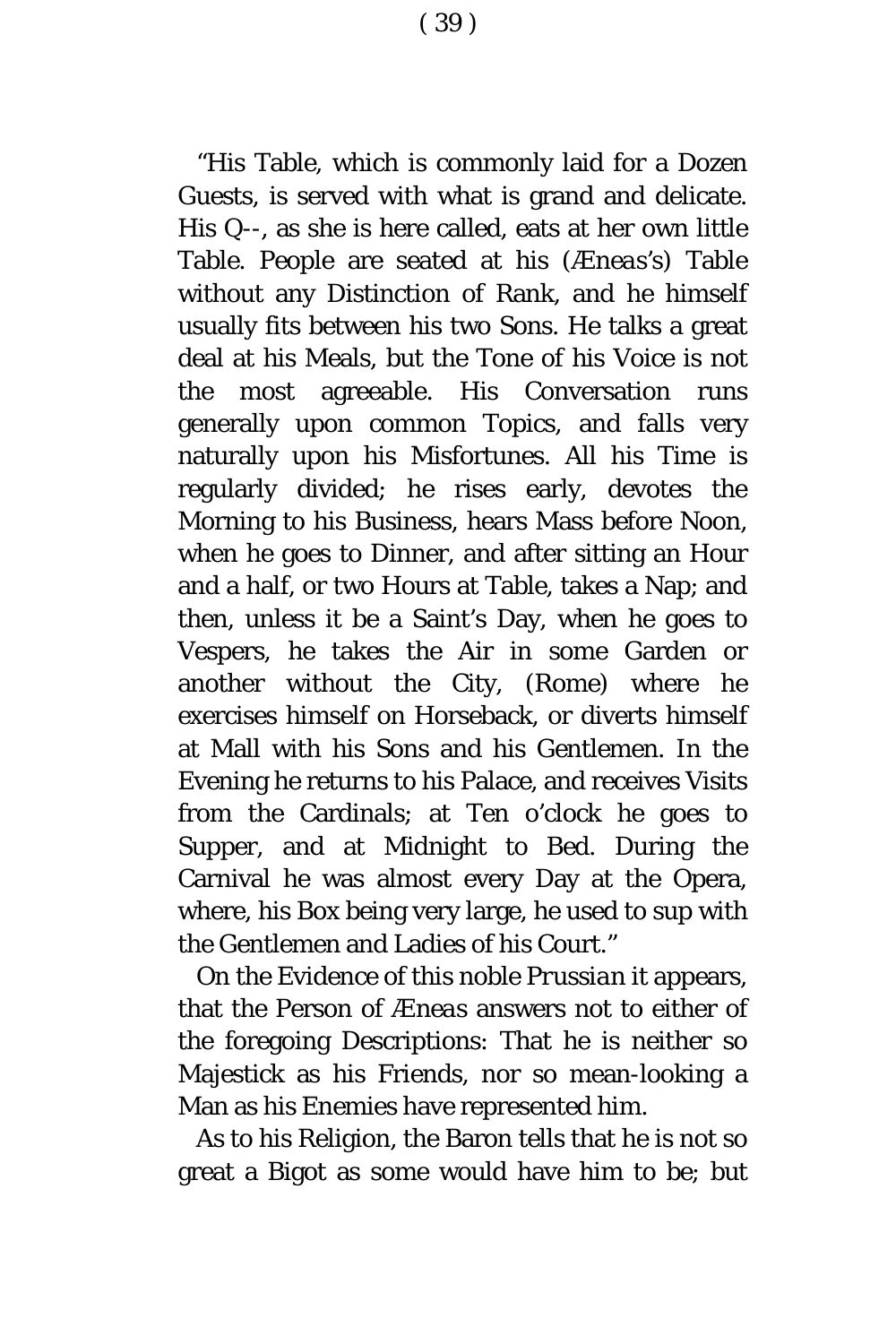what he offers as a Proof of this has nothing conclusive in it: For admiting he did suffer or cause his Children to be educated in the Protestant Religion, he might, however, do this from political (*i*.*e.* from meer worldly) Views. When a Throne is in Prospect, Men will do unaccountable Things, and to obtain it will use such Means as their own Consciences cannot approve, if brought to a strict Examination. All that is dear to a Man in this World, nay even his eternal Happiness in the next has been often risk'd for the Sake of that glittering Gewgaw-Toy a Crown! Therefore we must never expect to discover the true Character of a Man from his Actions under so powerful a Biass. 'Tis rather to be extracted from little Incidents, Occurrences of small Importance, and which may seem to have no immediate striking Consequences: For in these the Heart is disengaged, the Mind expatiates on them freely, and determines naturally. We only see the Genius and innate Disposition of great Men in their most private Conduct, in such of their Actions as are more indifferent to them than those they chuse to set before the Eye of the World; in such of their Resolves as are influenced only by a cool Judgment, nor biass'd by Interest or any Passion, nor hoodwinked and stifled by a Sacrifice of any Thing they hold dear, with a view of obtaining something more than an Equivalent.—Thus a Father, tho' a Bigot to one Religion, may possibly suffer his Son to be educated in another, with a View to that Son's obtaining a Crown, which he could not hope to obtain by any other Means: But herein Ambition,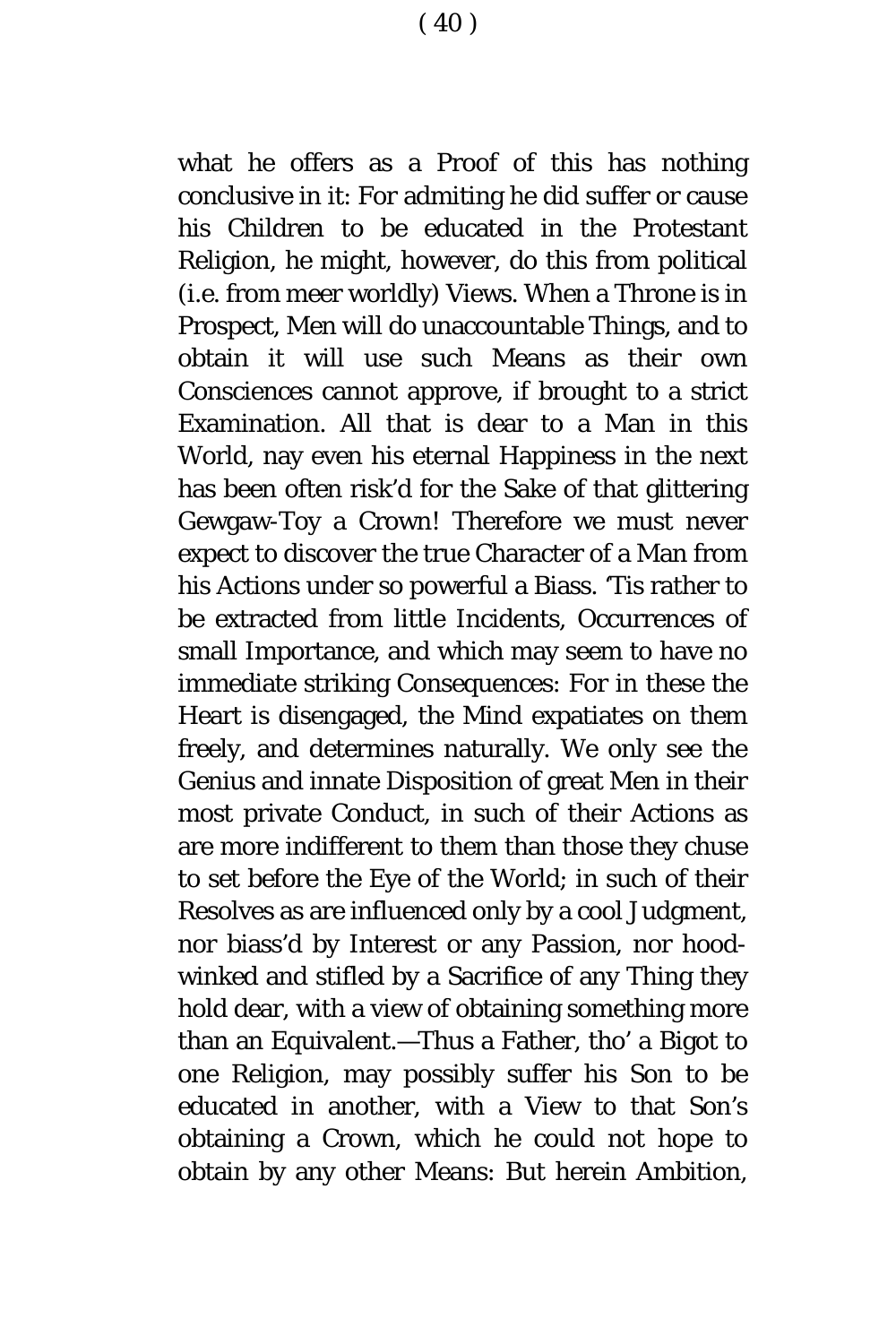not Moderation, is seen; and the Father may be the same Bigot all the while.

Indeed, in what he mentions of the Religion of *Æneas*, the Baron *de Pollnitz* seems to have been influenced in his Favour; and this, perhaps, by the Civilities which he tells us he received at the Court of the *Exile* whose Character, in this important Point, he probably thought himself obliged by Gratitude to handle very tenderly. This Conjecture is strengthen'd by what he himself had before said, in a Letter wrote in the Year 1715, or 1716, when he was at *Paris*; from which I shall quote the following Particulars, which deserve the more Attention, as it is highly improbable that he was then biass'd by the least Spark of Affection or Partiality, having but newly begun his Travels, and being an entire Stranger to the *Exile* and his Family.

After mentioning certain Commotions then subsisting in *France*, the Baron informs his Correspondent that others of much greater Consequence had risen in *England "*where, (said he) a Revolution was expected in Favour of *Æneas[\\*](#page-41-0)* who having spent some Time at the Prince *de Vaudemont's* House at *Commercy in Lorrain,* set out from thence for *Scotland;* where, as soon as he arrived, he found a considerable Party which declared for him. Every Thing seemed at first to favour him: A great many Persons came to own him for King, and he was served in that Quality. But his Happiness was of no long Duration, and he was

<span id="page-41-0"></span><sup>\*</sup> The Baron calls him the *Chevalier de St. G——e.*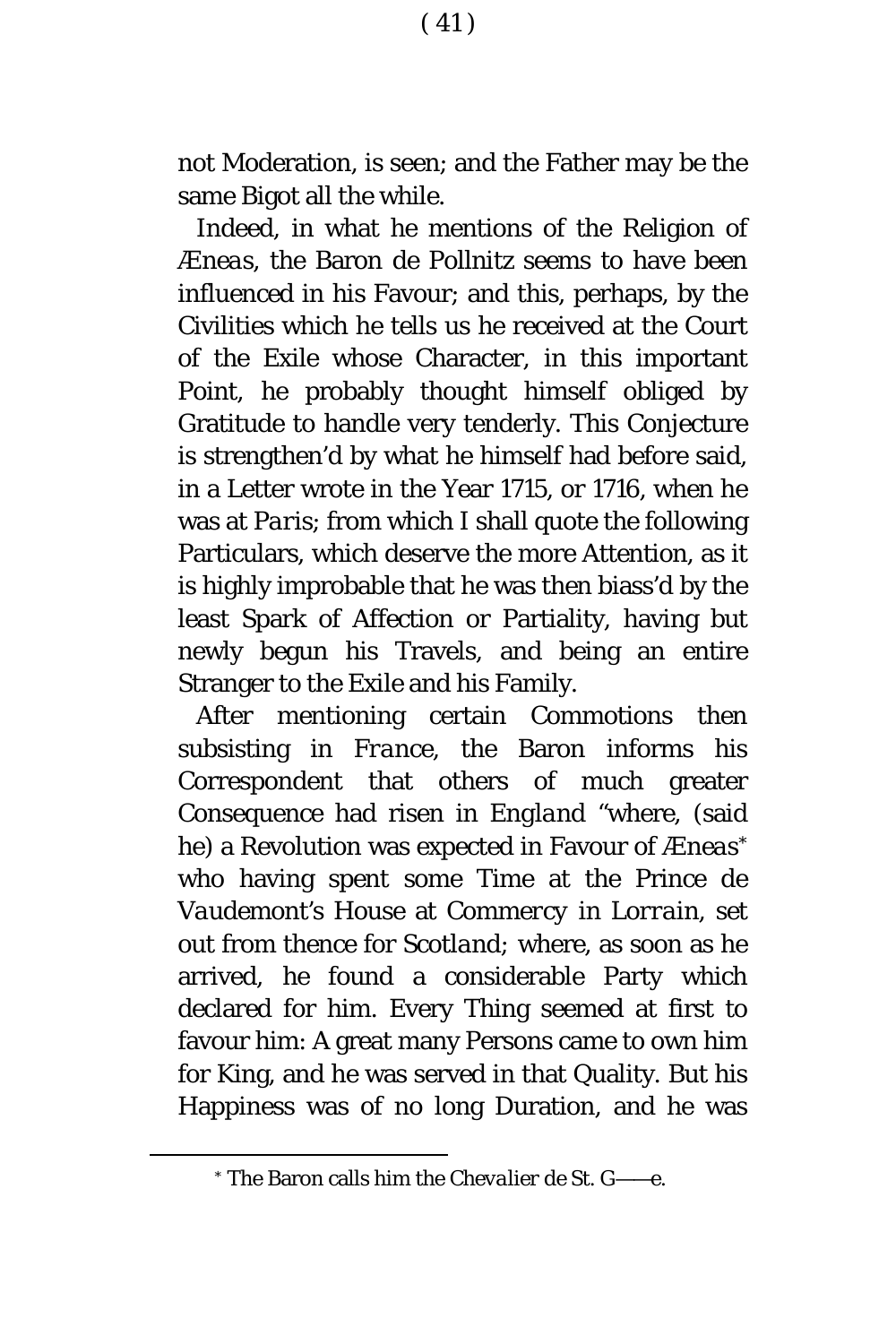obliged to retire with Precipitation from a Country in which he was in Danger of being ill used."

"'Twas the Opinion of many People, that this Undertaking would have succeeded, if the *Adventurer* (my Author stiles him *P--e)* had not shewn so much Zeal for the Catholic Religion; for 'twas only desired of him to preserve the Privileges of *Scotland* in religious Matters, but he would not hear of it. Moreover, he rose one Day from Table, without eating a Morsel, because a Clergyman of the Church of *England* had said the Grace; protesting that he would never eat a Bit of what a Heretick pretended to give a Blessing to. This great Zeal for his Religion (a Zeal perhaps too flaming [\\*](#page-42-0) in Circumstances wherein he might, without any Crime, have smother'd it) was the Reason that all the Protestants in *Scotland*, many of whom had already declared in his Favour, turned their Backs on him. I happened to be present when all this was told to the Duke of *Orleans*,[†](#page-42-1) *who made Answer,* If all this be true*,* 'tis no Wonder that he has not succeeded*;* and I look upon him as an undone Prince."[‡](#page-42-2)

<span id="page-42-0"></span><sup>\*</sup> The Baron himself at that Time a Roman Catholic; but he has since turned Protestant.

<sup>†</sup> Regent of *France*, *Lewis XV.* being then in his Minority.

<span id="page-42-2"></span><span id="page-42-1"></span><sup>‡</sup> The Baron adds, "At the same Time I observed such an Air of Satisfaction in the Countenances of the Duke and Dutchess his Mother, as convinced me that they were not ill pleased to see the Elector of *Hanover* established on the Throne of *England*.—The *English* did all they could to engage the Regent to arrest the Chevalier, who, returning from *Scotland* to *France*, pass'd thro' the whole Kingdom *incognito*,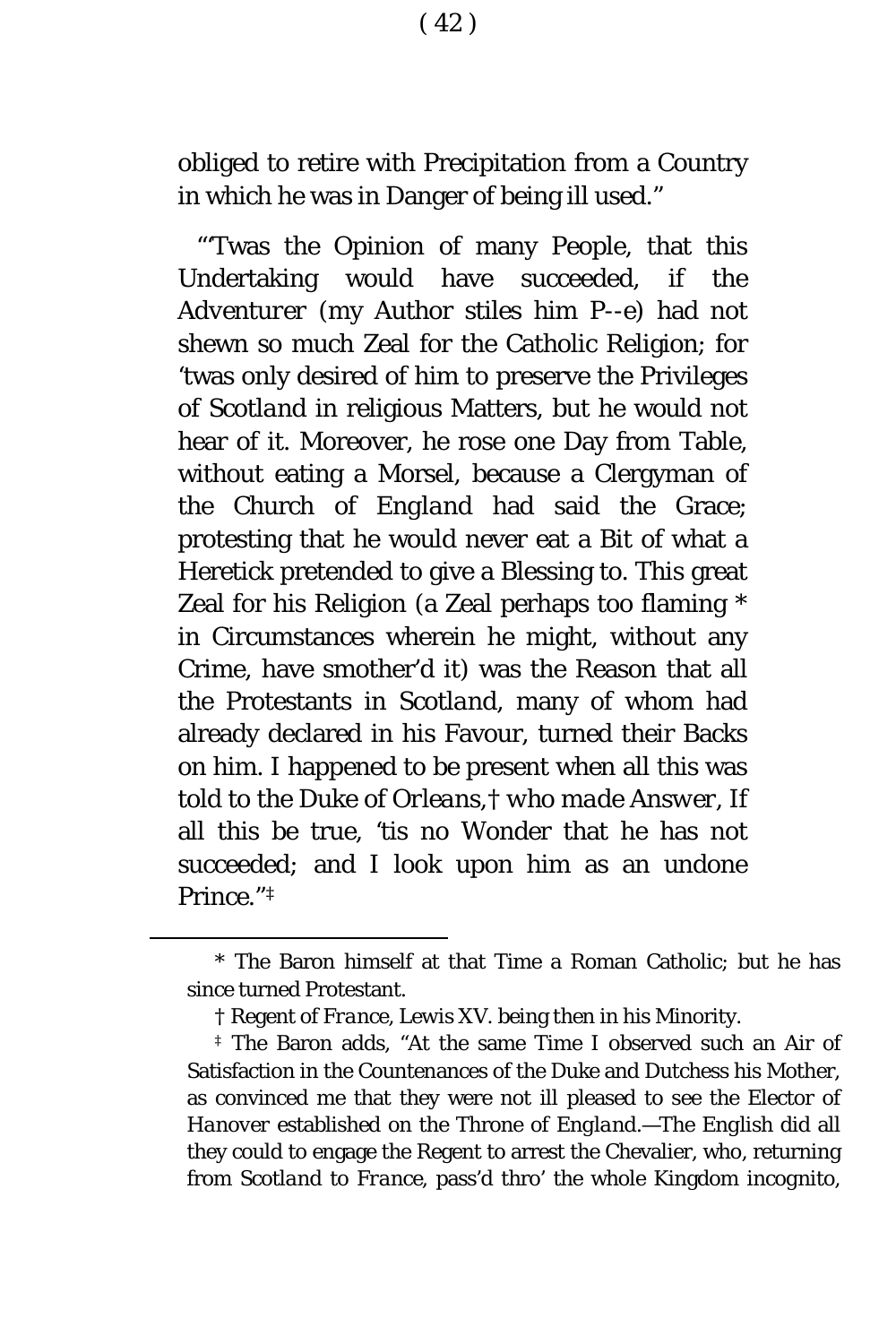( 43 )

Was ever a more flagrant Instance of Bigotry seen than that exhibited by the unfortunate *Æneas* in *Scotland?* Sure nothing was ever so unseasonable, so absurd, as his Refusal to dine upon what a Protestant Clergyman had desired God to bless!— And this at a Time too, when he ought to have used all honest Means to recommend himself to the Protestants. I could never have believed him capable of such a ridiculous Scrupulosity, had not I received very good Assurances of its being true, in every Circumstance related by the Baron *de Pollnitz.* The late Marquis of *Tullibardine* owned it to a Gentleman of *Paris,* of my Acquaintance; but he endeavoured at the same Time to put the best Face upon his Master's Weakness, by urging his Zeal, in the above Instances, as an Indication not of his Want of Judgment or charitable Moderation, but of his Sincerity, and truly pious Veneration for that Religion which he, doubtless, thought was the best, and that it was his Duty to lay hold on every Opportunity for asserting, defending, and shewing his Regard to it, by discountenancing all its Enemies.

The Duke of *Lyria*, Nephew to *Æneas,* in a Letter

ī

and went for Refuge to *Avignon*. They also demanded of the Regent that he would cashier all the *English* and *Irish* Officers in the Service of *France*, that were the Chevalier's Adherents; however, he only satisfied them in Part, by cashiering the Officers: But the Chevalier was, notwithstanding the Government's Connivance at him, hotly pursued by some Persons; and 'tis even said, that a certain Lord was a good while in Chace of him, with a Design to have killed him; but he escaped the Danger by the Haste he made, to *Avignon.*"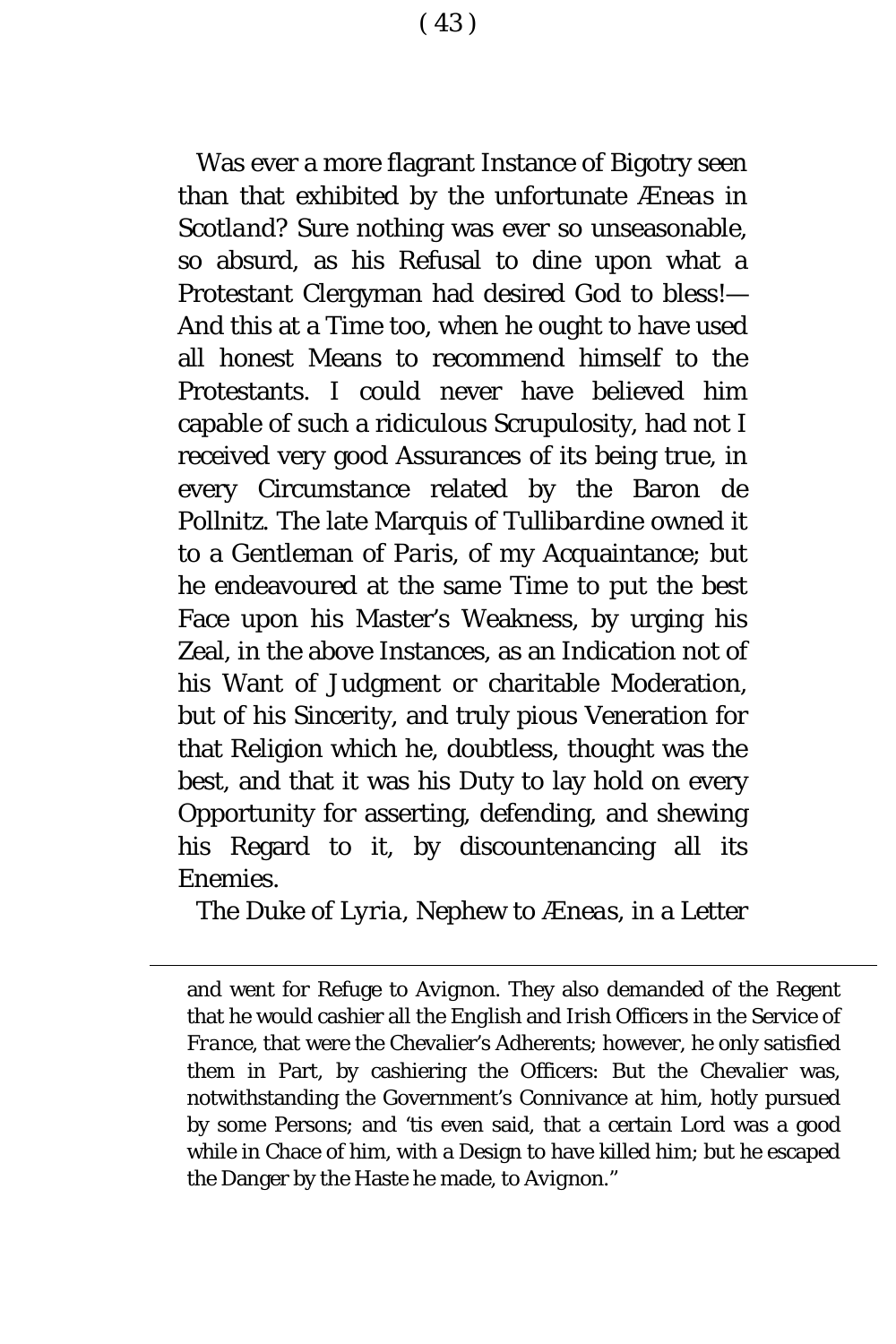( 44 )

to his Father the Duke of *Berwick,[\\*](#page-44-0)* declared that he Verily believed his Uncle's Miscarriage was chiefly owing to his extraordinary Zeal for the Church of *Rome,* in a Country wherein that Church was hated. "If, says the Duke, he could have moderated this devout Flame, it might have been happy for him and his Posterity: Or if he *had* resolved to let it blaze beyond the Bounds of good Policy, after he should have got Possession of the Crown he was venturing his Life for, he ought at least to have smother'd it till he *had* actually gained and secured that Crown."<sup>†</sup>

I could produce some other authentic Testimonials to prove that *Æneas* was ever s*o* rigidly attach'd to his Religion, as give his Enemies but too much Room for charging him with Bigotry. H*o*wever what the Baron *de Pollnitz* would have us believe on this Head, *viz. That the* Exile *was not so great a Bigot as he had been represented*, is certainly very true; for he was much altered at the Time the Baron wrote. Men generally run into Extremes both in their Censures and Praises. Thus they have represented *Æneas* as a blind furious Zealot, who would certainly, if ever he got Possessi*o*n of the *British* Crown, turn every Thing

<span id="page-44-0"></span><sup>\*</sup> Bastard Brother to *Æneas.* This Nobleman was made a Marshal of *France*, and Grandee of *Spain*; and was killed, in 1734, at the Siege of *Philipsburgh*.

<span id="page-44-1"></span><sup>†</sup> A Copy of this Letter falling into the Hands of the Dutchess of *Berry*, became very publick at *Paris*. The Duke of *Lyria* was with *Æneas* in *Scotland*; where his Uncle left him, when he fled out of that Kingdom.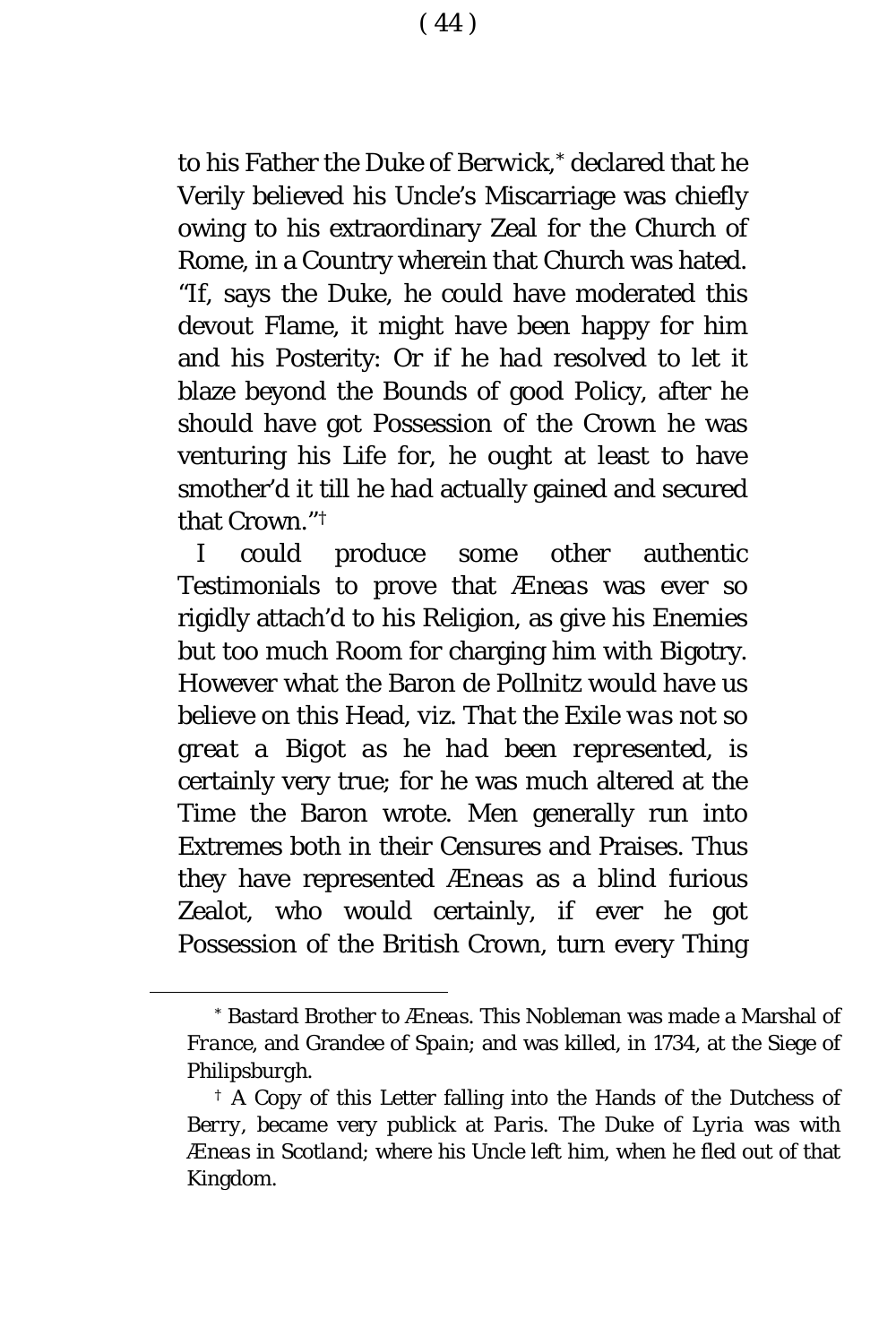upside down, both in Church and State, nay also, perhaps, revive those bloody Persecutions of the Protestants, which have render'd the Church of *Rome* so odious and horrid, not only in the *British* D*o*minions, but in all other Protestant Countries. But all who have had Opportunities of being well acquainted with the *Exile*'s Character, agree that he is not so justly chargeable with this unchristian as well as impolitic Excess of Zeal, as his Enemies pretend. That very honest Man the Duke of *Berwick,* has frequently declared[\\*](#page-45-0) that, to his certain Knowledge, his Brother *Æneas* sincerely abhorred "the Thoughts of persecuting Hereticks; though, at the same Time, his Conscience would never suffer him to countenance or give them any Encouragement to continue in their Heresies. That he has frequently protested *he thought it better to leave them to their own Consciences*, *and the Arguments of the* Cath*o*lic Clergy, *than to force them to an insincere Conformity. That he saw very plainly the Rock upon which his poor Father had split, and*, *therefore*, *if ever it should please* God *to restore to him what that unhappy Prince had lost*, *he was determined to observe a strict Neutrality in all Religious Disputes that yiizht* \*• *happen among bis Subject.* 5. *leaving those Affairs* <sup>44</sup> *to the entire Management of such Lawful Assemblies of the*

<span id="page-45-0"></span><sup>\*</sup> In the presence of several *French* Officers who served under him; and who have repeated the lame to certain of our *British* Military Gentlemen, who have been Prisoners in *France.* For some of these, whose Honour and Veracity I can fully depend on, I received this Information.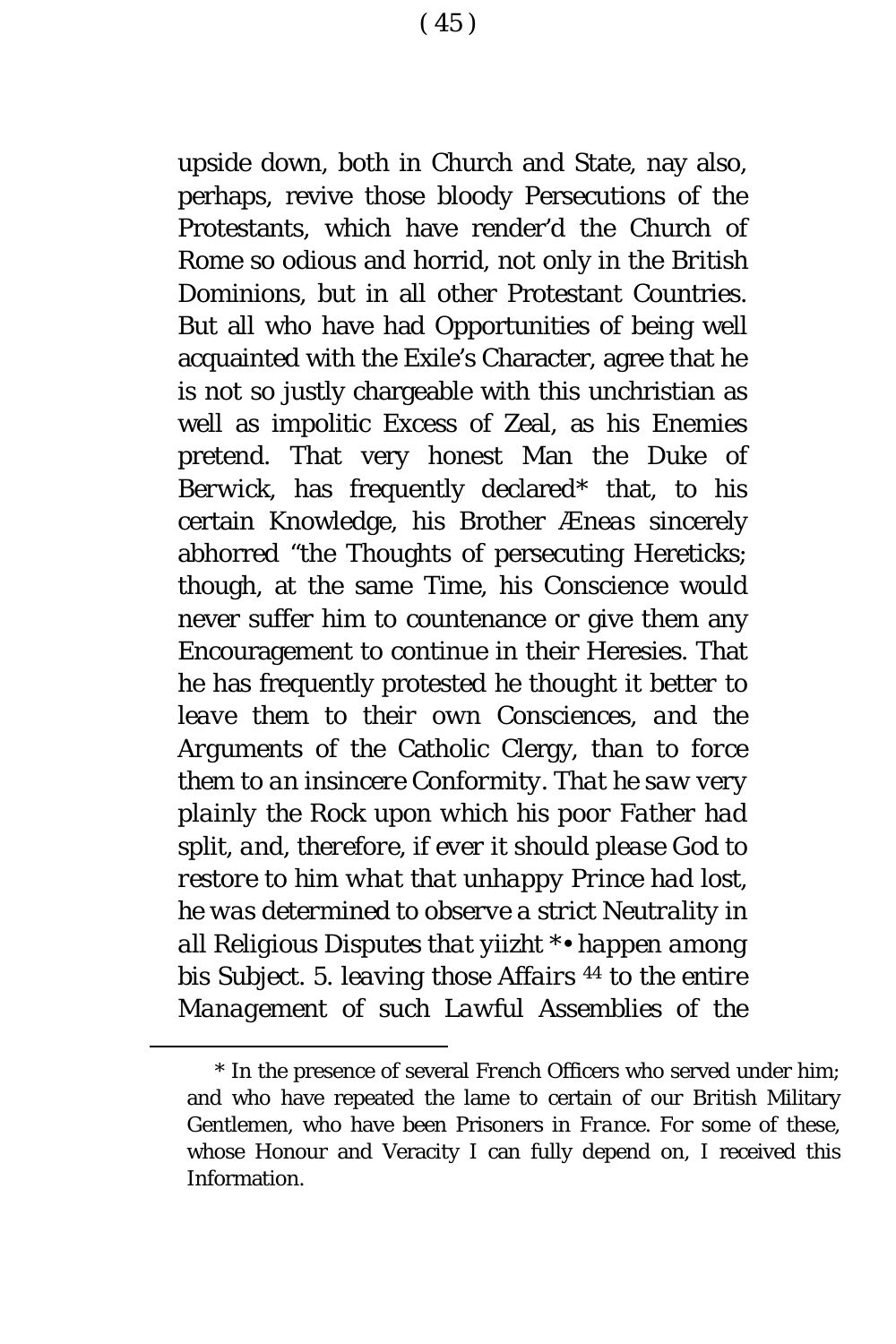( 46 )

Nobility, Clergy, *and* Gentry, *as by ancient Establishment have taken Care of such Matters*."

That the ab*o*ve, and other Declarati*o*ns of the like Import, have often fallen from the *Exile's* Lips, I have received good Assurances; but it must be confessed that few Persons, if any one, discovered such Sentiments in him till after his unfortunate Expedition into *Scotland;* since which, grown wiser by the Examples of both his Fathers and his own Misconduct and Misfortunes, he has learnt to consider many Things in Lights very different from those he might perhaps view them in when but an unexperienced Youth.—In fine, it must, upon the Whole, be allowed, that the Enemies of *Æneas* have a larger Basis whereon to found the Charge of Bigotry they have brought against: him, than for any other Imperfection imputed to him; but then, as they have in other Instances proceeded to monstrous Lengths without any Foundation at all, so, in this, they have but their Super-structure beyond all Proportion too large for their Basis, or the Ground they had to build upon.—I proceed now to the other Parts of this controverted Character.

That *Æneas* is a Coward, is as warmly denied by those of his Party, as asserted by many of his Enemies. But the former indeed are so far right, for no Proof of his being a Coward has ever yet appeared; unless we take for Demonstrati*o*ns the dogmatical, groundless Aspersions of giddy Zeal*o*ts; Men but little scrupulous of inventing and propagating any Scandal they think will help to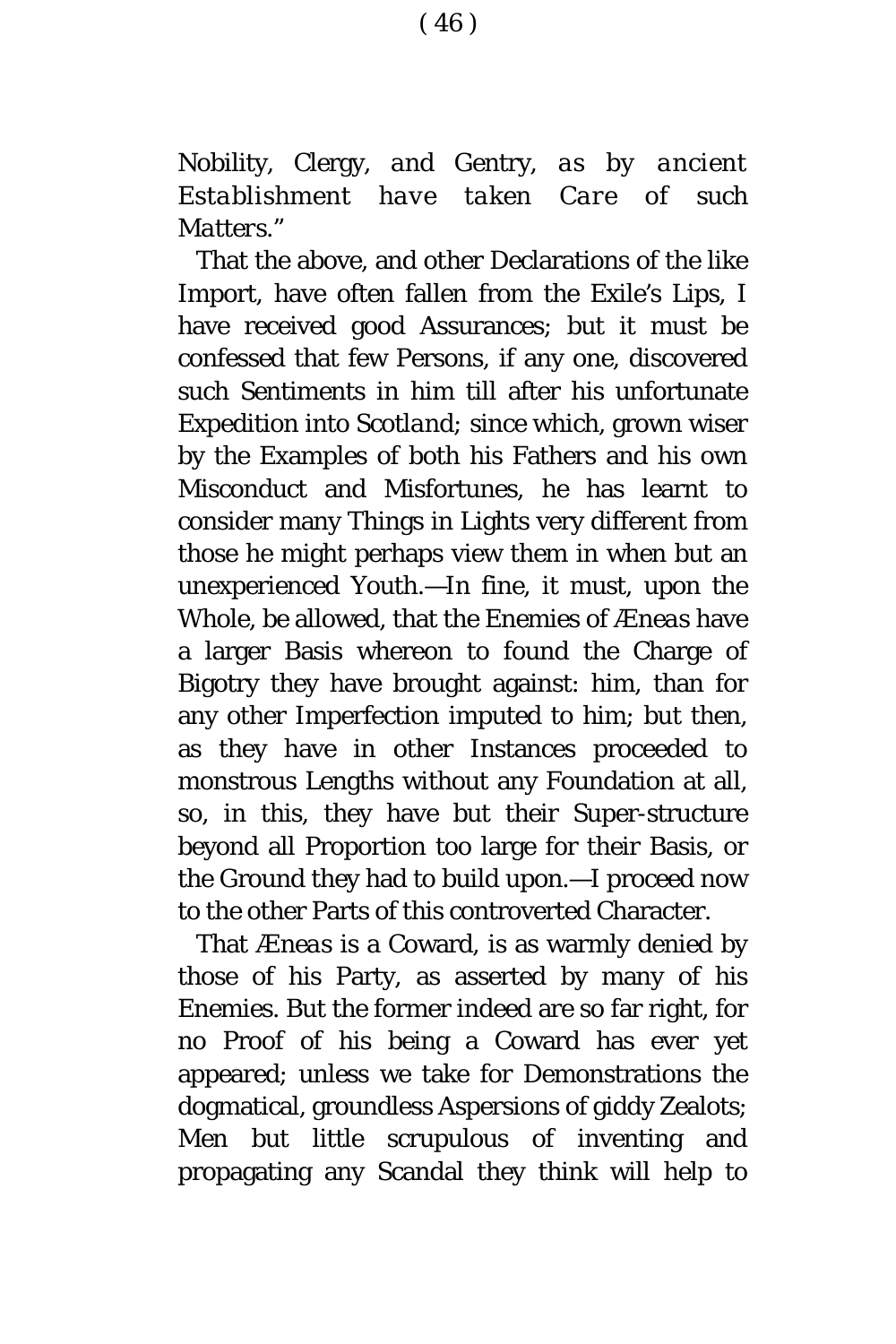supp*o*rt their own Party, without the least Regard to Truth.—But it must, h*o*wever, be allowed that those are equally in the Wrong who give out that he is not m*o*re devout in the Closet than brave or intrepid in the Field. If, in his Behalf, it be urged that he has never yet d*o*ne any thing so mean as to merit the despicable Appellation of Coward; it may, on the other hand, with equal Truth be asserted that he has never yet given the World any signal Proof of his military Genius or personal Courage: And it must be owned that he has had Opportunities of exerting his Courage, or betraying his Timidity; but neither the one or the other ever appeared from the Use he made of such Opportunities. In 1708, he made the Campaign under the Dukes of *Burgundy* and *Vendosme*, and was present in the famous Battle of *Oudenarde*, gained by the Allies over the *French* In this memorable Action, *Æneas,* who served as a Volunteer, without any Command, had not the good Fortune to be distinguish'd among the many Thousands of brave Men who at Night were forced to fly the Field after the bloody Toils of a wellfought Day. The Allies neither observed him, nor his Companion the Duke of *Berry*, in the Fight; and from thence, therefore, the *English* t*o*ok Occasion to report that neither of them ventured into the Field. As it was no easy Matter to confute this Rep*o*rt in *England,* it gained Ground and Credit every Day; till at last it was publickly and positively given out that both *Æneas* and the Duke were safe Spectators of the Battle of *Oudenarde* from the Top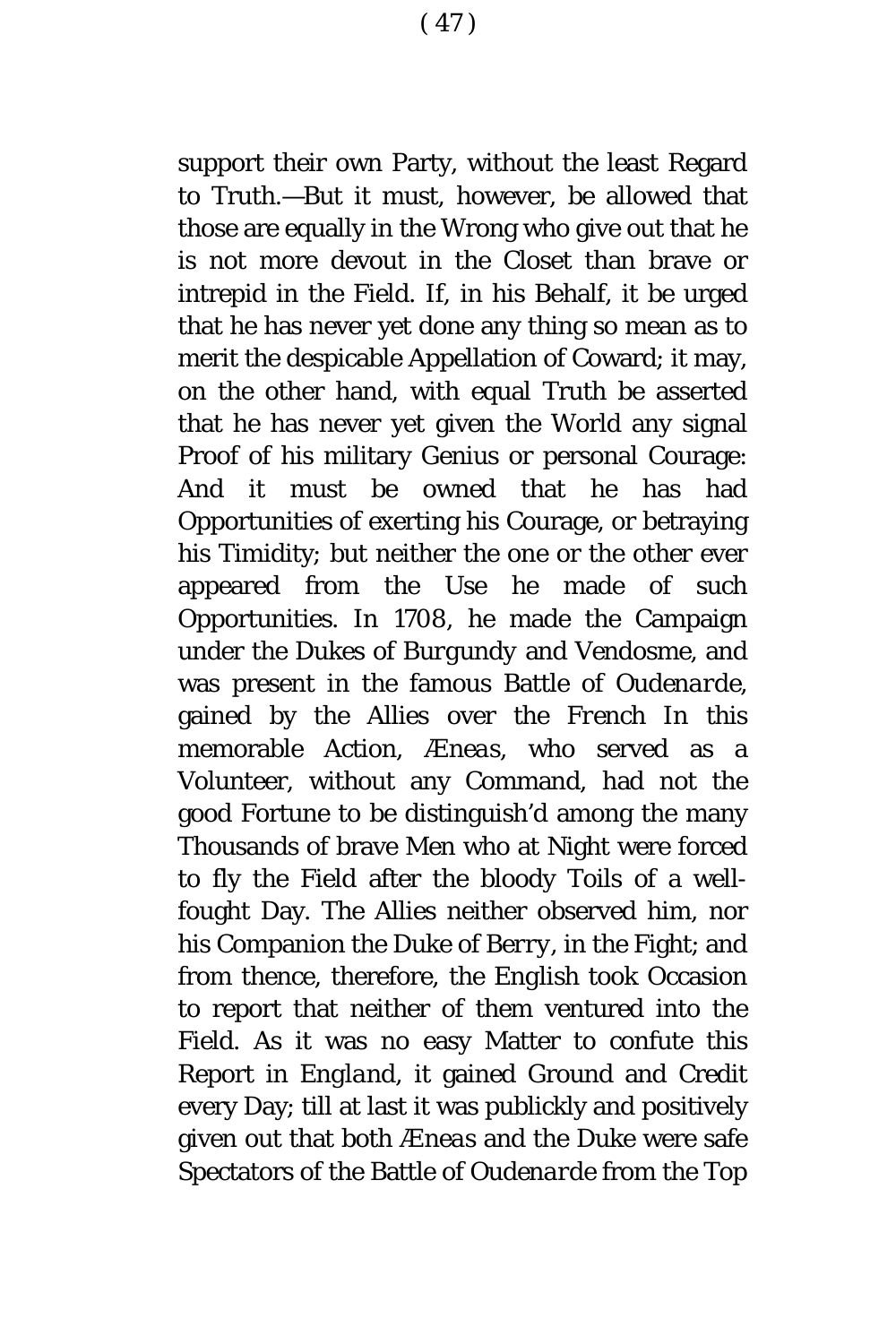of an adjacent Steeple. Nay, these Story-tellers were so very circumstantial as to let us know that the former had the Levity *to* laugh heartily (amidst that awful Scene of Death and Slaughter) upon seeing, when the Prince of *Hanover'*s[\\*](#page-48-0) Horse was shot under him, both the Beast and his gallant Rider fall to the Ground. Some yet more intelligent Persons have further informed us, that some body who flood by this laughing Spectator of as deep a Tragedy[†](#page-48-1) as ever was acted, was so moved with Indignation at so flagrant an Instance of the mean Spiritedness of *Æneas* that he threatned to throw him over the Battlements of the Steeple. This Sequel to the Story crowns the whole!—But it might be asked who this Bystander was? It was not, surely, the Duke of *Berry* the only Person of equal Rank[‡](#page-48-2) with *Æneas* that is said to have been present. For, according to this Story, it would have been out of Character for the Duke to talk so terribly, since he himself must have been the greater Coward of the two, he having a Command under his Brother the Duke of *Burgundy;* which made his Presence in the Fight somewhat necessary; whereas *Æneas* was under no Necessity of running himself into Danger, as he only accompanied the *French* Princes out of meer Curiosity, and the Desire of seeing a Battle. If it was not the Duke of *Berry*, what inferior Person

<sup>\*</sup> The present King of *Great Britain.*

<span id="page-48-1"></span><span id="page-48-0"></span><sup>†</sup> The Loss of the *French* in this Battle, Wounded and Prisoners included, was computed at 19400 Men; that of the Allies at 14000.

<span id="page-48-2"></span><sup>‡</sup> The Duke of *Berry* was Brother to the Duke of *Burgundy:* Both were Sons to the Dauphin of *France,* and Grandsons to *Lewis XIV.*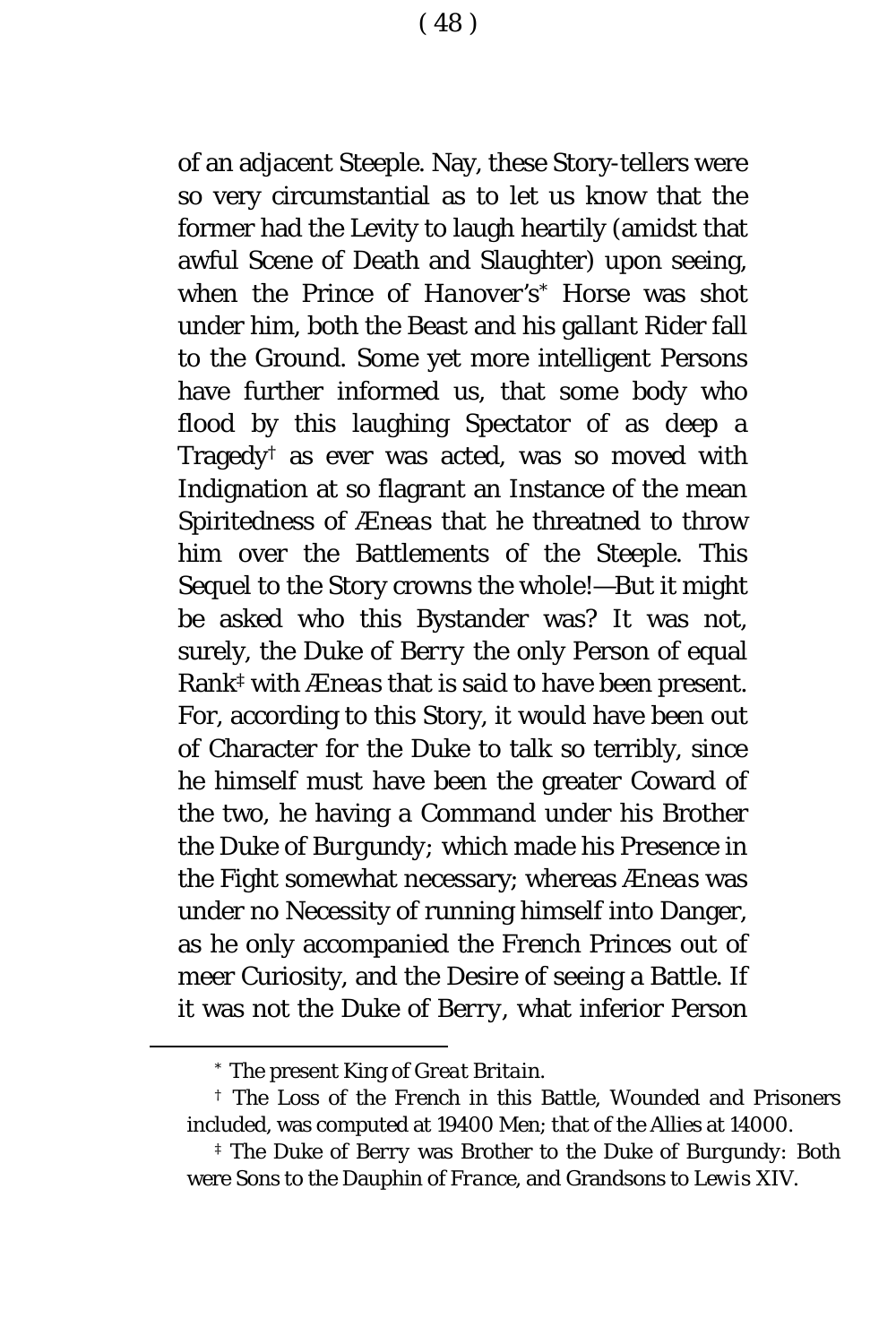durst express himself in such familiar Terms to one whom every Man in the *French* King's Armies considered as the Prince Royal of *England?*—But this Particular is too ridiculous for a serious Examination; and so, in Truth, is the whole Story.— But it may be worth while, however, to enquire whereabouts this convenient Steeple stood: For it must have been admirably situated to afford so clear a View of both Armies, as that the Persons upon it could distinguish the Prince of *Hanover* so as to know him from the Officers about him? Perhaps, indeed, the Prince came with his Detachment to attack this same Steeple, and being known upon his near Approach, was dismounted by the Fire from the Battlements: But, upon second Thoughts, I can hardly think that this was the Case, because none of our Historians mention it. Besides, we may reasonably suppose that the *French* Army was drawn up betwixt the Spot on which this Steeple stood and the Enemy, other wise the *Exile* and the *French* Prince would hardly have ventured their Persons (which it seems they were so sollicitous to preserve) upon it. Now if they had the *French* Army in Front, they could see very little of the Enemy, unless they kept their Post till the Vanquished fled the Field, which we can hardly suppose; for 'tis highly probable they would provide for their own Safety, upon the first Symptoms of a Defeat on their Side: Besides it was Night before the *French* retreated, so that the Prince of *Hanover*  could hardly have advanced near enough to this same Steeple both before it was too dark for the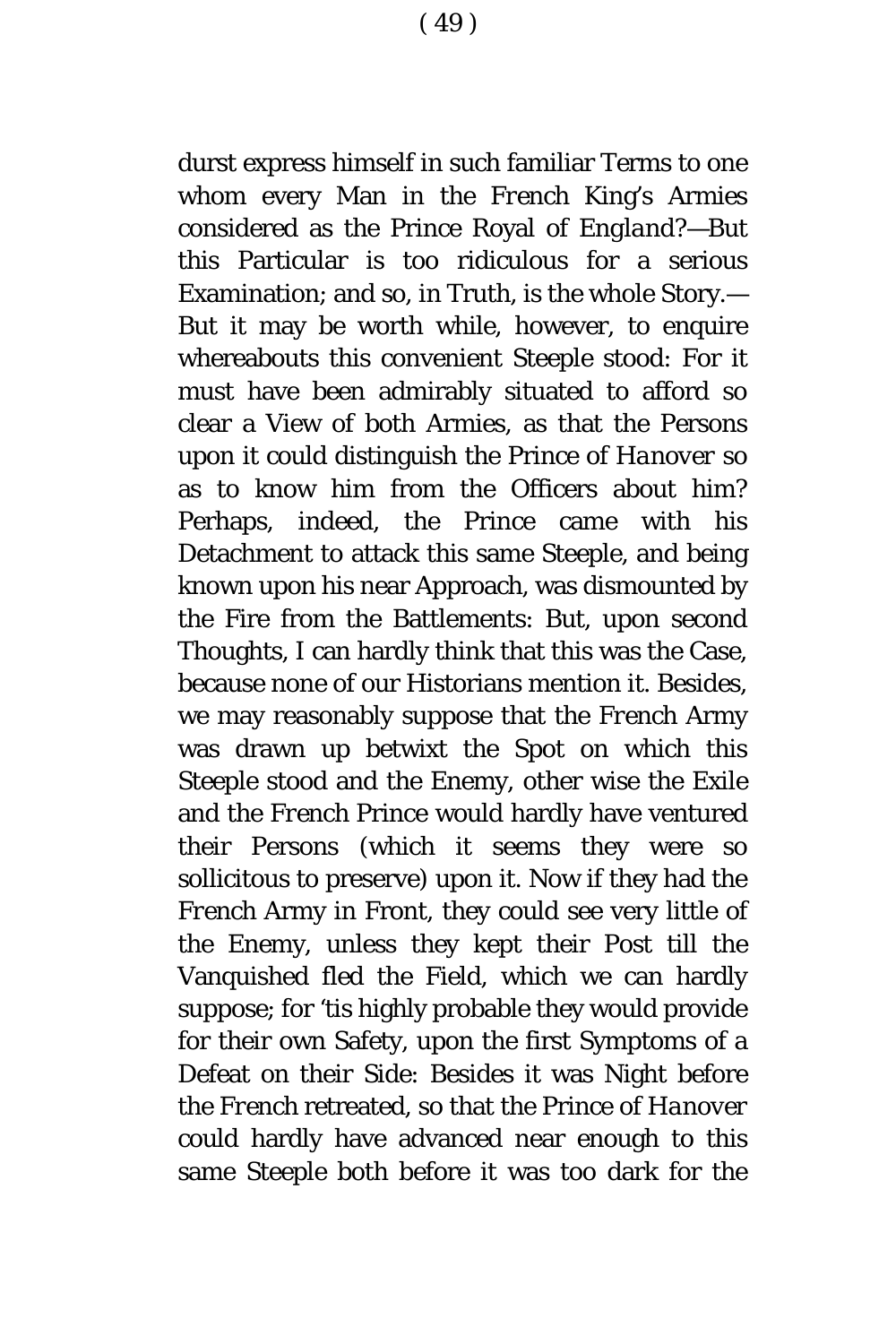( 50 )

Gentlemen on the Top to see him, and before they had Time to abandon so dangerous a Post. But admitting this Story of the Steeple to be true, how shall we do to know who it was that could relate the Circumstances of it to our People; and whether the Person or Persons who first divulged them were so worthy of Credit, as it is requisite they should be, in order to merit our Belief in an Affair of this Nature? I am afraid it would be very difficult to procure Satisfaction on this Head.

But the Truth is, that every Word of the foregoing Story is false: At least I have the greatest Reason in the World to believe so, not only from the palpable Marks of Malice and Fiction which it carries with it, but from the better Information I have had, in the first Place, to sneak out of the Battle was not at all consistent with the Duke of *Berry's* Character, who was never reckoned a Coward but, on the contrary, tho' he died very young, he lived to give the World convincing Proofs of his Courage. Moreover, in Fact, the Duke was in the Action at *Oudenarde,* and assisted the Duke *de Vendosme* in rallying the Houshold Troops three Times. This all the *French* Writers agree in asserting; and I have had it confirmed by Eye-witnesses. It is now also confessed, even by the *Dutch*, who first propagated the foregoing silly Story of the Steeple in Print, that *Æneas* also was in the Battle till it was almost over, when he was advised to retire to *Ghent* and that he stuck by the Duke of *Berry* for some Hours, till an Accident separated them. Many saw him on Horseback, and very busily riding up and down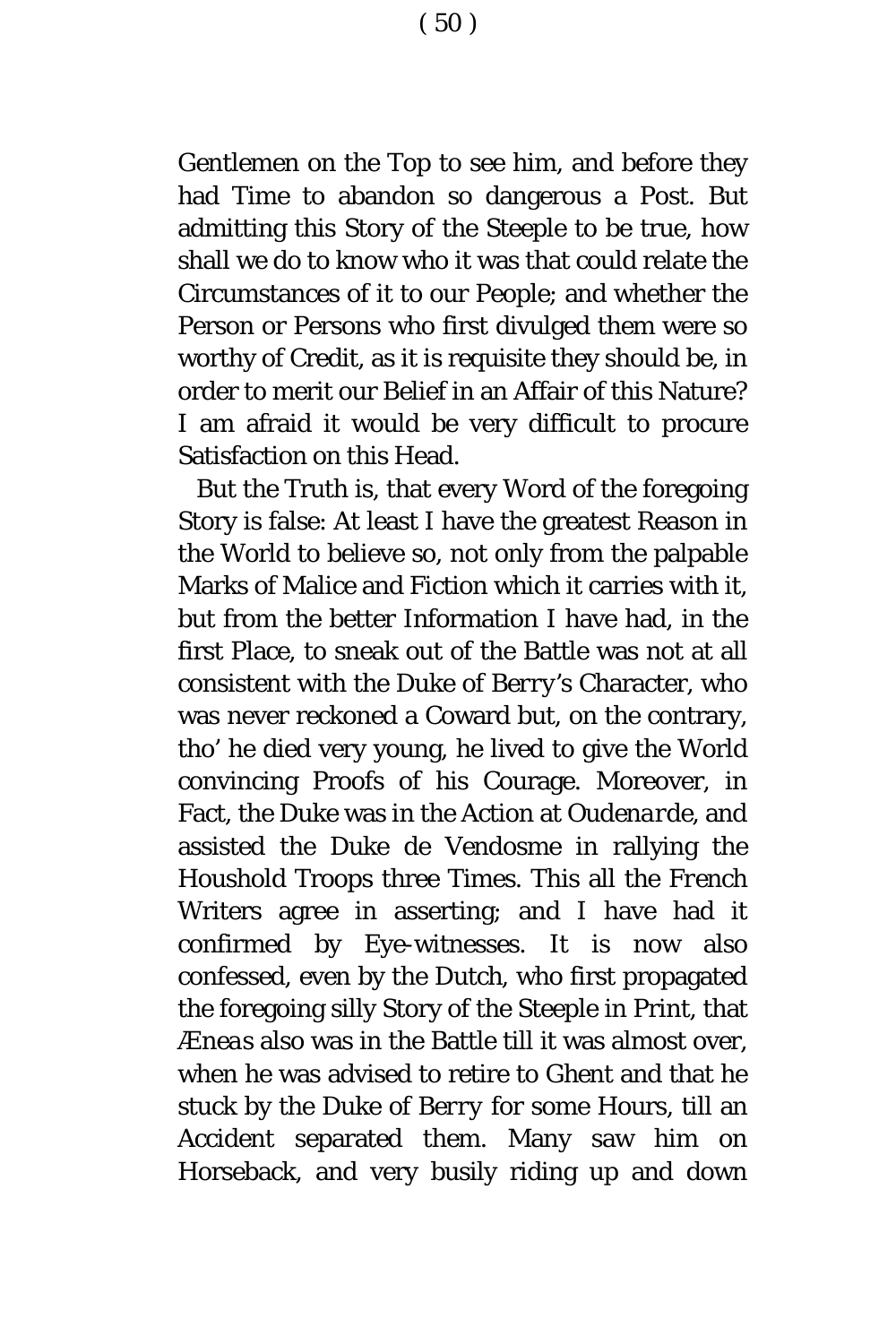with the Duke; but being attended by few Persons, and his Habit very plain, he was, perhaps, on this Account taken the less Notice of; especially as he was continually eclipsed by Multitudes of Officers who made a splendid Appearance. In fine, it appears that as he neither shewed any Ardour for Fighting, by thrusting himself into the Heat of the Battle, nor expressed any Signs of Fear by quitting the Field before many brave Men were obliged to quit it also; so it cannot be inferred, from his Conduct in this Affair, that he is a Coward. As he had no Command in the Army, he could be of little or no Service to his Friends the *French* in that Day's Action; nor had he the least Occasion for risquing in it a Life which it may be prefaced he was not then weary of; but which, however, it appears that he was not more sollicit*o*usly careful to preserve, than became a Man *o*f common Sense and c*o*mmon Resolution. For soon after the Battle of *Oudenarde,*  when the *French* Army marched to the Relief of *Lisle,* which the Allies had invested, *Æneas* accompanied the Princes of *France* and the Duke *de Vendosme,* who, advancing before the Army, went to reconnoitre the Enemy's Camp. They had drawn out their Troops in Order of Battle, and the Allies were ready, expecting the Onset; but the *French* Generals were desirous of first taking a View of the Situation and Dispositions of the Enemy; and accordingly they advanced as I said, accompanied by several General Officers of less Note, almost close up to the Duke of *Marlborough*'s Entrenchments. This Boldness provoked the *British*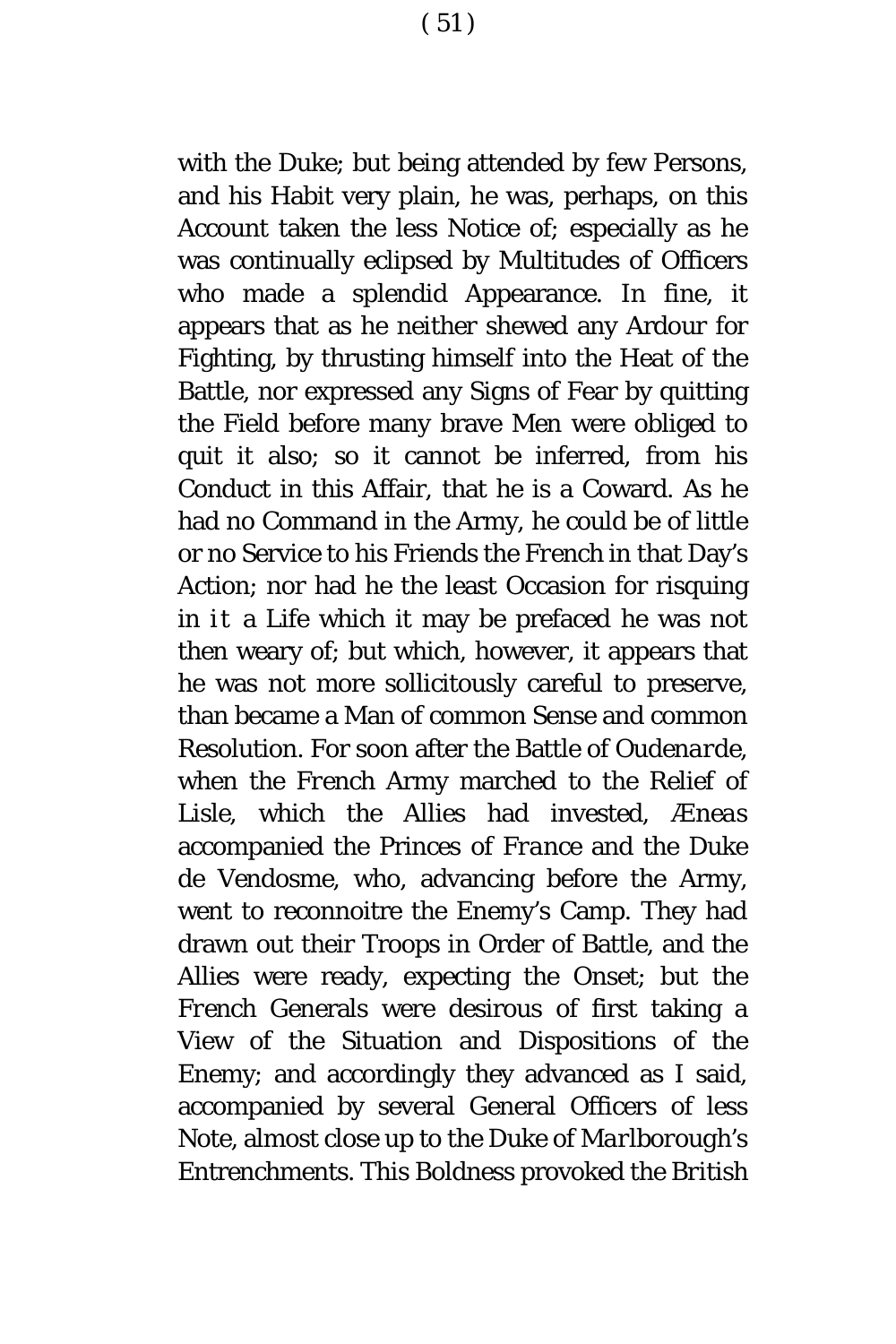Troops to fire their Cannon at the *French* Princes and Generals; whereupon the Duke *de Vendosme* told *Æneas* that his Countrymen were very unpolite, in shewing so little Respect to Persons of their Dignity; "But, I believe, added the Duke, they know your Highness, and I would pray you to retire, for they certainly aim at your Life." *No,* replied the EXILE, gaily, *I shall never think my Life worth preserving at the Expence of quitting, tho' but for an Hour, the agreeable Company I am now in*; *especially if I must leave such valuable Friends in a Situation too dangerous for myself.*—*If Heaven has destined me to wear a Crown, I cannot be killed here*; *if not*, *I may as well die before these Trenches as at* St. Germains*.* Hearing this, the Duke of *Burgundy* turned his Horse, and wheeled off, followed by the others, to another Quarter of the Enemy's Camp, in which the *Prussian* Troops lay; and these also sent them a few Balls, one of which killed the Duke of *Burgundy's* Aid de Camp, which very much startled that Prince, and he thereupon proposed to his Brother to retire, which they all did, but *Æneas* was the last Man that turned about to regain the Army; nor did he, tho' a raw Soldier, seem in the least daunted by the great and small Shot, which every now and then flew whizzing by his Ears. This Story has been frequently repeated by the Duke *de Vendosme* himself, who ever spoke very respectfully of *Æneas's* Behaviour in an Instance which plainly shewed that he was not the Coward he has been represented.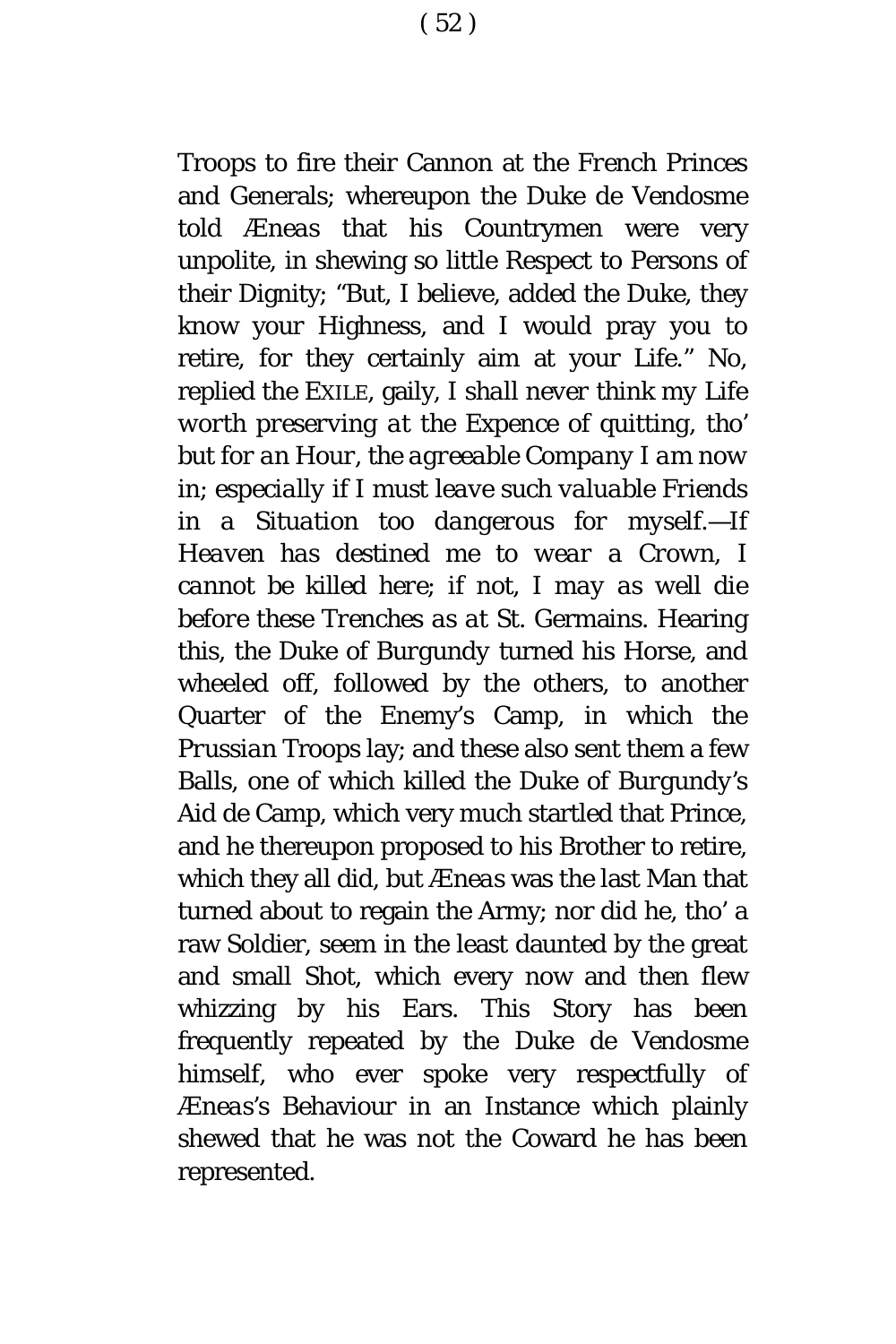As to his Behaviour in *Scotland,* in the Year 1715, which hath furnished his Enemies with so much Room tor Satire, I do not see in it any certain Indications of his being a coward; nor will I pretend to infer from it that he acted with so much Courage and Revolution as would have become a Soldier. There are several Degrees between a Man of Courage and a Coward. The first fears hardly any Thing, the second is afraid of almost every Thing that may hurt his Person. But there are Men of a Constitution betwixt these two; who are of a tender Disposition, and have an Aversion to War and Blood-shed: Yet they have more Generosity than the Coward, and would be above doing a mean Thing, even tho' it were necessary for their own Welfare or Preservation. Of such a Make is the Soul of *Æneas.* He has no Genius for War; nor ever desired to be thought a Soldier; yet he is a Lover of brave Men and brave Actions, and ever hated a Coward. It was not Cowardice that prompted him to avoid a Battle with the Duke of *Argyle* in the Year Fifteen; or induced him soon after to retreat privately out of *Scotland,* leaving his Followers to shift for themselves. In the first Instance, his own Foresight, and the concurring Opinions of the Chiefs about him, pronounced it downright Rashness and Cruelty to fight, when the Enemy were so greatly superior both in Number, Discipline, and Condition, as afforded him no R*o*om to expect any better Consequences of a Battle, than Ruin and Slaughter t*o* himself and his

Adherents, He saw also that *Scotland* had made the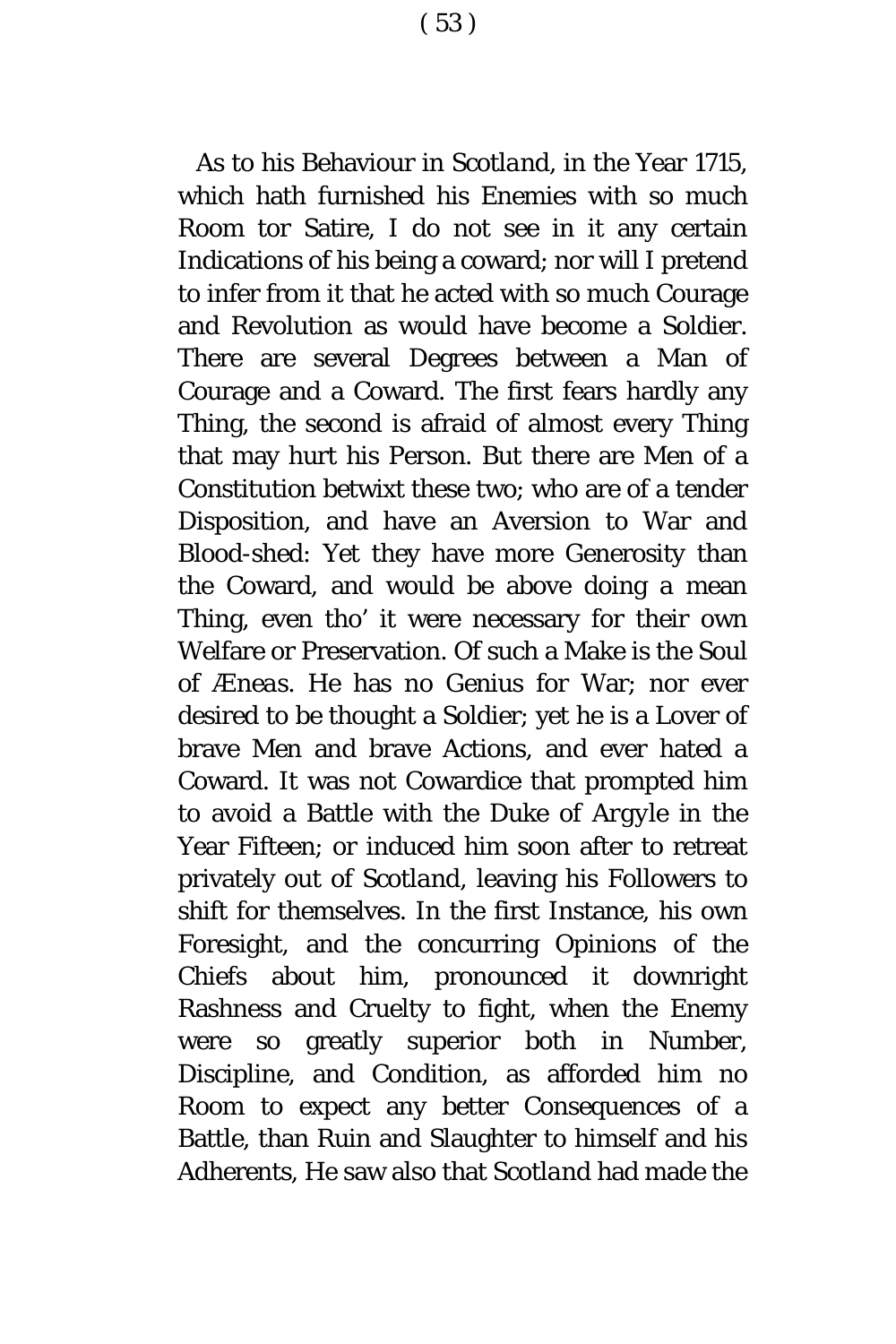greatest Efforts for him it could make; and which had proved vastly inefficient for maintaining the Gr*o*und he at first gained there: That *France* was not t*o* be depended on for further Succours: He knew not what his Friends were doing in *England*; but he saw no Appearance of their being successful, by the Face of the Government's Affairs in *Scotland:* In fine, he discovered, tho' late, that he had embarked too hastily in a desperate Undertaking: And that he had no better Course left than to make the safest Retreat he could; and that the sooner this was done, the better it might be both for himself and those who had unfortunately embarked with him.

As to what the Enemies of *Æneas* tell us of his being homely, ungraceful, sluggish, of a dull Genius, gloomy Temper, and weak Understanding; 'tis for the most Part entirely false: 'Tis true his Person is somewhat homely, but he is neither ungraceful nor sluggish: Many very great Princes have had far more despicable Persons. The Exercises he has ever been fond of and much practised in, are very inconsistent with both the Sluggishness and Gloominess of Temper imputed to him; and it is hardly to be imagined h*o*w these disagreeable Qualities can be very predominant in one who walks, and talks, and rides, and frequents publick Diversions so much as *Æneas* does. As to his Genius and Understanding, if we may form a Judgment of the Talents requisite for a King, by what we see of most of the Crowned Heads in *Europe*, *Æneas* is at least qualified to weild the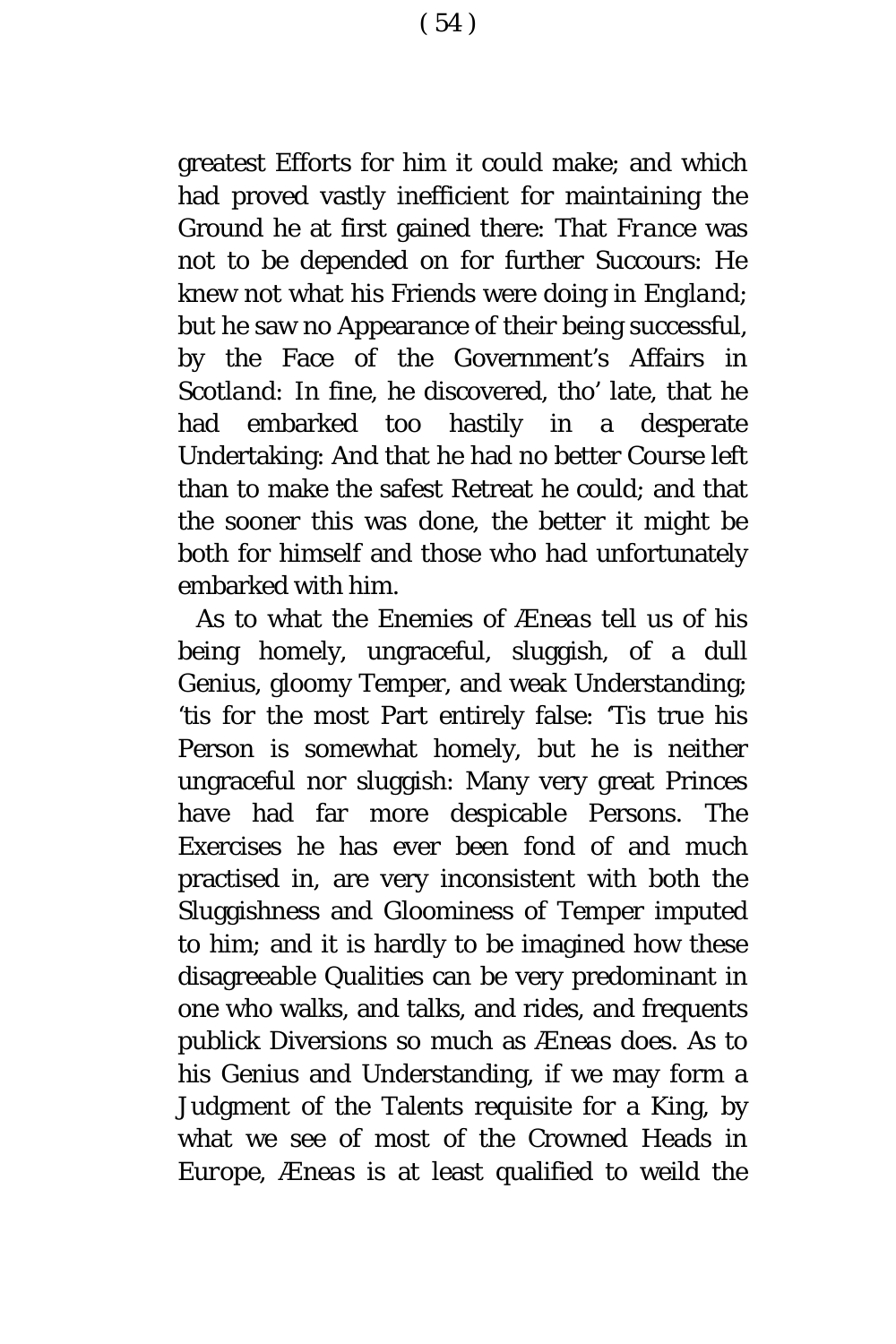Scepter of *Corsica*; nay, And might, for ought I know, as well have been elected King of *Poland*, or even Emperor, of *Germany* forty Years ago: *i.e*. it might have been as happy for the People of those Countries.—Yet I have no Objection to either of the illustrious Heads that now wear, or those that have for these forty Years past, worn the *Polish* and *Imperial* Crowns. As to the Proportion of Generosity he may have in the Composition of his Temper, this is a nice Point, and cannot be so fully handled here: If by Generosity those who charge him with being a total Stranger to it, mean either Liberality, *o*r the Reverse of what we call Stingyness or Covetousness, they would do well to consider what Opportunities *Æneas* can have had f*o*r shewing himself generous in this Sense of the Word; Allowances must be made for his adverse Fortune and narrow Circumstances. But if by *Generosity* the Railers aforesaid mean *Candour*, *Openness* of *Heart, Benevolence* of *Mind,y* a *Charitable* Way of *Judging* others, and the like; if this be the Generosity they mean, I must assure them they do that unhappy *Exile* great Injustice: For really he is not so destitute of these Virtues as they would insinuate: Every body at *Rome*, where he is best known, considers him a very honest, good-natur'd, harmless Man: This is what every body there says of him, and what every one that knows him will bear witness of.

I will now close these Remarks on the Party Altercations concerning *Æneas*, with a brief Summary or Extract from them, which will exhibit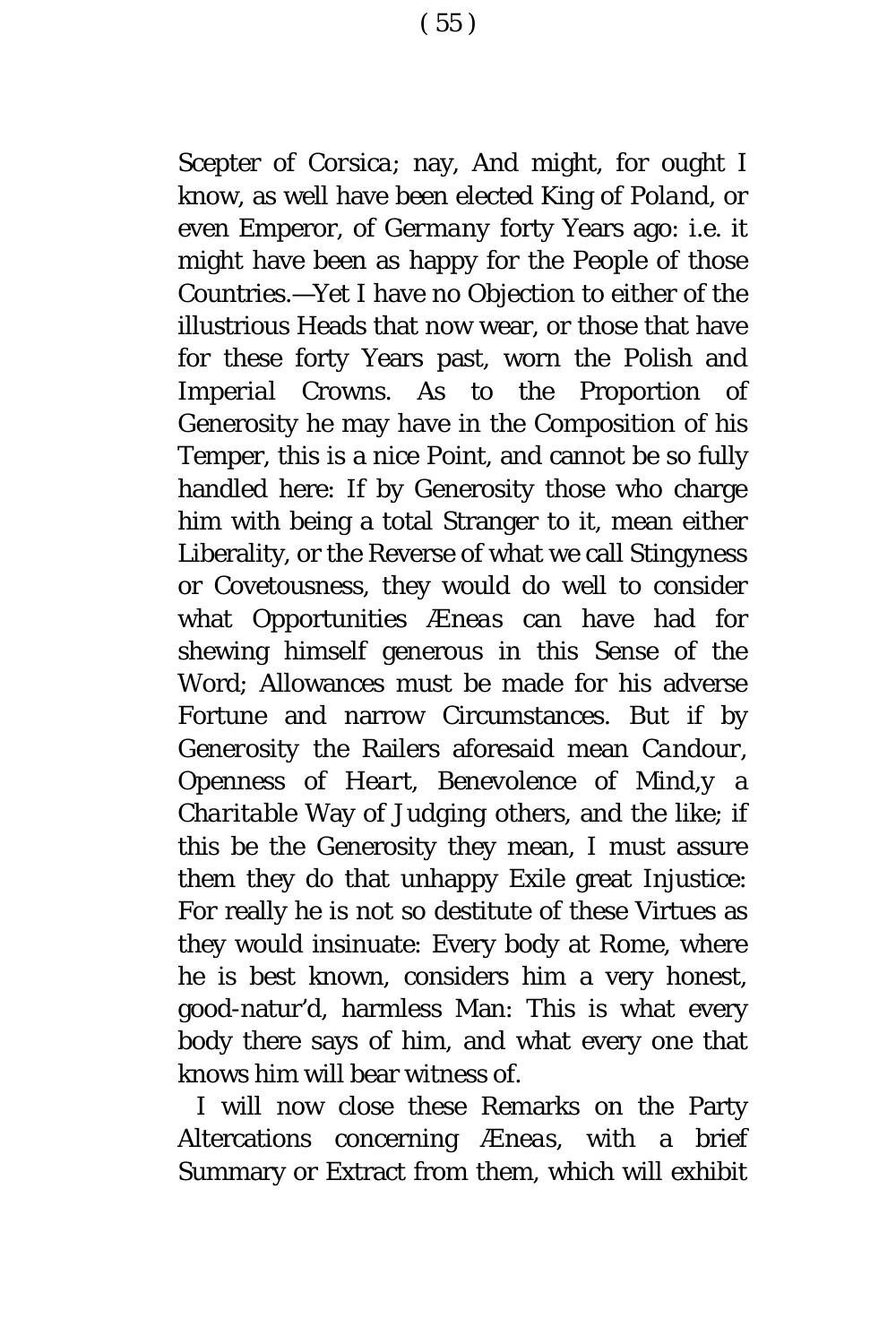a real Portrait, and an impartial View of his Person and Manners, *viz*. He is of a middling Stature, has a swarthy Complexion, black Eyes, a contemplative Countenance, and a sedate, or rather somewhat dejected Air. He is exceeding lean, and inclines his Head forward as he walks; yet he fits a Horse very well, and loves Riding above all other Exercises. Tho' by his Looks one would take him to be of a melancholy Temper, yet he generally speaks with so much Cheerfulness as diffuses an Air of Vivacity all over him. When he likes his Company he talks a great deal; and 'tis then only that he seems to forget his Family Misfortunes, unless when the Convocation happens to turn upon that Subject. Had he been born to better Fortune than he has yet experienced, 'tis probable he would have been a great Lover of such Pleasures as we usually see Persons of the first Rank give into, to (often the Fatigues t*o* which Power and Grandeur are necessarily subject; for even as his Affairs now stand,[\\*](#page-56-0) he keeps himself generally in pretty g*o*od Spirits, by sharing, as often as he conveniently can, in such Diversions as come in his Way.

His Temper is remarkable for nothing, except a certain Coldness, which makes him very reserved, and slow to speak his real Sentiments on Affairs of Importance, especially if any way interested in the Subject. He is so distrustful of all Men, that he puts

<span id="page-56-0"></span><sup>\*</sup> What alteration may have happened in his Manner of passing his Time, since his Son's late unfortunate Undertaking, is n*o*t yet known in *England:* But, doubtless, it must have made a great Impression upon him.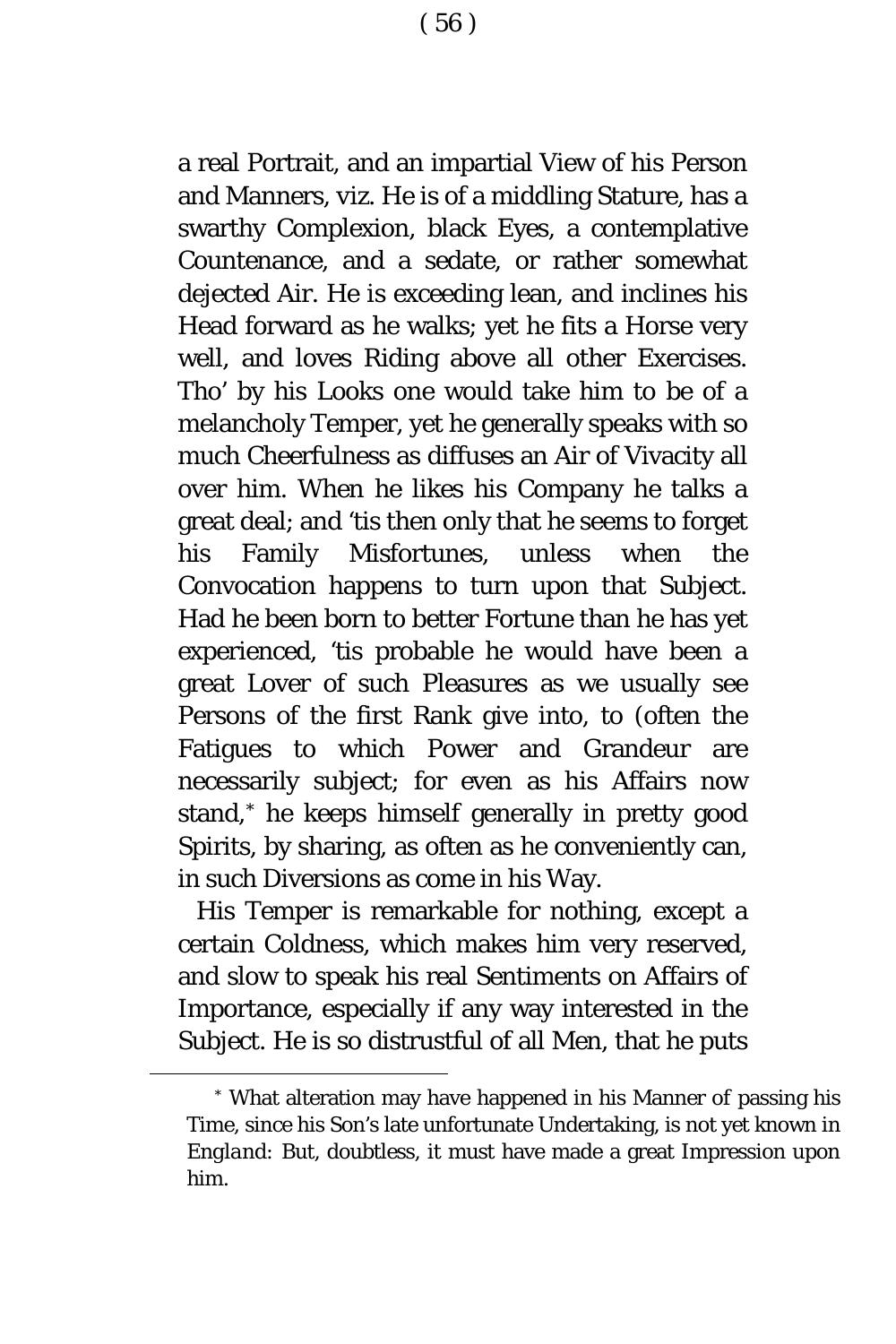as little Confidence in them as he can help; and was never known to have contracted a strict Friendship in his Life.[\\*](#page-57-0) He has been extolled by inconsiderate Zealots as a perfect Pattern of conjugal Affection;† but they had better have kept Silence on this Head, than, by their Forwardness to praise, right *o*r wrong, to have given the World Occasion t*o* search into a Particular which may not so well bear Examination, as what they tell us of his being a tender Parent, which is incontestibly true; as well as that he hath ever been esteemed a very good Master.‡ 'Tis universally known that he did not for some Years before her Death, live mighty happily with the Princess *Sobieski* his Wife; tho' it is not very certainly known on which Side the Fault lay, but all the World had an extraordinary good Opinion of the Princess.

The Humility|| of *Æneas* must likewise be confessed: And, indeed, it would have been more absurd for one in his Circumstances to have been without this Virtue, than in one puffed up by Prosperity. But whether this Virtue was implanted by Nature in the EXILE, or only the Gift of Adversity, is a Question that has been a Subject of Controversy among some Persons who had Opportunities of knowing him very well.

He never studied much, never was inclined to travel far into the Regions of Learning;

<span id="page-57-0"></span><sup>\*</sup> This is quite Reverse of what is said of him as a most cordial Friend, in Page 58. To this Page also the Reader is referred by the Marks f*o*llowing the above Asterisk, *viz.* †,‡*,* ||.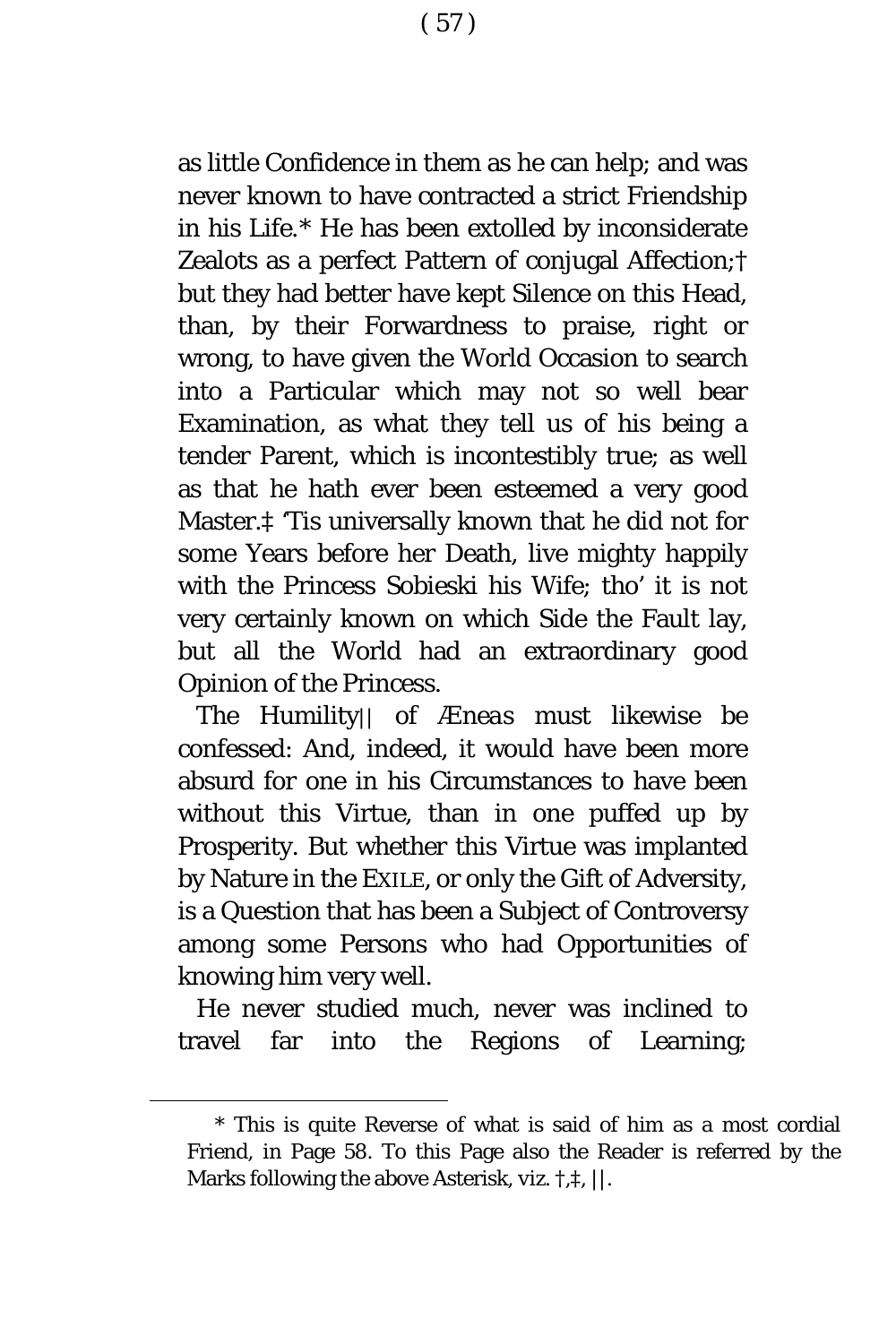consequently is but little acquainted with the Sciences. Divinity is his favourite Branch, and to this, indeed, he devotes more of his Time than is by some thought necessary for one who would be considered as a Temporal Prince. The Fathers are his chief Oracles, and except theirs, he hardly looks into any Books: However, 'tis the practical Part of Religion that engrosses most of his Time, and therefore he is the less liable to censure for indulging this devout Turn of Mind to a more than ordinary Degree. However, upon the Whole, it must be owned that Nature seems rather to have intended him for a Priest than a K——. —In short, the Sum Total of his Character amounts only to what I have already said of him; *viz*. That he is an honest, good-natur'd Man. A Man possessed of no great, some good, and very few bad Qualities: By Nature neither capable of doing much Good, or much Hurt to any; beloved by few, esteemed by some, hated by none that know him. 'Tis true he could never have been greatly admired for his Abilities in any Station: Yet he does not want for Sense; but even what was born with him, has not been so happily cultivated as Nature might have admitted. In fine, taken altogether, Body and Mind, we may, with Shakespeare, pronounce him a *Medium in the Composition of the Human Nature*.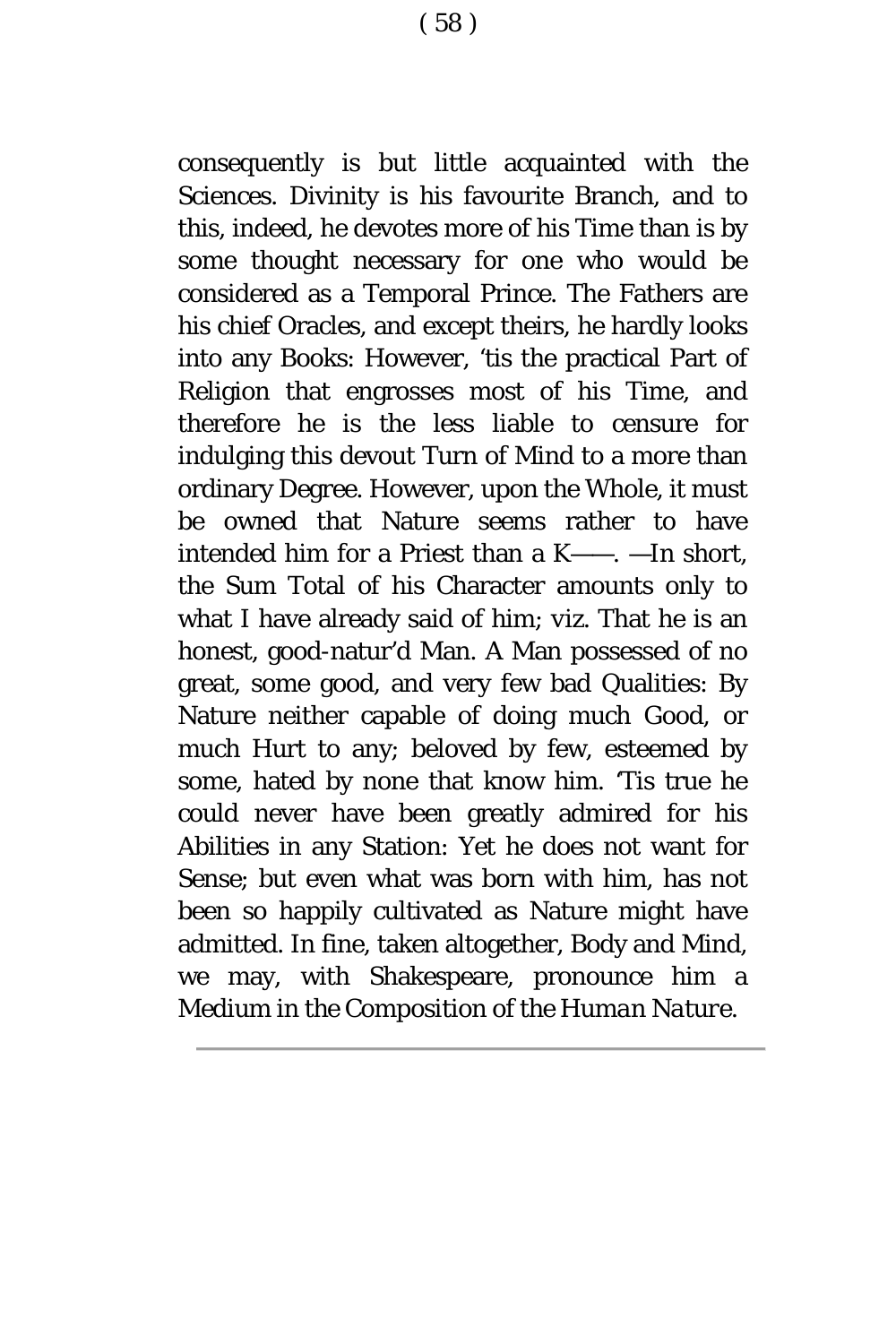## BOOK II. *The* PORTRAITS *of* ASCANIUS *and* BENEDICTUS.

NEVER has any Character (not even his Father's) been so variously delineated as that Father's) been so variously delineated as that of Ascanius; none, surely, so much the Subject of Panegyric, and at the same Time treated with so much Contempt. But 'tis not uncommon, in these Times, to see the Reputation of an eminent Person so strangely handled: For Party-Prejudice knows no Bounds, and whoever is the Hero of one Party, is infallibly the Devil of another.

This Youth is the eldest Son of *Æneas*, by the Princess Sobieski[\\*](#page-59-0) his Wife; and so much is he the Darling of a certain Set of Britons, that they have launched out most excessively in Praise of him, A noted Author,[†](#page-59-1) who is looked on as the Mouth of the Party, gives us the following Description of this Favourite, viz. "He is, says this Author, tall, his Limbs are cast in the most exact Mold, his Complexion has in it somewhat of an uncommon Delicacy; all his Features are perfectly regular and well turned, and his Eyes the finest I ever saw; but

<span id="page-59-1"></span><span id="page-59-0"></span>Daughter to the late Prince James Sobieski, eldest Son to the famous John Sobieski King of Poland. This Princess died in the Year 1735.

<sup>†</sup> In a Pamphlet entitled, Genuine Memoirs of John Murray, Esq;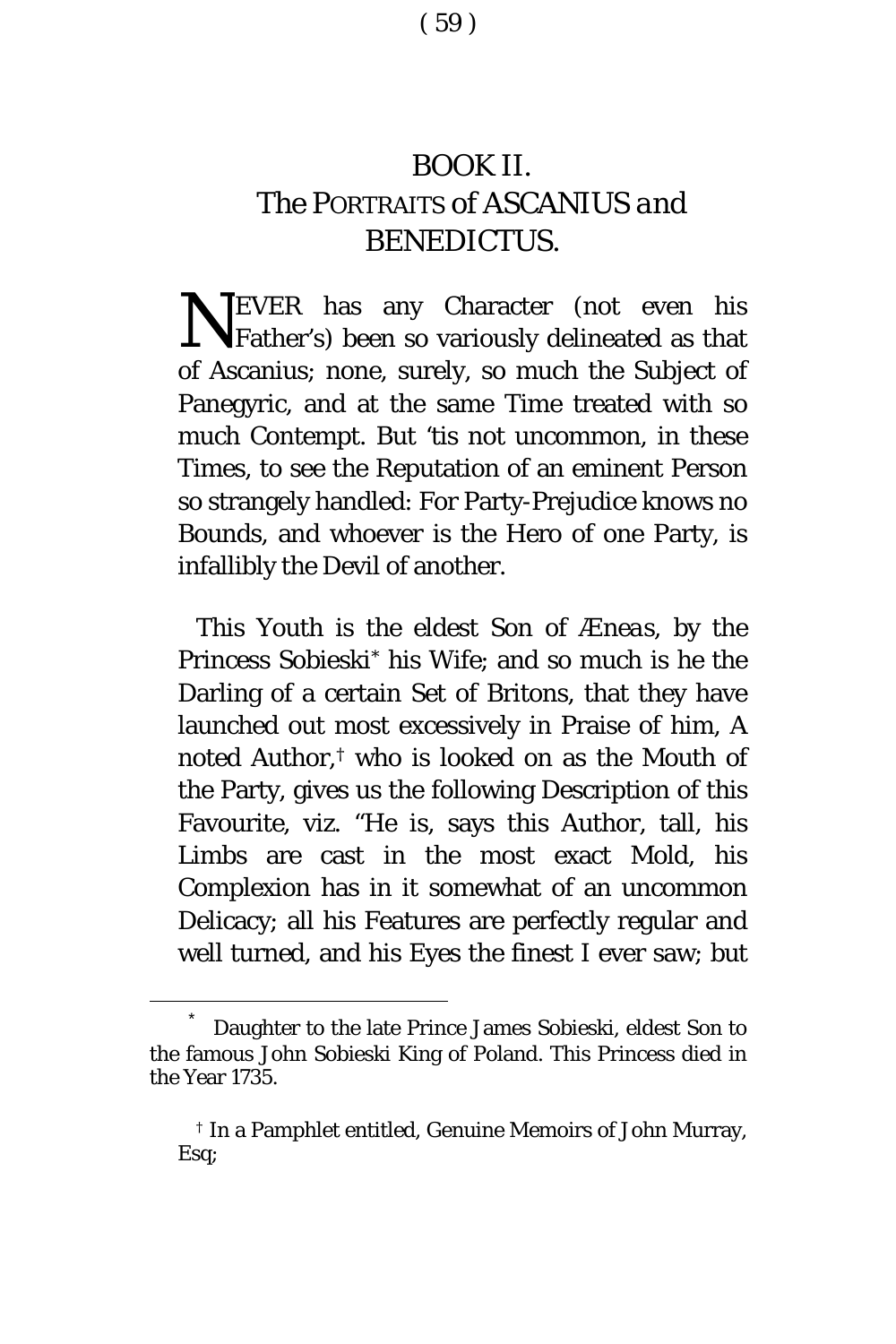that which shines most in him, and renders him  $\lt c$ without Exception the most surprizingly handsome Person of the Age, is the Dignity that accompanies his every Gesture; there is indeed such an unspeakable Majesty diffused through his whole Mien and Air, as it is impossible to have an Idea of without seeing, and strikes those that do see with such an Awe as will not suffer them to look upon him for any Time, unless he emboldens them to it by his excessive Affability. His is no less worthy of Admiration than his Person: He appears to have all the good Nature of the *Stuarts*, blended with the Spirit of the *Sobieskis*.— He seems to me to be equally capable of presiding in Peace and War: As for his Learning, it is extensive beyond what could be expected from double the Number of his Years.— He speaks most of the *European* Languages with the same Ease and Fluency as if each of them were the only one he knew; is a perfect Master of all the different Kinds of *Latin*, understands *Greek* very well, and is not altogether ignorant of *Hebrew*.— Hiftory and Philosophy are his darling Entertainments, in both which he is well versed; the one he says will instruct him how to govern others, the other how to govern himself, whether in prosperous or adverse Fortune.—Then for his Courage, that was sufficiently proved at the Siege of Gaita,[\\*](#page-60-0) at which, tho' scarce arrived at the Age of

<span id="page-60-0"></span><sup>\*</sup> A Town in the Kingdom of *Naples*, taken from the *Austrians* in the Year 1734, by *Don Carlos*, now King of the *Two Sicilies*.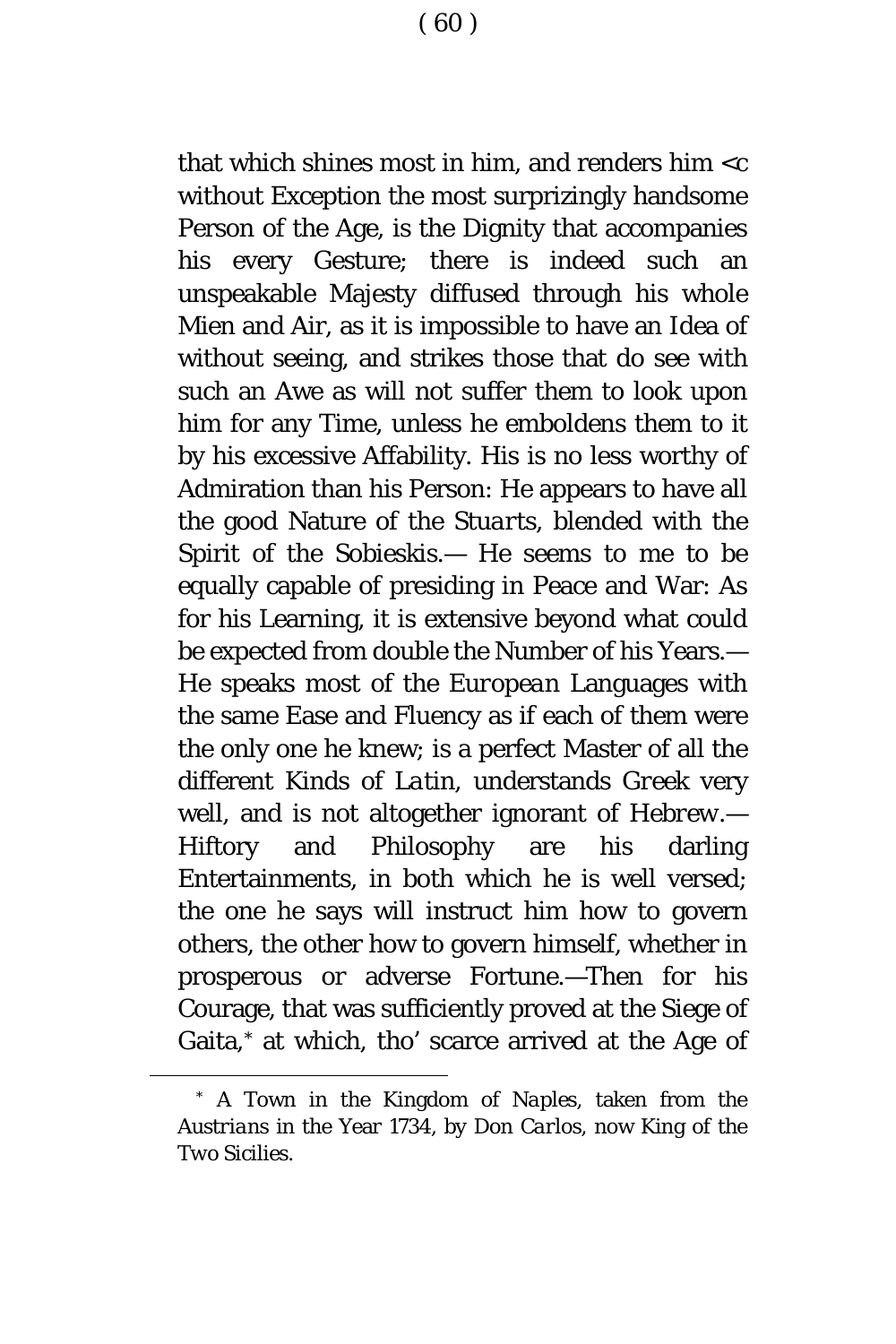fifteen, he performed such Things, as in attempting made his Friends and Enemies alike tremble, tho' from different Motives.—What he is ordained for we must leave to the Almighty, who alone disposes all Things; but he appears to be born and endowed for something very extraordinary."

This Author also tells us, that Ascanius and his Brother were both educated in the Protestant Religion, by the *Indulgence* of the Pope, who strained this Point meerly with a View towards the Re-establishment of this Family on a Throne which the *Stuarts* might perhaps have sat on till now had none of them been Papists. But, as it hath already been observed, in a certain Answer to this Author, what Evidence hath been yet produced in Support of this Fact? None but the bare Assertions of a Writer who is most certainly either misled by the false Informations of others, (perhaps only from the Baron *de Pollnitz*, quoted before) or he takes the Liberty to say whatever he thinks proper for the Good of the Cause, without the least Regard to Truth. If it was the Result of his Holiness's saving Policy to suffer Heresy to be propagated under his Nose, the same Policy required that the News should have been propagated as fast as possible through every Corner of the *British* Dominions: And yet in the very Declarations which were of late issued in *Æneas* and his Son's Names, and which were calculated to reclaim a stray'd People, not the least Mention is made of a Circumstance which is held to be of such Importance to their Cause. This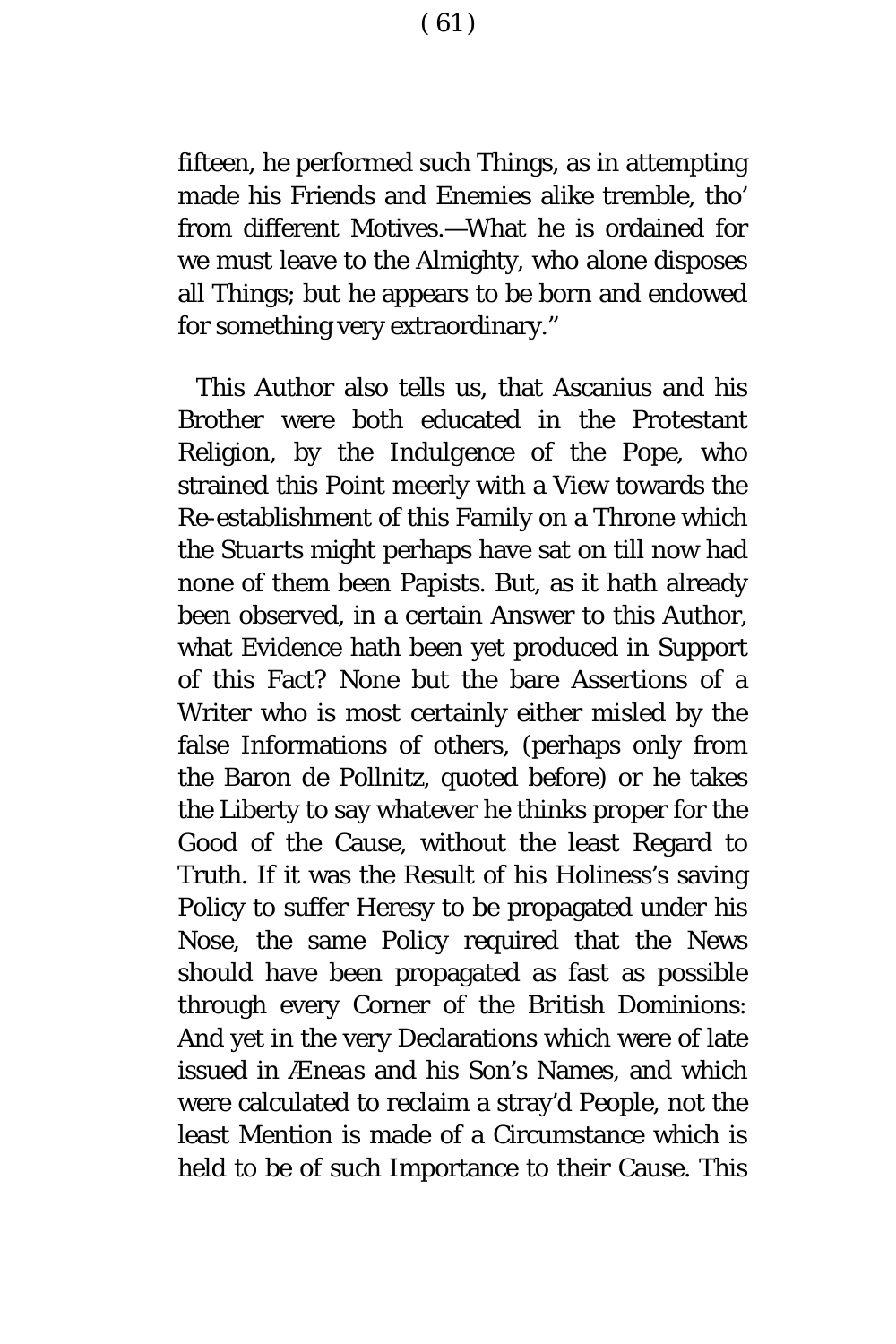Omission is alone sufficient to demonstrate that the Report is no better than a downright Forgery.

But, further, the Authors and Spreaders of this Report ought to consider the Injury they hereby do the Character of *Æneas* while they make him prostitute Religion to Ambition. 'Tis universally allowed that he is most strictly attach'd to the Church of *Rome*; and is it possible that a sincere Member of that Church, who cannot but look on the Principles of the Protestants as damnable, can suffer his darling Child to be educated in those Principles? What a Monster must the Wretch be who is capable of acting thus? He must either be the most wicked of Hypocrites, the most inhumane Brute of a Parent, or he must be an Atheist; for who that believes the Being of a God, would dare to make Religion subservient to such vile Purposes? What Father would risque the Salvation of his own Child?—But the very Supposition that this Report can possibly be true, is absurd, and I will no longer detain the Reader on so trifling a Subject, than just to make a short Remark on the Baron *de Pollnitz's* Evidence on this Head.

It was impossible for the Baron, supposing him to have been ever so circumspect and impartial, among the Multitude of Characters he has drawn,[\\*](#page-62-0) to tell every Circumstance relating to them with the

<span id="page-62-0"></span><sup>\*</sup> *Viz*. Of all the Persons of Note at most of the *European* Courts.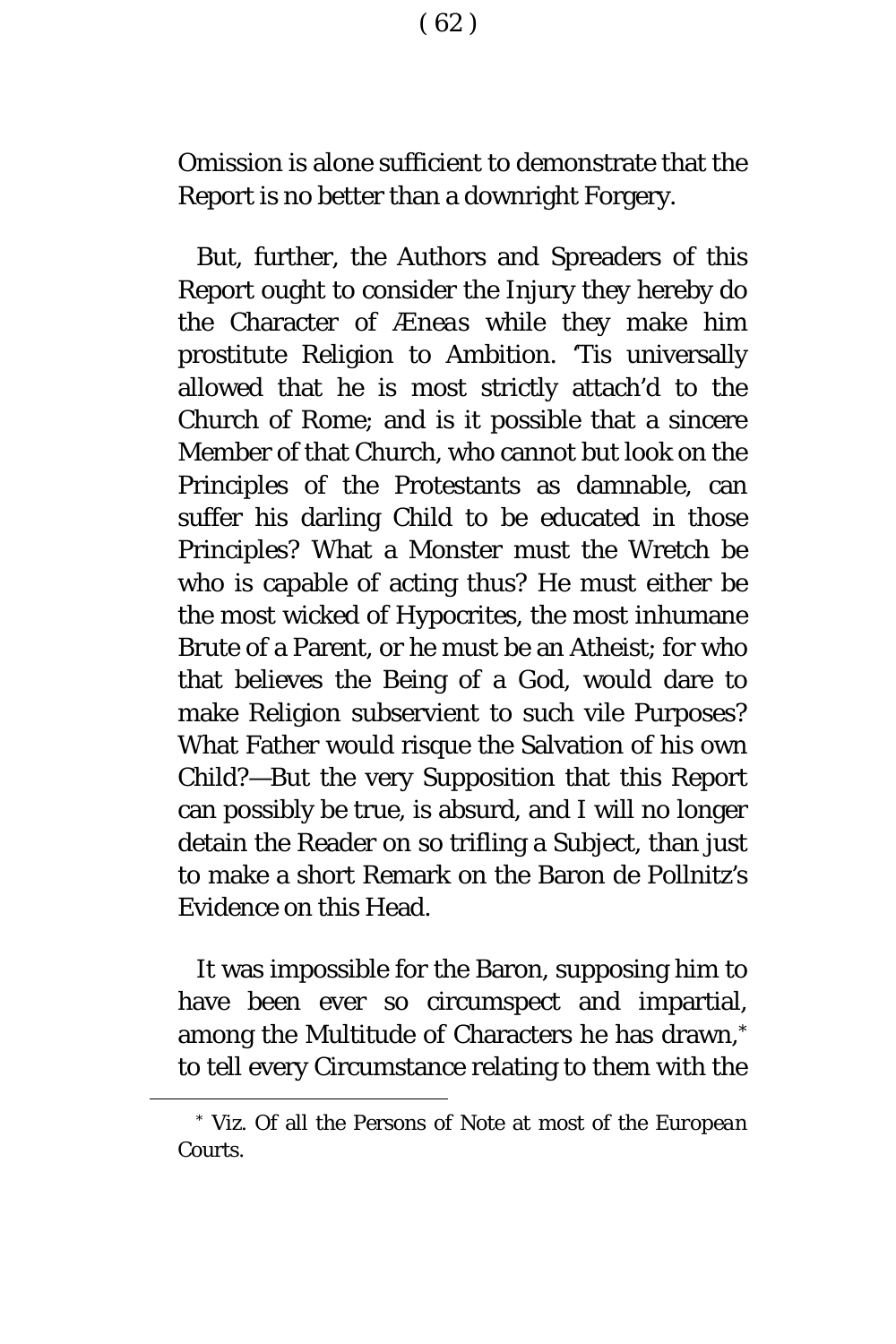utmost Exactness. He could hardly, in such a Variety of Personages of both Sexes, take the true Likeness of every one, nor be perfectly sure of every Particular that he mentions; since he should not be an Eye-witness of every Thing, and must be obliged for Information to many Persons, among whom 'tis no Wonder if some were prejudiced, and others less knowing than they pretended to be,—In fine, 'tis not to be doubted but that the Baron was imposed on by some ill-judging Friend to the Family of *Æneas*, who weakly fancied that the Report of his Sons being Protestants would greatly facilitate any Efforts they might one Day make for regaining the Confidence of the Britons. 'Tis highly improbable that the Baron should invent and propagate a Falsity, because it was impossible for him to be any way interested in it; and yet not only I, but many Hundreds besides, know that what he tells us on this Head has not the least Foundation in Fact.

As to the Portrait of *Ascanius*, as drawn by the above quoted Author, 'tis indeed somewhat like the Original, but no farther than what some Connoiseurs mean by an over-handsome Likeness: Every Feature has more than Justice done to it, and, if I may be allowed the Expression, the Piece is too perfect; for the Original is represented as possessed of more external and internal Excellencies than are usually found to center in one Man. That his Person is handsome cannot be denied, and the foregoing Description of it is pretty just, till it becomes almost ridiculous by the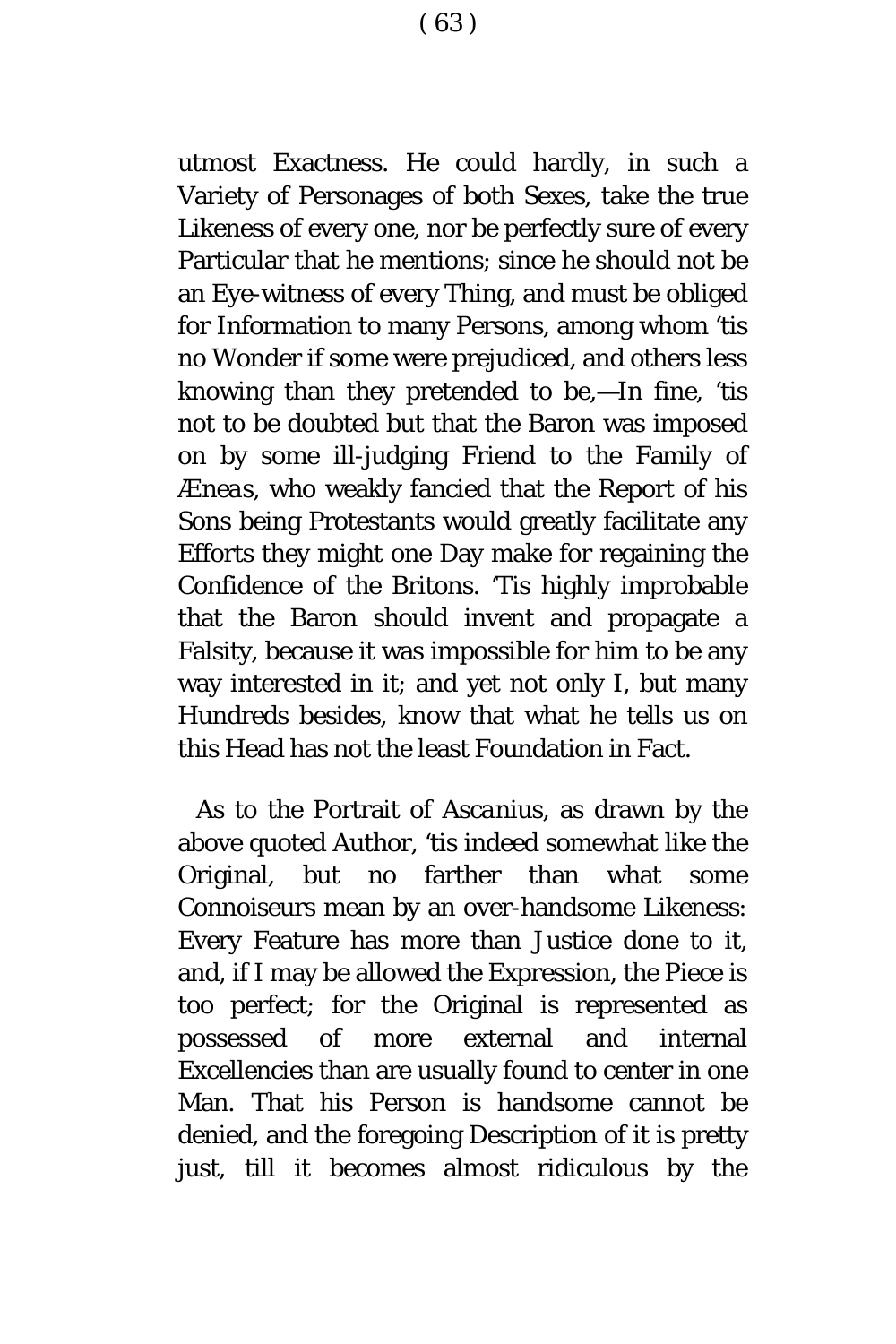hyperbolical Strokes of *unspeakable* MAJESTY *which it diffuses through his whole Mien and Air*, with such amazing Bounty, *as dazzles the Eyes of the Beholder, and renders him incapable of taking a second View, till encouraged in the excessive Affability of the* Majestick Object—But I appeal to every impartial Man among the Thousands of my Countrymen, who have seen this Son of *Æneas*, either in *Italy*, *France*, or *Great Britain*, whether the following Representation does not give a juster Idea of the Original tho' drawn in less glaring Colours, *viz*.

*Ascanius* is a pretty genteel young Gentleman; but his features are rather too delicate, and give his Face an Air of Effeminacy, to which his Constitution is indeed a Stranger; for he is active, robust, and vigorous: Not so, perhaps, by Birth, but from his early and continued Application to the proper Exercises, particularly Walking, Riding, Hunting, &c. His Stature is somewhat above the middle Heighth, his Gait easy yet quick, and his Air remarkably free. Tho' very slender, he is strong; and, as it has incontestably appeared, as able to bear the Hardships and Fatigues of War as most Men. His Countenance has not that Majesty in it that some have pretended, and which indeed is seldom found in Persons of his Age, for he is not quite Twenty-seven, and does not look to be above Twenty. Neither could I ever see so much of that extraordinary Dignity which, 'tis said, *accompanies his every Gesture*: Indeed he does every Thing in a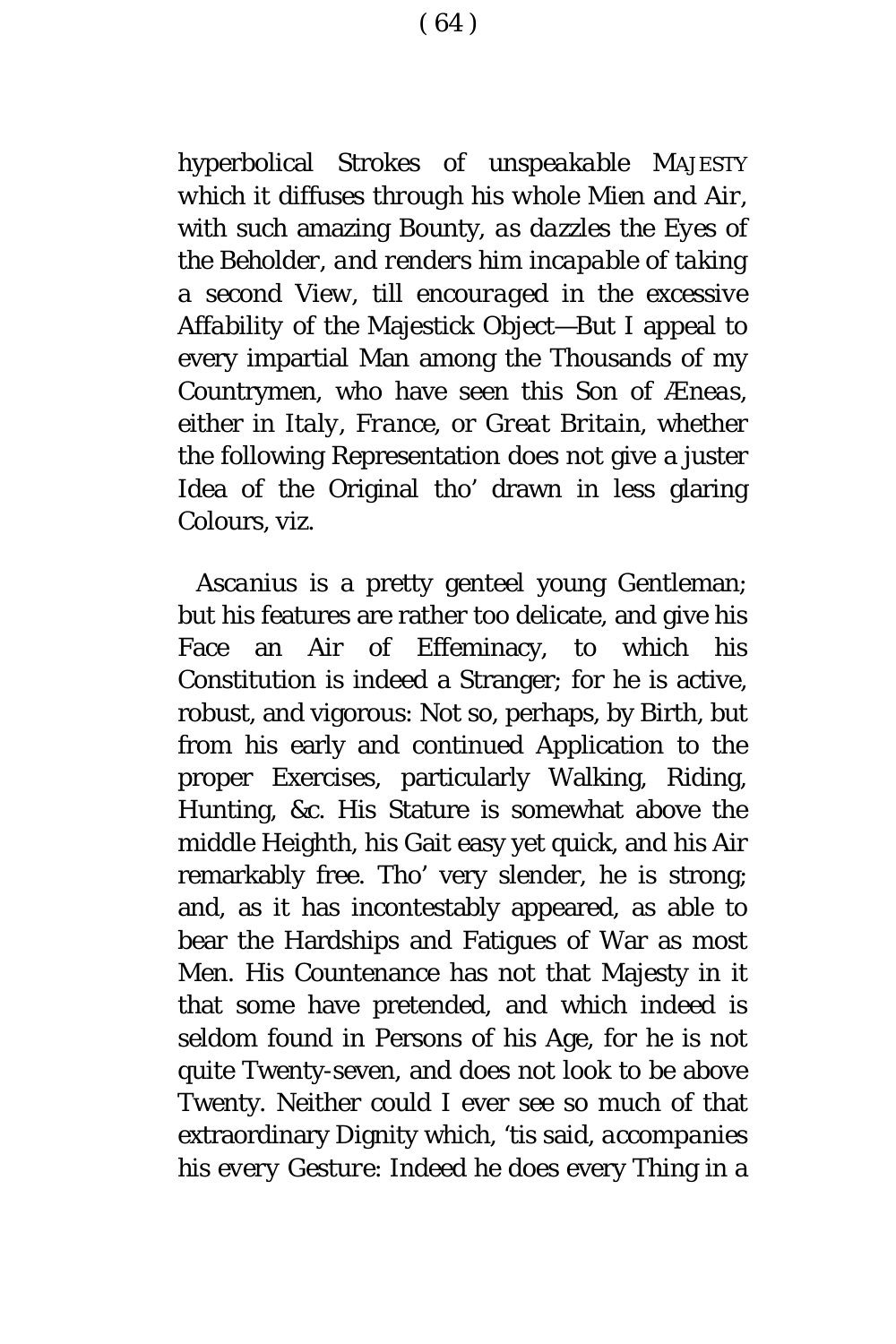Manner that bespeaks him good-natured and affable enough; but really I have seen, perhaps, fifty young Captains, &c. in the *British* Regiments, with, according to my Judgment, as much Nobility and Grandeur about them: Yet *Ascanius* looks very well, and, it may be, better than if he were to give himself Airs that would ill agree with the Circumstances he ever has and is ever like to be in.

As to what his Panegyrist tells us of his prodigious Learning, I could never discover that it extended further than a compleat Knowledge of the *French*, *English*, and *Italian* Languages, with a Smattering of the *Spanish*. Philosophy, I am Very well assured, he never troubled his Head much about, nor is he a great Reader of any Sort of Books: History is his only Study, and even that he has but sparingly applied himself to of late Years. It does not yet appear that he has a Jot more Religion than the Generality of young Soldiers, but while at *Rome* he used constantly to attend Mass with his Father.— Many fine Things have been said of his personal Courage; of which indeed most Men have now a pretty high Opinion; but, with Submission to those who may have had better Information than I am able to procure, I think we may as well suspend our Judgments till his past Actions are better understood, and his future shall give us some additional Lights into this Part of his Character. For ought I have hitherto been able to perceive, he hath not yet done any Thing to merit the Reputation of a more than ordinary Valour. His Expedition to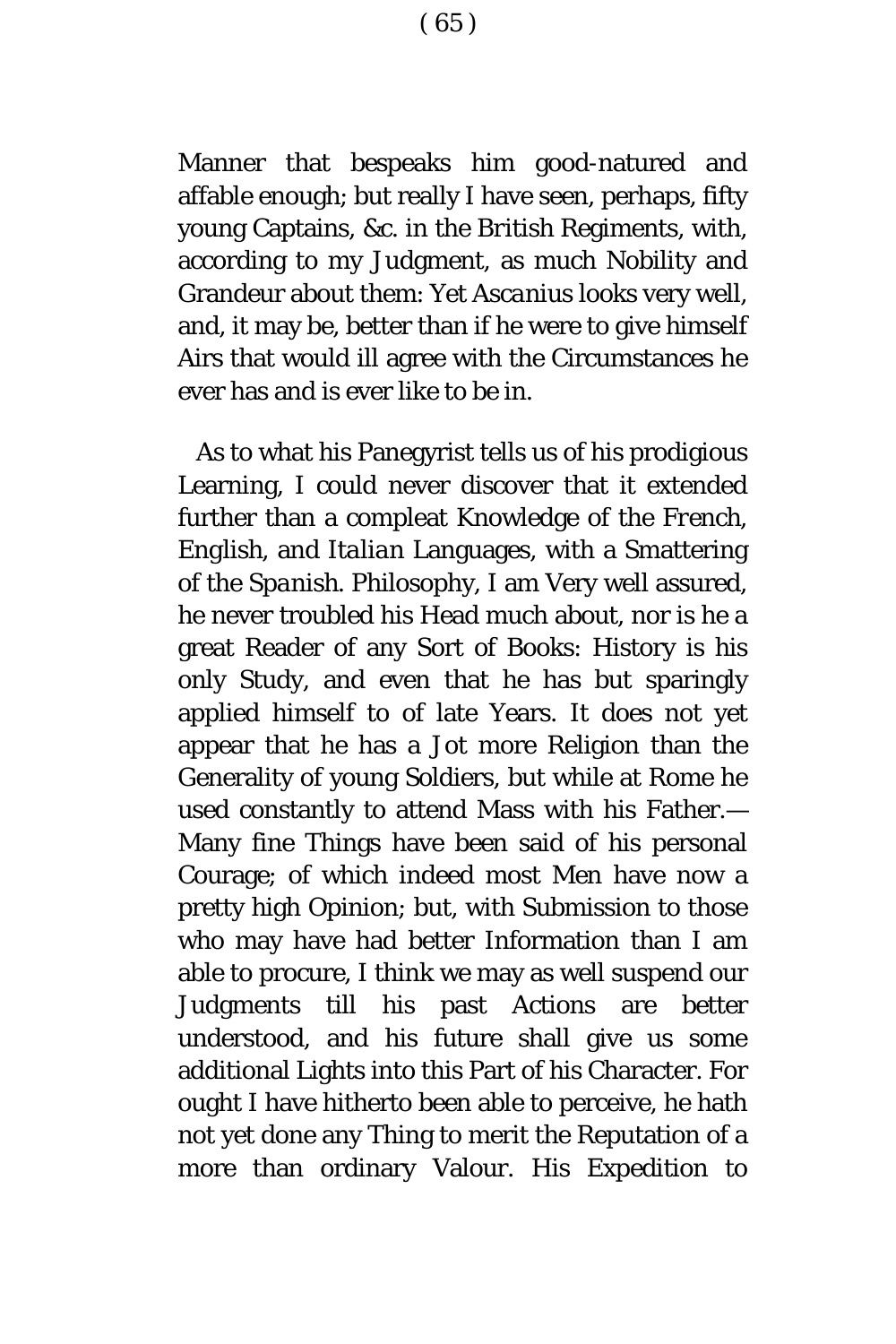*Scotland*, and his Irruption into *England*, are far from being conclusive Arguments of his Courage; for what Coward would not thus far have hazarded his Person for the Chance of a Crown? Animated by so many brave Men about him, and invited by so tempting a Prospect, the most timid Soul might have pushed as far into the Paths of Danger. His Defeat of *Cope* was solely owing to the Valour of his Men, and the bad Conduct of his Enemies. His March into *England* was not so much the Effect of his daring Courage, as of the eager Inclination of his Followers to take that Step, tempted by the Hopes that had been given them of great Assistance from the *English* Jacobites. The easy Reduction of *Carlisle* derives little Reputation either to him or his Troops, for it is now evident that had they never come within Cannon-shot of the City, the Poltroons, to whom the Defence of it was committed, would have betrayed their Trust at any Rate.

If then he gave the World no certain Proofs of his personal Courage, from his Landing in *Scotland* to his Arrival with his Forces at *Derby*, what did he afterwards to support that Part of his Reputation? His Retreat out of *England* was the next Step he took, and this contrary to the Desire of his Highlanders, who would have continued their March to *London*, whither they had a Chance of arriving before the Duke of *Cumberland*, and which if they had done, would have flung that Capital into such a Consternation, as might probably have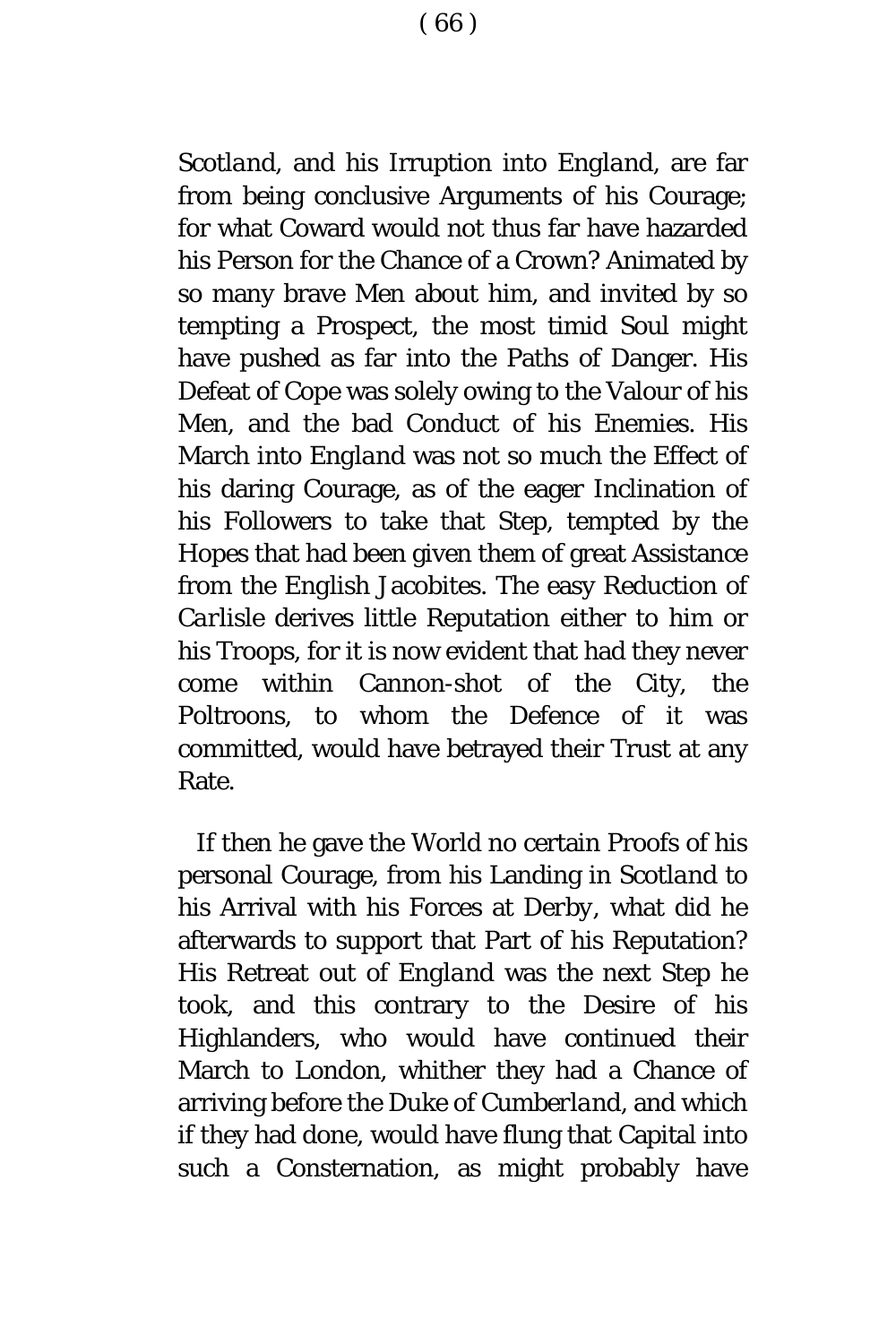decided the Fate of the *British* Crown. But if he had not the least Prospect of gaining *London* before the Duke's Army, he ought rather (and he would have done it, had he been a Man of such desperate Courage as some would have us believe) to have hazarded All upon the Success of a Battle with the Duke; by which he might possibly have gained All, and at the worst could but have ruined his Affairs here, which he might have easily foreseen he should infallibly do by a Retreat.

As to the Battle of Falkirk, the Event of it was glorious to neither Party, nor does the Behaviour of *Ascanius* in it give us any remarkable Proof of his Bravery. 'Tis true he acted the Part of a General in that Affair, but did not distinguish himself above the other Chiefs that were under him: Every Step he took in it was by the Advice of others; he knew how they *would*, he saw how they *did* act, and he could not, with such Examples about him, and so little annoyed by the Enemy, behave with less Spirit than he did, unless he had been a meer Coward, which I am far from supposing: All I contend for, being only to make it apparent that we have not yet received any satisfactory Proofs of his having more than a common Share of Courage and Intrepidity. Indeed his second Flight before the Duke of *Cumberland*, when the latter marched to raise the Siege of *Stirling*, is almost enough to make us suspect his being somewhat deficient in this principal Characteristic of a Soldier. It is well known that his Followers never once refused to fight; and I am very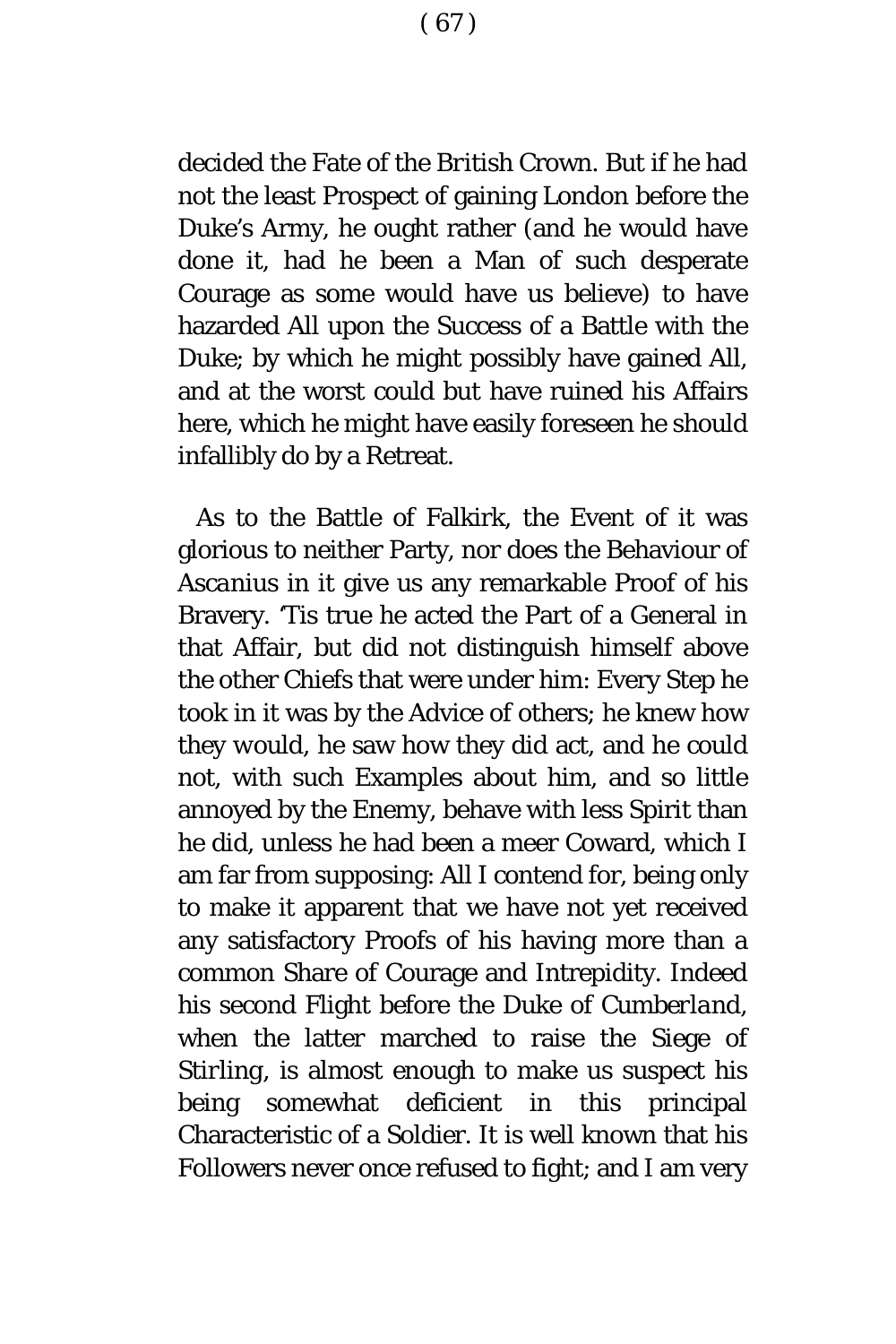well assured that *Ascanius* might easily have prevailed on them to abide the Duke's coming: But he very readily gave into the Opinion of those whose Cowardice[\\*](#page-68-0) prompted them to advise the Removal of the War into the *Highlands*, tho' the Hurry and Confusion with which this must necessarily be done, could not fail of precipitating that Ruin which then visibly enough hung over their Heads.

BENEDICTUS;[†](#page-68-1) the younger Son of *Æneas* is the formidable Rival of his Brother in the Affections and Praises of the same Party. The Author of *Murray's* Memoirs tells us that he also has a very fine Person, tho' of a Stature somewhat lower than his Brother, and his Complexion not altogether so delicate. "He is, however, says this Writer, extremely well made, has a certain agreeable Robustness in his Mien, and a more than common Sparkle in his Eyes.—Many of those Perfections I have, tho' faintly, described, as appertaining to the one, are equally the Due of the other; 'tis hard, indeed, to say which of them has most applied himself to all the Branches of those Kinds of Learning which enable a Man to be useful to his Fellow-Creatures. The Difference I make between their Tempers is this, that the one has the agreeable Mixture of the *Stuart* and *Sobieski*, as I have

<span id="page-68-0"></span><sup>\*</sup> The Lowlanders and the *French*.

<span id="page-68-1"></span><sup>†</sup> *Henry Benedict.*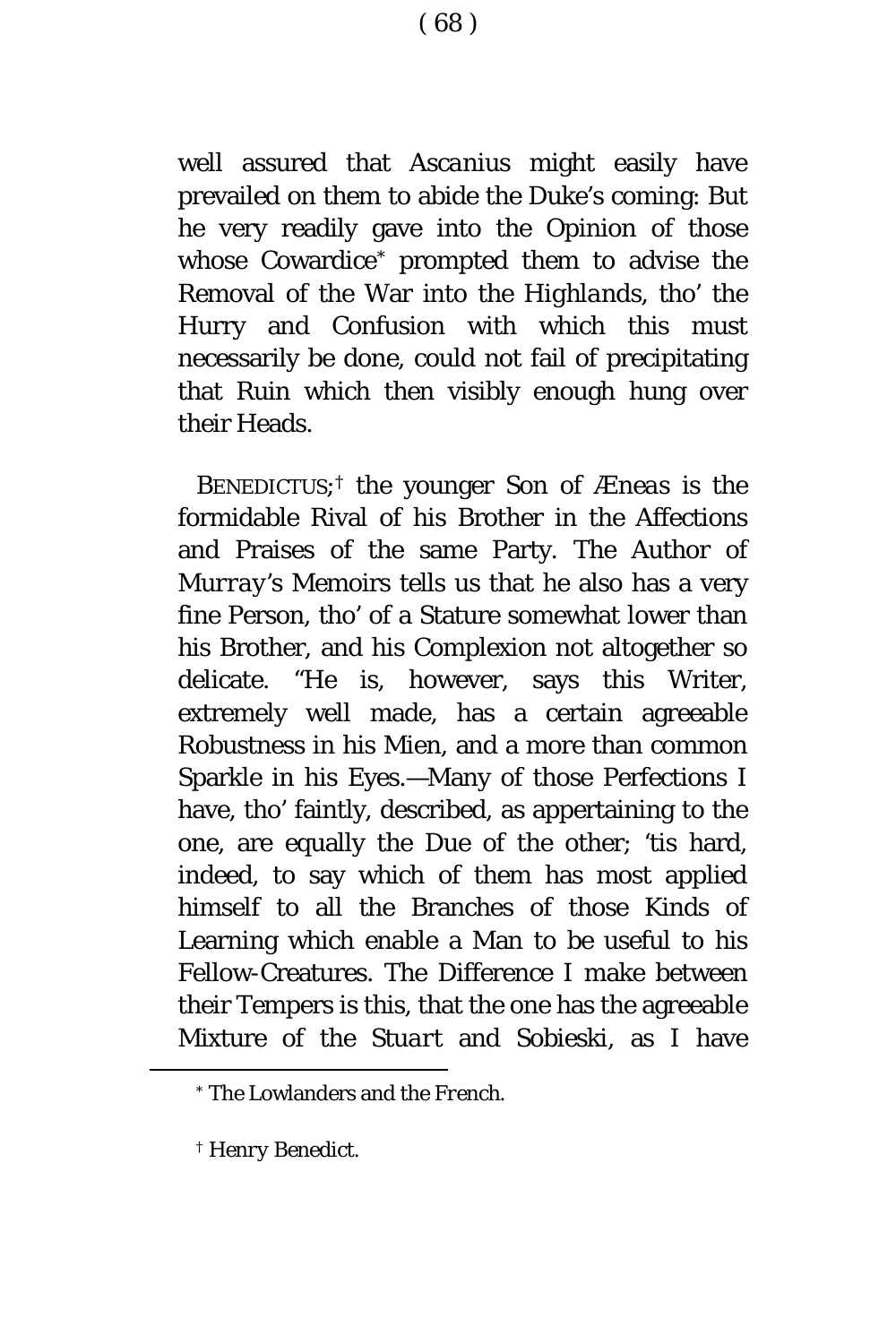already said, and the other seems actuated more entirely by the Spirit of the latter. All the Fire of his great Ancestors on that Side seems collected in him; and I dare affirm, that should his Arm ever be employed in so warrantable a Cause as that which warmed the Breast of his glorious Progenitor,[\\*](#page-69-0) when 150,000 Turks owed their Defeat[†](#page-69-1) to the Bravery of a Handful of Christians led on by him to Victory, this warlike young P-- would have the same Success. His martial Spirit discovered itself when being no more than nine Years old, at the Time his Brother accompanied the young King of Naples to enforce the Possession of his Dominions, he was so much discontented at being refused the Partnership of that Glory and Danger, that he would not put on his Sword, till his Father threaten'd to take away his G-—r too; saying it did not become him to wear the one without the other."

I shall not trouble the Reader wish many Remarks on the Extravaganzas of this Author, both in the Particulars he relates and the Manner in which he relates them: His Point is to mend the Work of Nature; and where she has given but five Degrees of Excellency, he gives five and twenty. 'Tis true the Baron *de Pollnitz*, who frequently saw the Sons of *Æneas*, when the eldest was not eleven Years old, declares that he never saw finer Children, which is

<span id="page-69-0"></span><sup>\*</sup> At the Siege of Vienna.

<span id="page-69-1"></span><sup>†</sup> *John* King of *Poland*.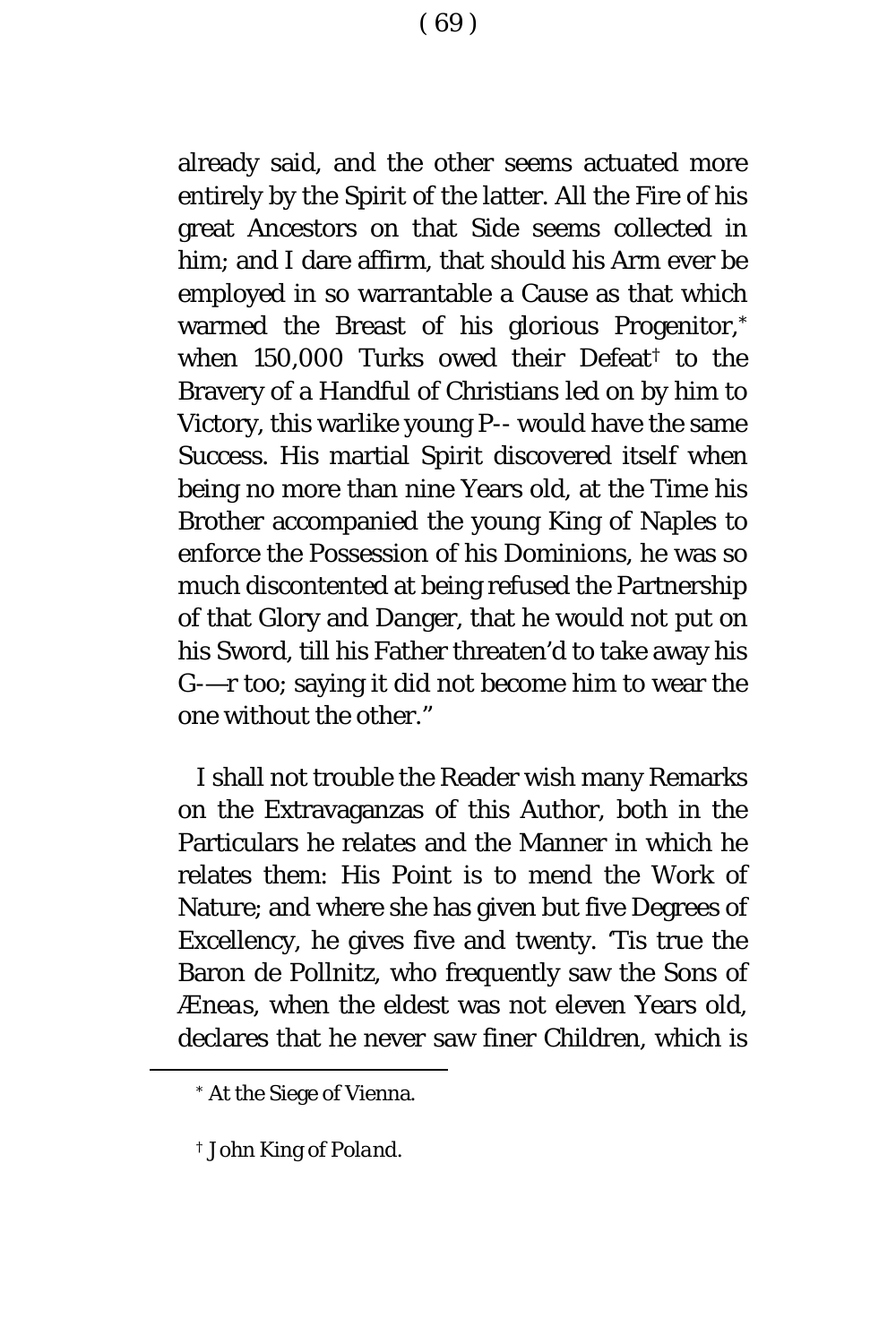what Thousands besides, and I myself have said; but tho' *Benedictus* was indisputably a fine Boy ten Years ago, he is greatly alter'd since he grew up to Manhood. He has not now half the Gentility of his Brother, and wants a great deal of his Beauty. His Features are indeed regular, but his Complexion is black and swarthy, his Limbs, Shape, and Air, are rather too heavy, and his whole Deportment too grave for his Years. His Shoulders are broad, and every Way his Make and Constitution are stronger than his Brothers, and what Nature has given him he has improved, like *Ascanius*, by such Exercises as become a Person of his Rank. He is a great Enemy to the Effeminacy of the *Italians*, whom he seldom scruples to treat with Contempt, as oft as Occasion offers. He is very passionate, and where he is forced to curb it, his Resentment usually evaporates in a sullen Fit, which will last him for several Days;[\\*](#page-70-0) but to those that please him he is very obliging, and will overlook many Things if he thinks the Offender is only such through Inadvertency. His Capacity is thought to exceed his Brother's, but like him he cares for no Study but History, which he reads in *English, Latin, French, and Italian*. He is very Haughty, Austere, a severe Censurer of the irregularities of others, and takes great Care of his own Conduct: Yet he is pretty much addicted to Gallantry among the Ladies, but

<span id="page-70-0"></span><sup>\*</sup> This Particular I had from a Gentleman who has been extreamly intimate with Mr. *Hayes*, to whom the Education of *Benedictus* and his Brother were committed.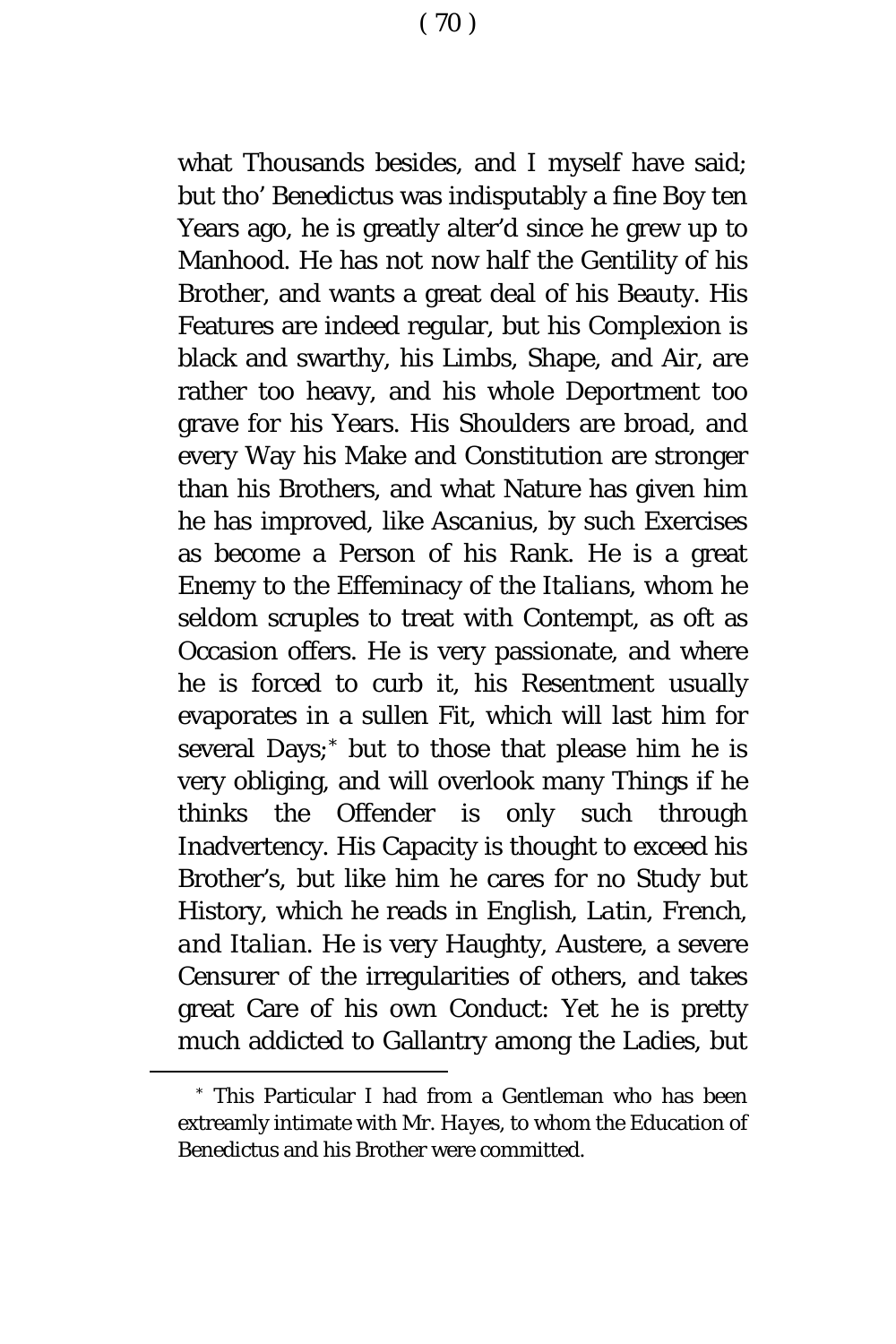lets the World see as few Instances of it as possible. He certainly appears to have a large Share of Courage, and probably would make a good Soldier, were he well instructed in the Military Art: Those who know him best are, however, a little apprehensive that his positive hasty Temper would incapacitate him for becoming a great General. He is, in Truth, somewhat of an untractable Disposition, vain of his own Understanding, and rarely alters his Opinion. Indeed his Abilities are not inconsiderable, and might enable him to make a Figure in the Military Way (which Nature seems chiefly to have designed him for) but then it must rather consist in the Execution of what others might dictate to, him, than in dictating to others: As a Commander in Chief, 'tis to be feared he would be too apt to slight the Opinions and Advice of others, unless tallying with his own Conception. If he inherits the Valour of his great Grand-Grandfather,[\\*](#page-71-0) so does he, likewise, his Frugality, being an extraordinary OEconomist, spending but little of what is allow'd him to purchase the usual Diversions of Youth, but reserving it, as he says, to make himself a Purse for more important Occasions. He cares little for Plays, Balls, Musick, or any of the common Gratification of youthful Gaiety; Ambition seems to have usurped the Place of these, and his Thoughts are generally taken up

<span id="page-71-0"></span><sup>\*</sup> *John Sobieski*, King of *Poland*, was remarkable for his Avarice.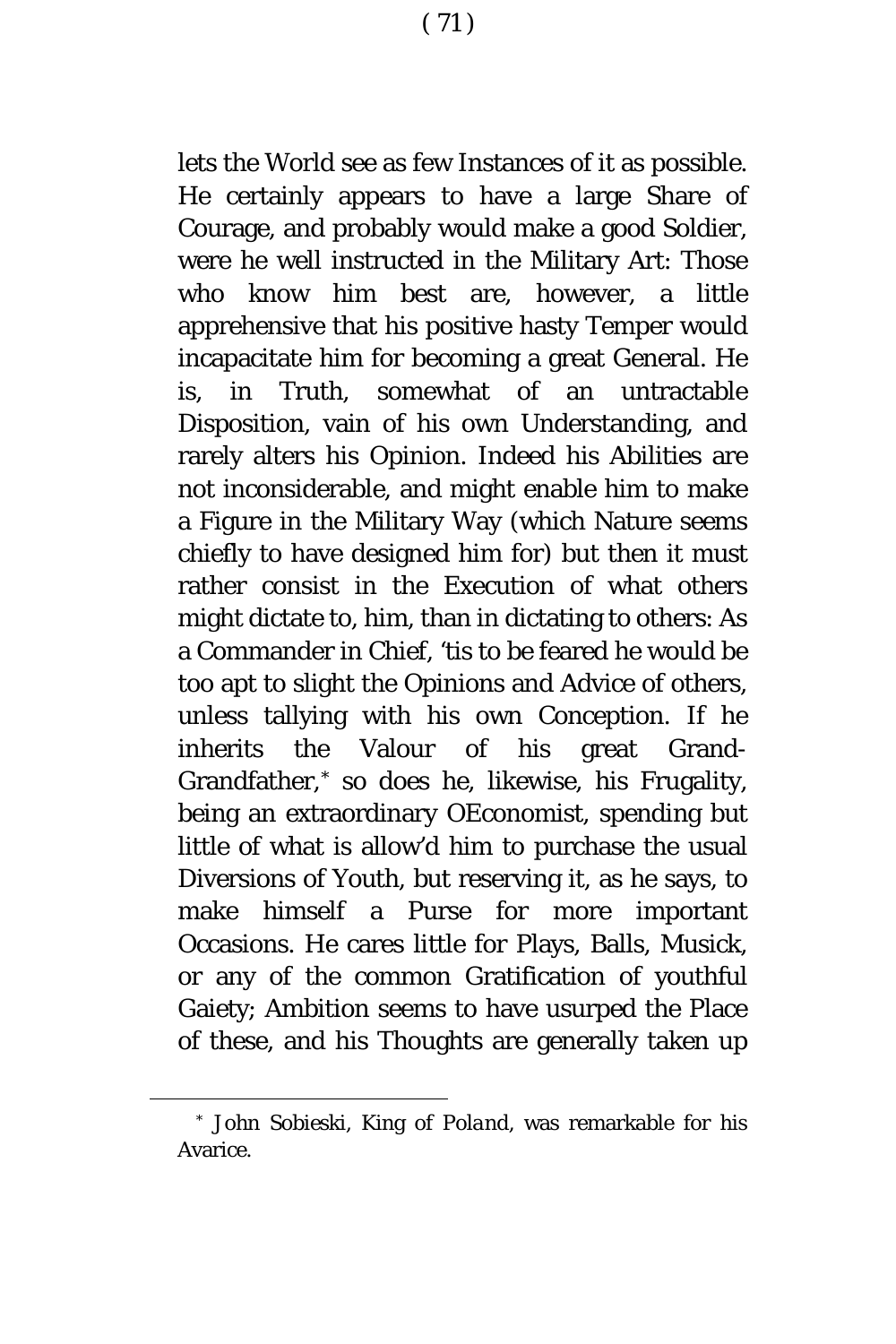with the Figure, which he hopes one Day to make in the World; and he is very impatient of the unactive Life he is oblig'd to lead.—What his Fortune will yet be, God only knows. His Father once designed him for the Church, but was other ways persuaded, of which 'tis said he now repents, despairing of getting him any Establishment suitable to his Birth.—But, whatever shall be the Fate of the Sons of *Æneas*, 'tis of no further Importance to these Kingdoms, than as they may (which God forbid) be concerned in any future Attempts to disturb us in the peaceable Enjoyment of those Blessings we have so long experienced under the mild and just Government of that Family which Heaven has destined to make us the happiest the most envied People in the World.

# *FINI S.*

# *Just Published*, Price 6d.

Short and Modest Vindication of the common **A** Short and Modest Vindication of the common<br>Practice of Cursing and Swearing; occasioned by a late Act of Parliament against the said Practice. By a Gentleman. Sold by the Booksellers and Pamphlet-sellers.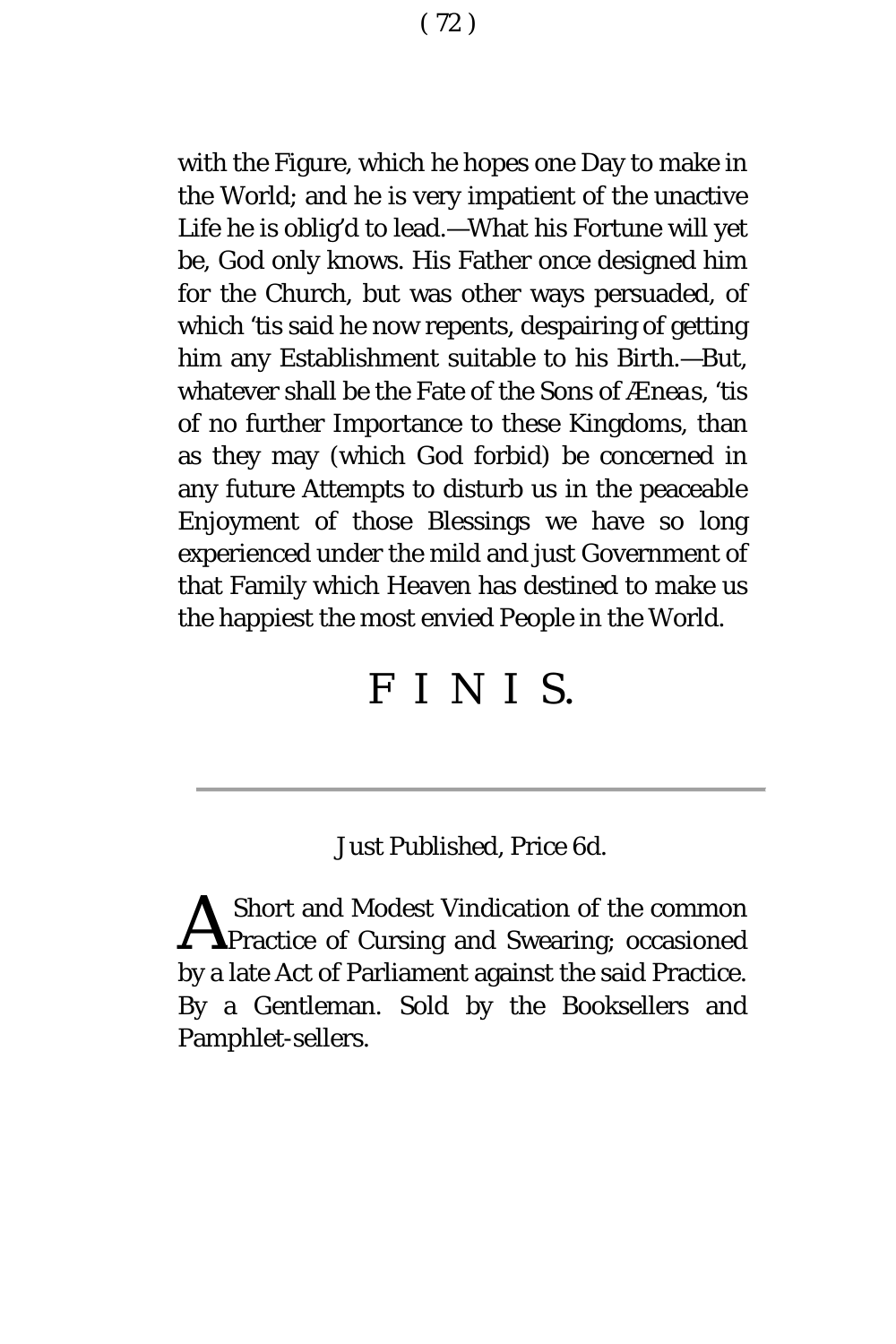## *Just Published*,

SYNOPSIS of the Troubles of *ENGLAND*, **A** SYNOPSIS of the Troubles of *ENGLAND*, during the Space of 1800 Years. Being a succinct History of the Civil and Foreign Wars, Invasions, Rebellions, &c. also all the Plagues, Famines, remarkable Conflagrations, Religious Persecutions, &c. which have from Time to Time afflicted this Nation, from Cæsar's Invasion (Fiftyfive Years before Christ's Birth) to the present Year 1746. In Four Parts, Price 1*s*. 6*d*. each. By CHARLES GRANVILLE, Esq;

#### The AUTHOR to the PUBLICK.

"As I have all along preferred a regular Series or Connection of the Military History of England, abstracted from the dry Detail of our Civil and Ecclesiastical Affairs, this Work may therefore be very acceptable even to those who are possessed of the general Histories of this Nation: For here the Reader may, in a clear and comprehensive Manner, trace all the Foot-steps of *Mars,* mark out the different Stages of his Progress, and the various Gradations of his destructive Influence over this fluctuating Island, without having his Ideas perplexed, or Attention diverted from the Subject before him, by the Intermixture of any Occurrences of another Nature."

N. B. A Work of this Kind hath never been attempted before.